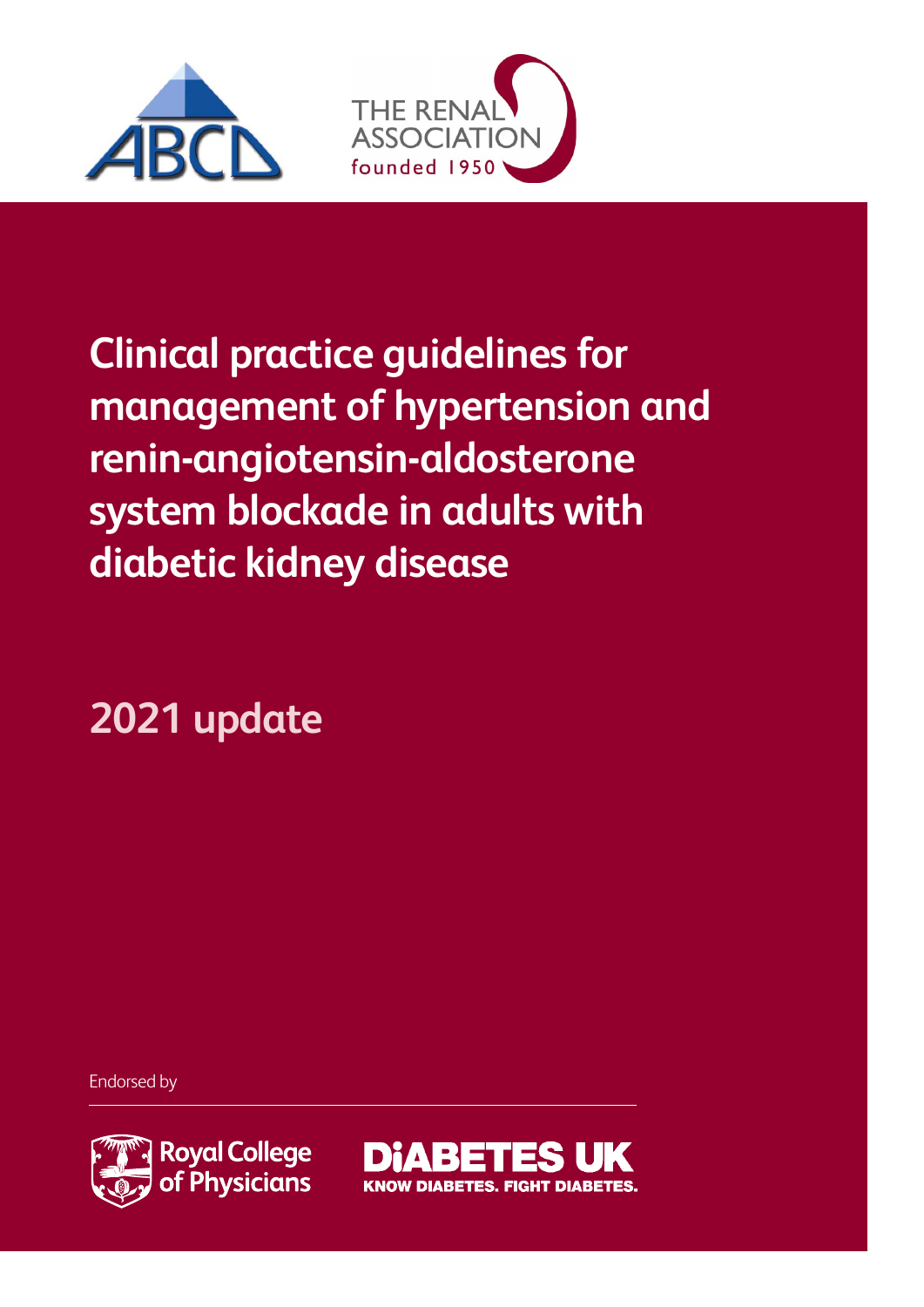



# **Clinical practice guidelines for management of hypertension and reninangiotensin-aldosterone system blockade in adults with diabetic kidney disease 2021 update**

#### **Lead authors**

Debasish Banerjee MD FRCP Tahseen A Chowdhury MD FRCP Indranil Dasgupta DM FRCP Parijat De MD FRCP Rosa Montero MD MRCP Mona Wahba MA FRCP Peter Winocour MD FRCP

#### **ABCD-RA writing group additional members**

Stephen Bain MD FRCP Damian Fogarty MD FRCP Andrew Frankel MD FRCP Jannaka Karraliede MD FRCP Patrick Mark MD FRCP Ana Pokrajac MD FRCP Adnan Sharif MD FRCP Sagen Zac-Varghese MD MRCP

#### **Endorsed by:**



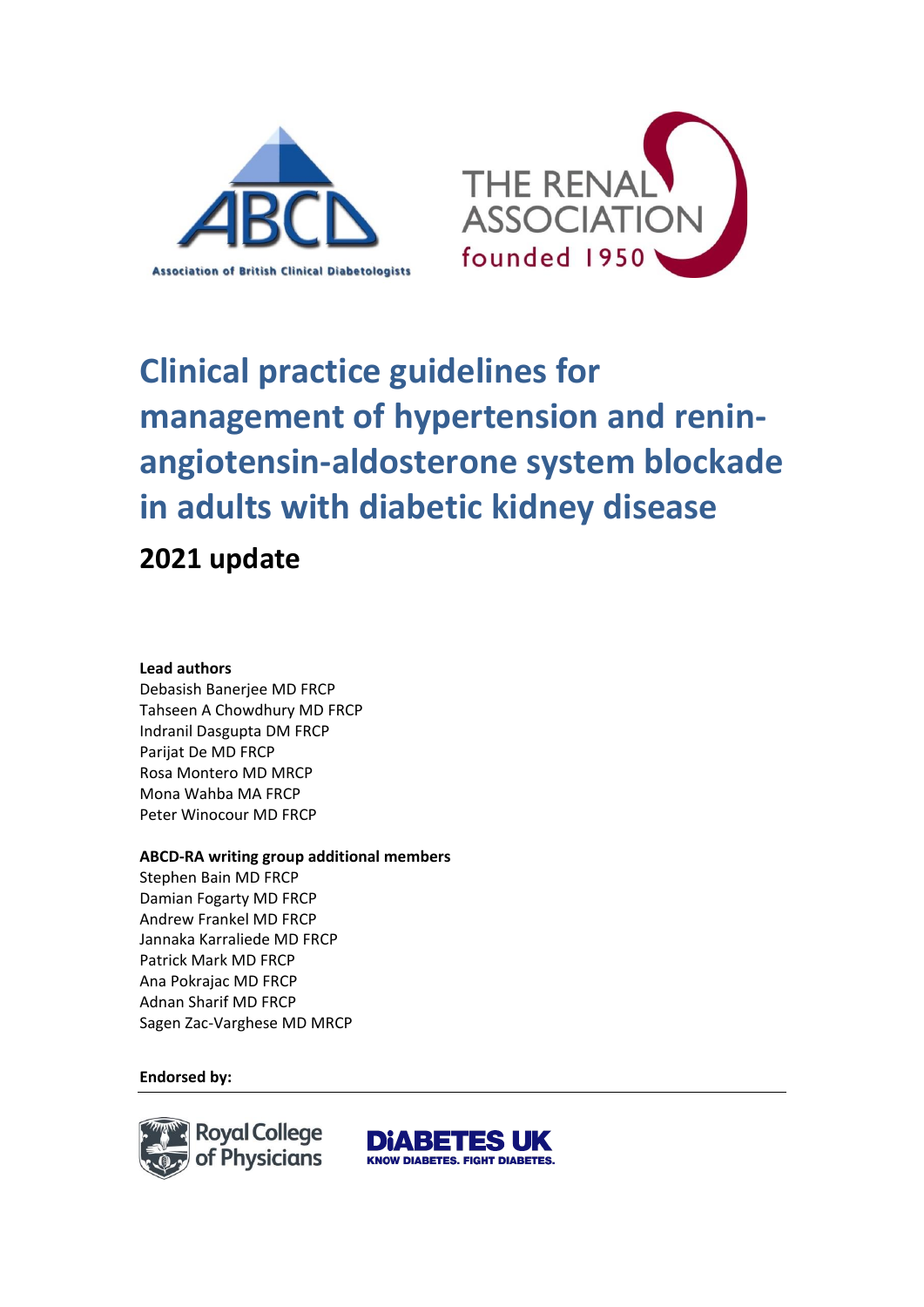## **Authors**

Stephen Bain, Professor of Medicine (Diabetes), Swansea University, Swansea Debasish Banerjee, Consultant Nephrologist, St George's Hospital, London Tahseen A Chowdhury, Consultant Diabetologist, Royal London Hospital, London Indranil Dasgupta, Consultant Nephrologist, University Hospitals Birmingham NHS Foundation Trust Parijat De, Consultant Diabetologist, City Hospital, Birmingham Damian Fogarty, Consultant Nephrologist, Belfast Health and Social Care Trust, Belfast Andrew Frankel, Consultant Nephrologist, Imperial College Healthcare NHS Trust, London Janaka Karalliedde, Consultant Diabetologist, Guy's and St Thomas' Hospital London Patrick Mark, Professor of Renal Medicine, University of Glasgow Rosa M Montero, Consultant Nephrologist, Royal Berkshire NHS Foundation Trust, Reading Ana Pokrajac, Consultant Diabetologist, West Hertfordshire Hospitals Adnan Sharif, Consultant Nephrologist, University Hospitals Birmingham NHS Foundation Trust Mona Wahba, Consultant Nephrologist, St Helier Hospital, Carshalton Peter Winocour, Consultant Diabetologist, East and North Herts Institute of Diabetes and Endocrinology (ENHIDE), East and North Herts NHS Trust

Sagen Zac-Varghese, Consultant Diabetologist, ENHIDE, East and North Herts NHS Trust

#### **Correspondence**

Peter Winocour Consultant Physician and Clinical Director for Diabetes and Endocrine Services ENHIDE, Queen Elizabeth II Hospital, Welwyn Garden City, Herts AL7 4HQ Email: [peter.winocour@nhs.net](mailto:peter.winocour@nhs.net) Phone: +44 (0)1438 288324

## **Citation for this document**

Association of British Clinical Diabetologists and The Renal Association. *Clinical practice guidelines for management of hypertension and renin-angiotensin-aldosterone system blockade in adults with diabetic kidney disease*. London: ABCD, 2021.

**Review date: March 2023**

## **Copyright**

All rights reserved. No part of this publication may be reproduced, distributed or transmitted in any form or by any means, including photocopying, recording, or other electronic or mechanical methods, without the written permission of the copyright owner. Applications to reproduce any part of this publication should be addressed to the publisher.

Copyright © Association of British Clinical Diabetologists 2021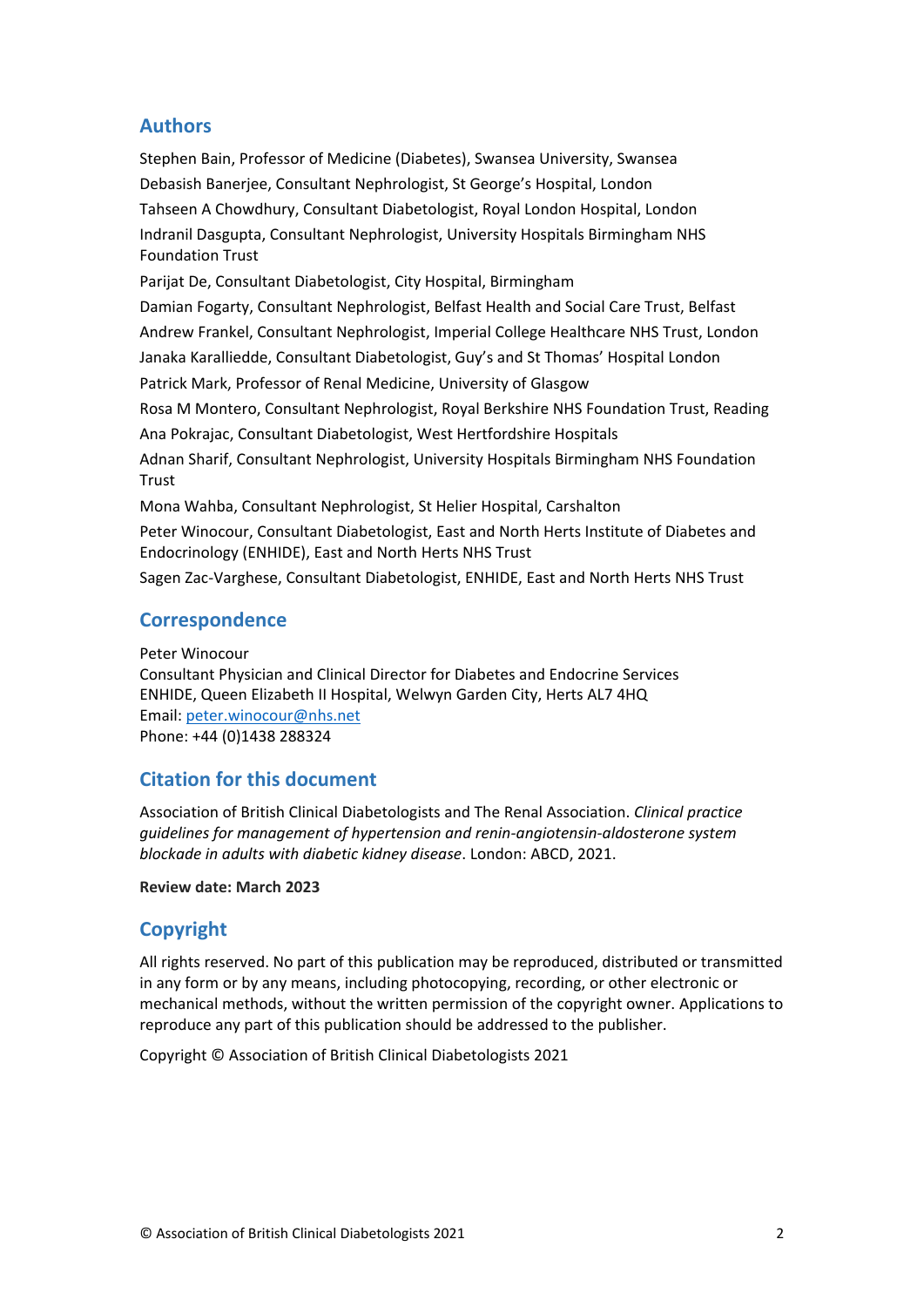# **Contents**

| 1 Hypertension management and renin-angiotensin-aldosterone system blockade in          |  |
|-----------------------------------------------------------------------------------------|--|
|                                                                                         |  |
|                                                                                         |  |
|                                                                                         |  |
|                                                                                         |  |
|                                                                                         |  |
|                                                                                         |  |
|                                                                                         |  |
| 2 Hypertension management and renin-angiotensin-aldosterone system blockade in          |  |
| people with type 2 diabetes, nephropathy and/or early CKD stages 1-3  19                |  |
|                                                                                         |  |
|                                                                                         |  |
|                                                                                         |  |
|                                                                                         |  |
|                                                                                         |  |
|                                                                                         |  |
|                                                                                         |  |
|                                                                                         |  |
|                                                                                         |  |
|                                                                                         |  |
| RAAS blockade in people with type 2 diabetes without proteinuria  23                    |  |
| RAAS blockade in people with type 2 diabetes and proteinuria or microalbuminuria  23    |  |
| Use of dual blockade with ACEIs and ARBs in people with type 2 diabetic nephropathy  23 |  |
| Aldosterone blockade in people with type 2 diabetic nephropathy  24                     |  |
|                                                                                         |  |
|                                                                                         |  |
| Other agents for blood pressure lowering in people with type 2 diabetes and             |  |
|                                                                                         |  |
| 3 Hypertension management and renin-angiotensin-aldosterone system blockade in          |  |
| people with type 2 diabetes, nephropathy and/or later stage CKD stages 4 and 5          |  |
|                                                                                         |  |
|                                                                                         |  |
|                                                                                         |  |
|                                                                                         |  |
|                                                                                         |  |
| Identification and monitoring of people with diabetes and CKD stages 4 and 5  32        |  |
| Target blood pressure in people with diabetes and CKD stages 4 and 5, with or without   |  |
|                                                                                         |  |
| Renin-angiotensin system blockade for blood pressure control in people with diabetes    |  |
| Management of hyperkalaemia with renin-angiotensin system blockade in people            |  |
|                                                                                         |  |
|                                                                                         |  |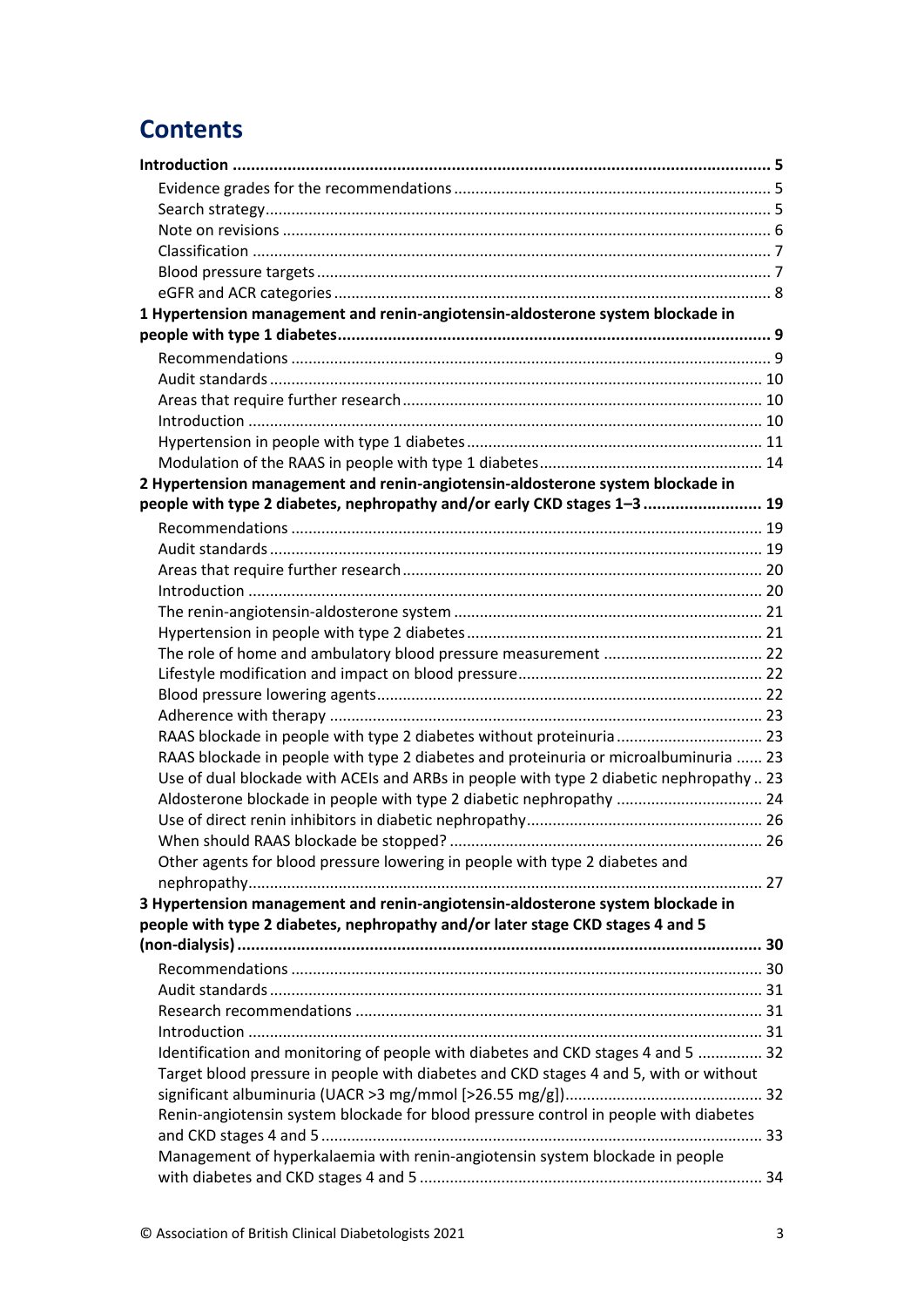| Non-pharmacological management of hypertension in people with diabetes and CKD |  |
|--------------------------------------------------------------------------------|--|
| 4 Hypertension management and renin-angiotensin-aldosterone system blockade in |  |
|                                                                                |  |
|                                                                                |  |
|                                                                                |  |
|                                                                                |  |
|                                                                                |  |
| Blood pressure measurement in people with diabetes who are on haemodialysis 38 |  |
| Target blood pressure in people with diabetes who are on dialysis  39          |  |
|                                                                                |  |
|                                                                                |  |
|                                                                                |  |
|                                                                                |  |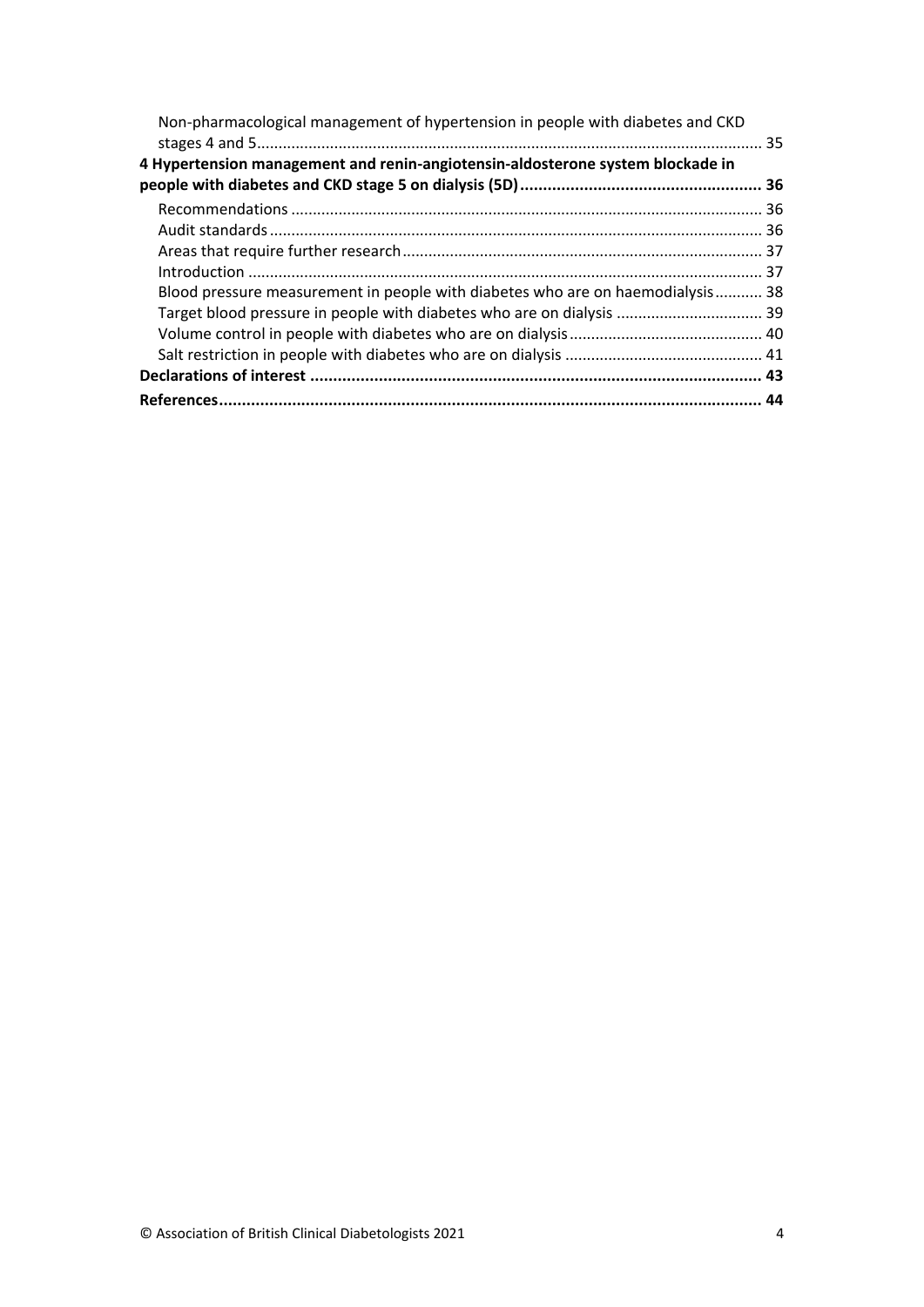# <span id="page-5-0"></span>**Introduction**

A significant percentage of people with diabetes develop chronic kidney disease (CKD), and diabetes is also a leading cause of end-stage kidney disease.<sup>1</sup> More than a quarter of people who are on dialysis in the UK have diabetes.<sup>2</sup> Diabetic kidney disease (DKD) is associated with high morbidity and mortality, predominantly related to cardiovascular complications, and the progression to kidney failure requiring renal replacement therapy. Hypertension is a modifiable risk factor for cardiovascular complications and progression of CKD.<sup>3</sup>

Angiotensin converting enzyme inhibitors (ACEi) and angiotensin receptor blockers are established treatments to slow the progression of DKD and reduce cardiovascular events. Novel agents such as sodium glucose cotransporter-2 (SGLT-2) inhibitors, non-steroidal selective mineralocorticoid receptor antagonists and endothelin A receptor antagonists have recently been demonstrated to improve clinical outcomes and lower blood pressure, and are likely to be used in the routine management of DKD in the future.<sup>4</sup>

The scope of this update includes lifestyle advice, blood pressure targets and antihypertensive therapies in different categories of patients with DKD. Accurate measurement of blood pressure is vitally important before starting and during monitoring of antihypertensive treatment. Separate recommendation for blood pressure measurement has not been made in this guidance. Readers may follow th[e British and Irish Hypertension](https://bihsoc.org/resources/bp-measurement/measure-blood-pressure)  Society's [guidance](https://bihsoc.org/resources/bp-measurement/measure-blood-pressure) on standardised, automated blood pressure measurement. The blood pressure thresholds and targets in this guideline refer to standardised office blood pressure readings unless specified otherwise.

This guidance is for a variety of clinicians who treat people with diabetic kidney disease, including primary care physicians and specialists in diabetes, cardiology and nephrology. It intends to harmonise practices of blood pressure monitoring, and pharmacological and nonpharmacological management of hypertension, which vary considerably in different settings.

## <span id="page-5-1"></span>**Evidence grades for the recommendations**

The following evidence grading has been used to determine the strength of the recommendations; the suggested audit standards; and the questions for areas that require future research.

- 1A Strong recommendation: high-quality evidence
- 1B Strong recommendation: moderate-quality evidence
- 1C Strong recommendation: low-quality evidence
- 1D Strong recommendation: very low-quality evidence
- 2A Weak recommendation: high-quality evidence
- 2B Weak recommendation: moderate-quality evidence
- 2C Weak recommendation: low-quality evidence
- 2D Weak recommendation: very low-quality evidence

#### <span id="page-5-2"></span>**Search strategy**

The recommendations are based on a review of literature carried out initially between October 2013 and December 2016 and a further review carried out in January 2020 for the current update. We searched the Cochrane Library, PubMed/MEDLINE, Google Scholar and Embase, using the following key terms: type 1 diabetes, type 2 diabetes, hypertension, albuminuria, microalbuminuria, microvascular complications, nephropathy, chronic kidney disease, angiotensin-converting enzyme inhibitors, angiotensin receptor blockers and mineralocorticoid antagonists.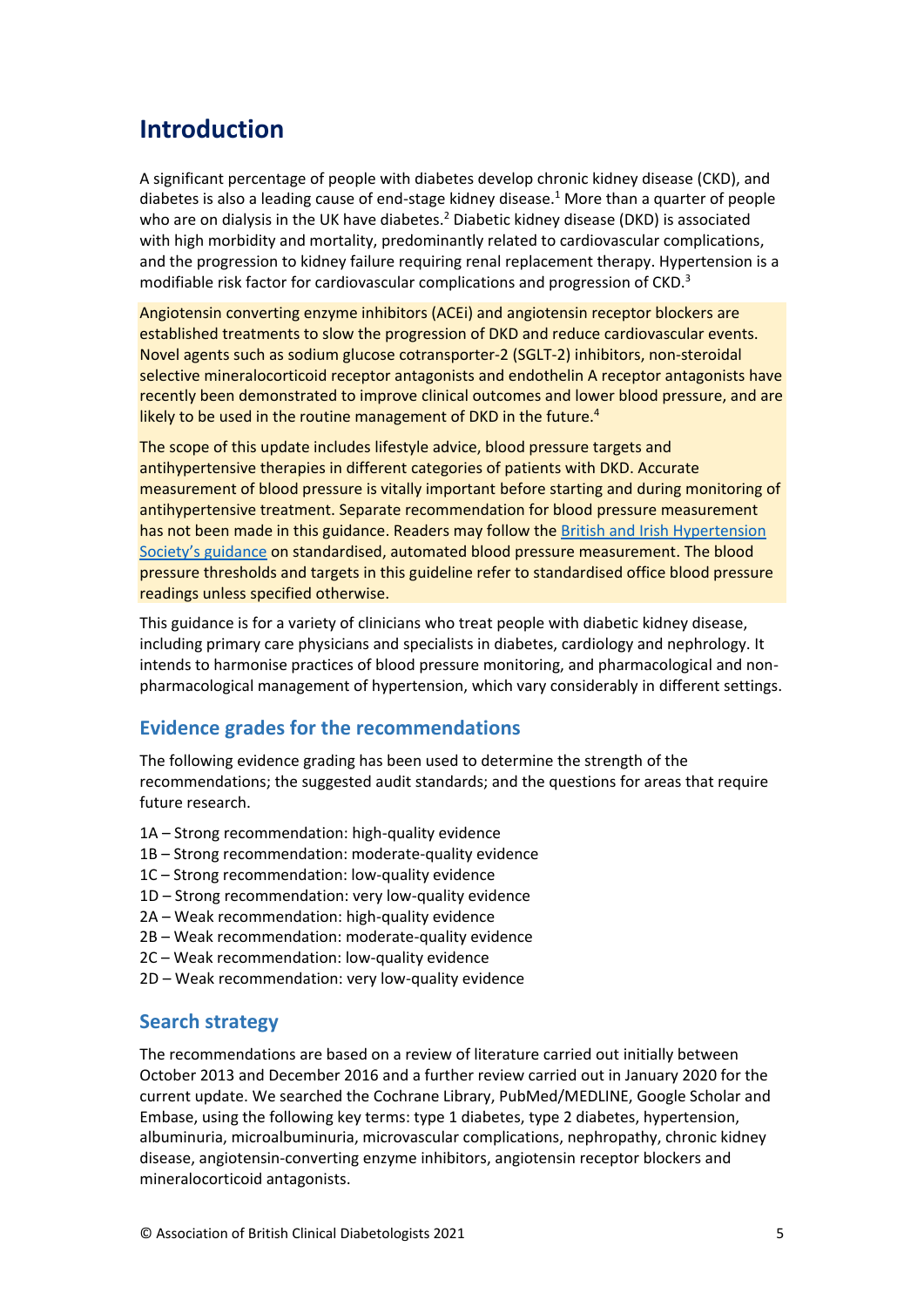## <span id="page-6-0"></span>**Note on revisions**

This guidance updates *Hypertension management and renin-angiotensin-aldosterone system blockade in patients with diabetes, nephropathy and/or chronic kidney disease* published in July 2017. For ease of recognition, key revisions and additions have been highlighted in pale yellow like this.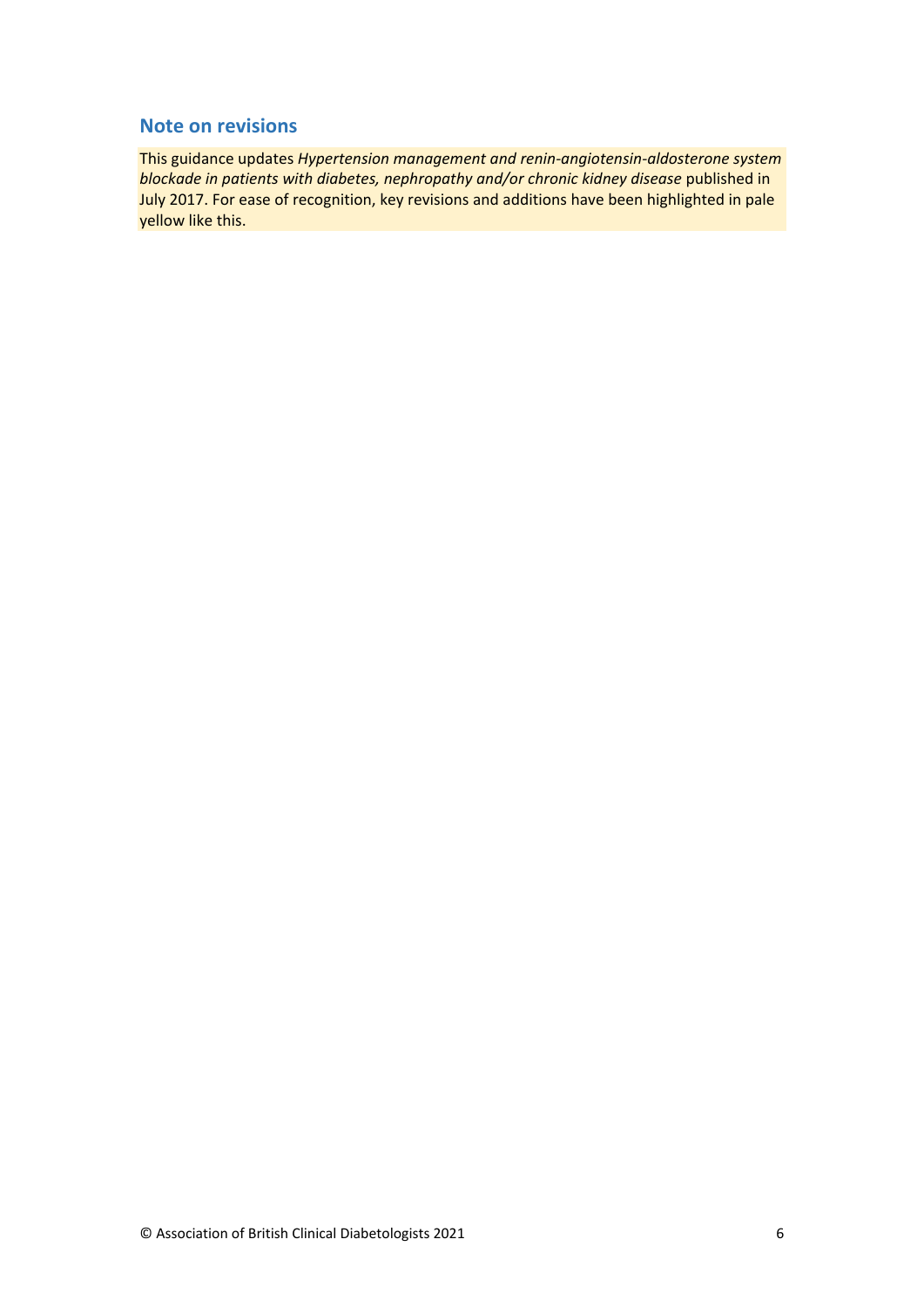## <span id="page-7-0"></span>**Classification**

This guidance uses the following descriptions to differentiate and classify kidney disease. Diabetic kidney disease (DKD) is used throughout as a suitable umbrella term to include both diabetic nephropathy (DN) and diabetes mellitus and chronic kidney disease (DM CKD).

DKD is a progressive condition strongly associated with adverse cardiovascular and renal outcomes, including acute kidney injury (AKI), heart disease and mortality. A small but significant percentage of people may progress to end-stage kidney disease (ESKD), requiring renal replacement therapy.

Diabetic nephropathy (hyperglycaemia-induced glomerular disease) comprises a pattern of gradually rising urinary albumin:creatinine ratio followed by a steady reduction in estimated glomerular filtration rate (eGFR). However, hypertension and renal atheromatous disease often coexist in people who have diabetes and can cause varying degrees of damage. CKD can also arise from causes other than diabetes and vascular disease, therefore diabetes and CKD may coexist with no causal link (although this is rare). For practical purposes, people with type 2 diabetes and CKD can be classified as having DKD when no other basis for CKD is identified.<sup>4</sup>

## <span id="page-7-1"></span>**Blood pressure targets**

**Table 1** Blood pressure targets in people with diabetes through stages of kidney function impairment

|                                                       |                                                              | <b>Stage of kidney function impairment</b>       |                                |                                                      |                                       |  |
|-------------------------------------------------------|--------------------------------------------------------------|--------------------------------------------------|--------------------------------|------------------------------------------------------|---------------------------------------|--|
|                                                       | Normal kidney<br>function, normo-<br>albuminuria             | Normal kidney<br>function, micro-<br>albuminuria | <b>CKD</b> stages<br>$1 - 3$   | CKD stages 4–5<br>(non-dialysis)                     | <b>CKD stage 5</b><br>(dialysis)      |  |
| <b>Type 1 diabetes</b><br>in mmHg<br>(evidence grade) | $<$ 140/80-90 $(2D)$<br><120/80 (2D)^                        | ≤130/80 $(1B)$<br>120/80 (2D)^                   | ≤130/80 $(1B)$<br>120/80 (2D)^ | $\leq$ 140/90 (1B)<br>≤130/80 for<br>albuminuric(2C) | ≤140/90 (2D)***<br>(interdialytic BP) |  |
| <b>Type 2 diabetes</b><br>in mmHg<br>(evidence grade) | $<$ 140/90 $(1D)$<br><150/90 (2B)**<br>(for $\geq$ 75 years) | $<$ 130/80 $(2D)$                                | $<$ 130/80 $(2D)$              | $<$ 140/90 (1B)*<br><130/80 for<br>albuminuric (2C)  | <140/90 (2D)***<br>(interdialytic BP) |  |

CKD=chronic kidney disease; BP=blood pressure

\*For adults >65 years a higher target >140/90 may be appropriate

\*\*For frail adults >75 years a higher target >150/90 may be appropriate to avoid side effects

\*\*\*Monitor and target interdialytic home BP for people on haemodialysis

^ Lower targets for younger adults aged <30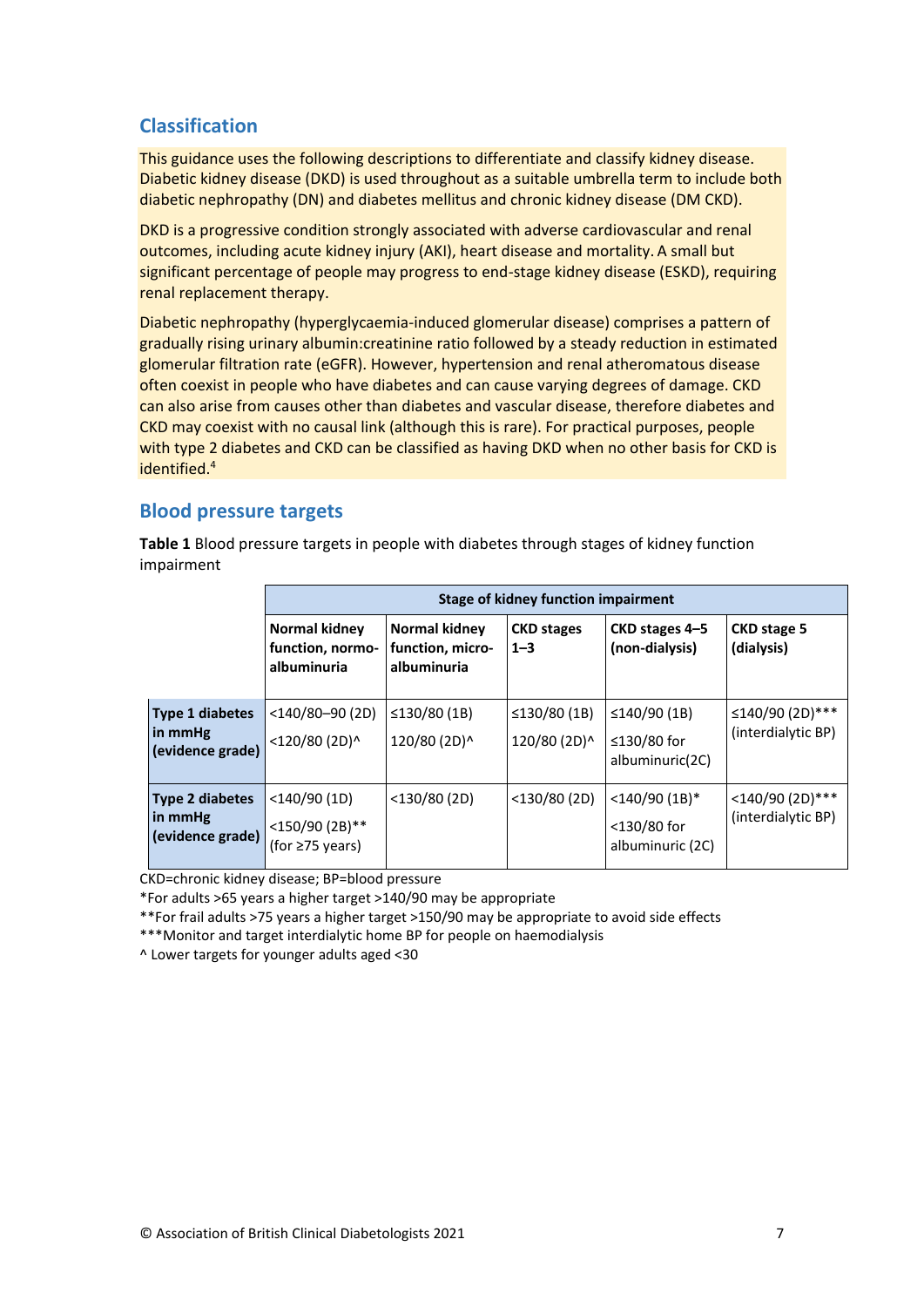# <span id="page-8-0"></span>**eGFR and ACR categories**

**Fig 1** Renal Association classification of estimated glomerular filtration rates (eGFRs) and albumin:creatinine ratio (ACR) categories

| GFR and ACR categories and risk of<br>adverse outcomes       |                                                                                                                                                                                                                                                       | ACR categories (mg/mmol), description and<br>range |                                            |                                     |                        |
|--------------------------------------------------------------|-------------------------------------------------------------------------------------------------------------------------------------------------------------------------------------------------------------------------------------------------------|----------------------------------------------------|--------------------------------------------|-------------------------------------|------------------------|
|                                                              |                                                                                                                                                                                                                                                       | $\leq$ 3<br>Normal to<br>mildly<br>increased       | $3 - 30$<br><b>Moderately</b><br>increased | >30<br><b>Severely</b><br>increased |                        |
|                                                              |                                                                                                                                                                                                                                                       |                                                    | A1                                         | A2                                  | A3                     |
|                                                              | >90<br>Normal and high                                                                                                                                                                                                                                | G1                                                 | No CKD in<br>the absence<br>of markers of  |                                     |                        |
| GFR categories (ml/min/1.73m <sup>2</sup> ), description and | $60 - 89$<br><b>Mild reduction</b><br>related to normal<br>range for a young<br>adult                                                                                                                                                                 | G <sub>2</sub>                                     | kidney<br>damage                           |                                     |                        |
|                                                              | $45 - 59$<br>Mild-moderate<br>reduction                                                                                                                                                                                                               | G3a <sup>1</sup>                                   |                                            |                                     | <b>Increasing risk</b> |
|                                                              | $30 - 44$<br>Moderate-severe<br>reduction                                                                                                                                                                                                             | G <sub>3</sub> b                                   |                                            |                                     |                        |
|                                                              | $15 - 29$<br><b>Severe reduction</b>                                                                                                                                                                                                                  | G <sub>4</sub>                                     |                                            |                                     |                        |
|                                                              | $15$<br><b>Kidney failure</b>                                                                                                                                                                                                                         | G5                                                 |                                            |                                     |                        |
|                                                              |                                                                                                                                                                                                                                                       |                                                    |                                            | <b>Increasing risk</b>              |                        |
|                                                              | <sup>1</sup> Consider using eGFRcystatinC for people with CKD G3aA1 (see recommendations<br>$1.1.14$ and $1.1.15$ )                                                                                                                                   |                                                    |                                            |                                     |                        |
|                                                              | Abbreviations: ACR, albumin:creatinine ratio; CKD, chronic kidney disease; GFR,<br>glomerular filtration rate                                                                                                                                         |                                                    |                                            |                                     |                        |
|                                                              | Adapted with permission from Kidney Disease: Improving Global Outcomes (KDIGO) CKD<br>Work Group (2013) KDIGO 2012 clinical practice guideline for the evaluation and<br>management of chronic kidney disease. Kidney International (Suppl. 3): 1-150 |                                                    |                                            |                                     |                        |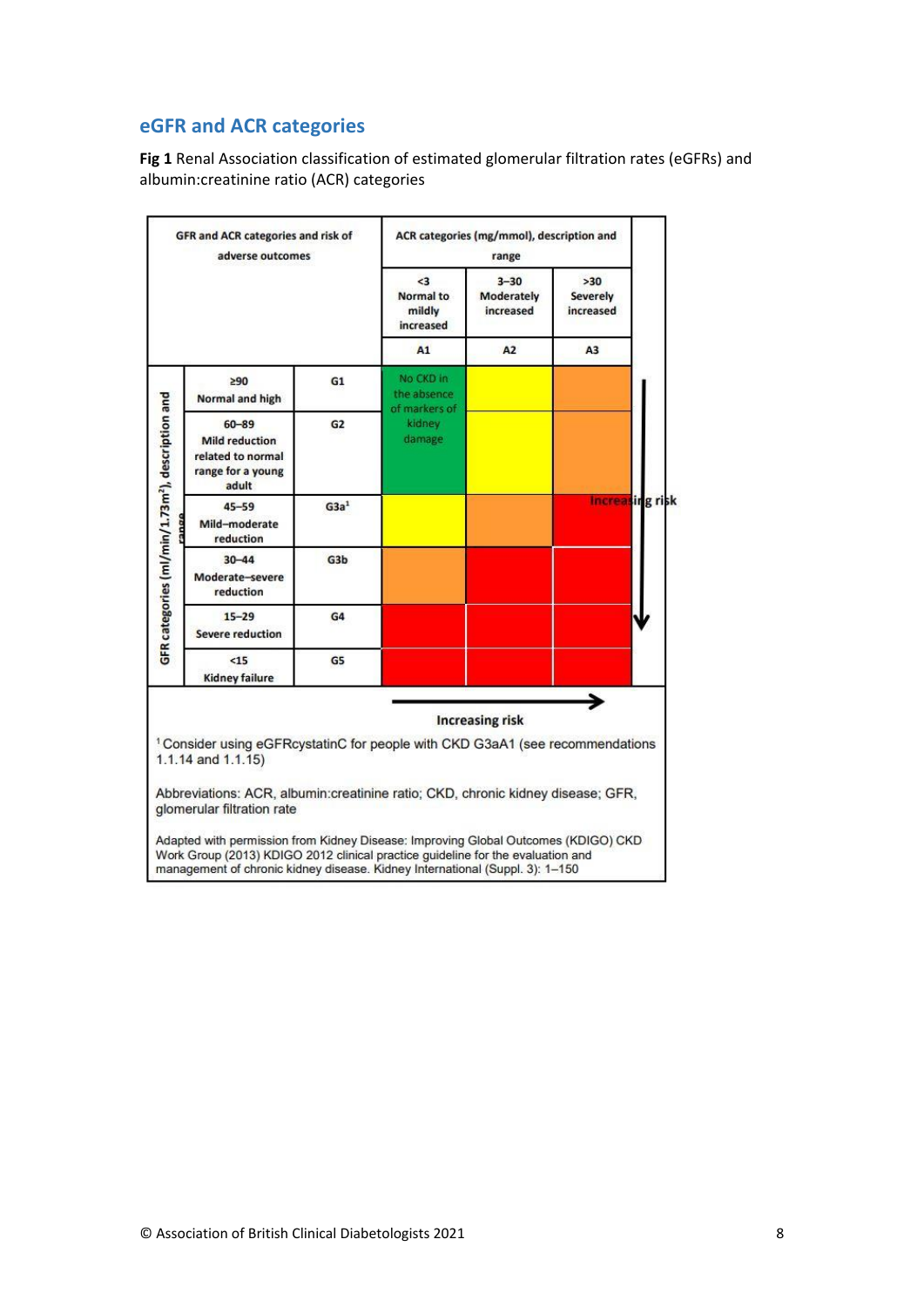# <span id="page-9-0"></span>**1 Hypertension management and renin-angiotensinaldosterone system blockade in people with type 1 diabetes**

## <span id="page-9-1"></span>**Recommendations**

The following are recommendations for renin-angiotensin-aldosterone system (RAAS) blockade and hypertension management in people with type 1 diabetes.

1 In people with type 1 diabetes and urine albumin:creatinine ratio (UACR) <3 mg/mmol (<26.55 mg/g), we recommend a threshold for blood pressure therapy of a persistent upright (sitting or standing) blood pressure that is greater than or equal to 140/90 mmHg (Grade 1B). \*

In children and adolescents with type 1 diabetes, the threshold for high blood pressure is an average systolic blood pressure and/or diastolic blood pressure greater than the 95th percentile for the person's gender, age and height on more than three occasions (Grade 1B).†

- 2 We recommend that angiotensin-converting-enzyme inhibitor (ACEI) therapy should be used as a first-line agent for blood pressure lowering and, if ACEI therapy is contraindicated or not tolerated, angiotensin receptor blockers (ARBs) should be considered (Grade 1B).
- 3 In most adults with type 1 diabetes and persistent UACR >3 mg/mmol (>26.55 mg/g), we recommend that ACEI therapy should be considered irrespective of blood pressure, and that the target upright blood pressure should ≤130/80 mmHg in younger adults (Grade 1B), but ≤140/90 mmHg for those aged over 65 (Grade 2D). We recommend that the dose of ACEI should be titrated to the maximum tolerated (Grade 1B).
- 4 There is no current evidence to support a role for ACEI therapy for blood pressure control or renal protection in people with type 1 diabetes who are normotensive and have UACR <3 mg/mmol (<26.55 mg/g) (Grade 1C).
- 5 There is some evidence to support the use of candesartan to prevent the development or progression of retinopathy in people with type 1 diabetes who are normotensive and have UACR <3 mg/mmol (<26.55 mg/g) (Grade 1C).
- 6 There is no firm evidence to support a role of dual blockade of the RAAS in people with type 1 diabetes (Grade 1C).
- 7 We recommend that people with type 1 diabetes should be advised to stop RAASblocking drugs during periods of acute illness (Grade 1C).
- 8 We recommend that women of childbearing age should be encouraged to stop RAASblocking drugs prior to actively considering pregnancy (Grade 1B).

<sup>\*</sup> We suggest a target upright blood pressure in younger adults of 120/80 mmHg and 140/90 mmHg for those aged over 65 (Grade 2D).

<sup>†</sup> Between the ages of 30–65 years, for some people with higher lifetime risk through earlier age of onset of type 1 diabetes, it may be appropriate to target a diastolic BP of less than 80 mmHg (Grade 2C).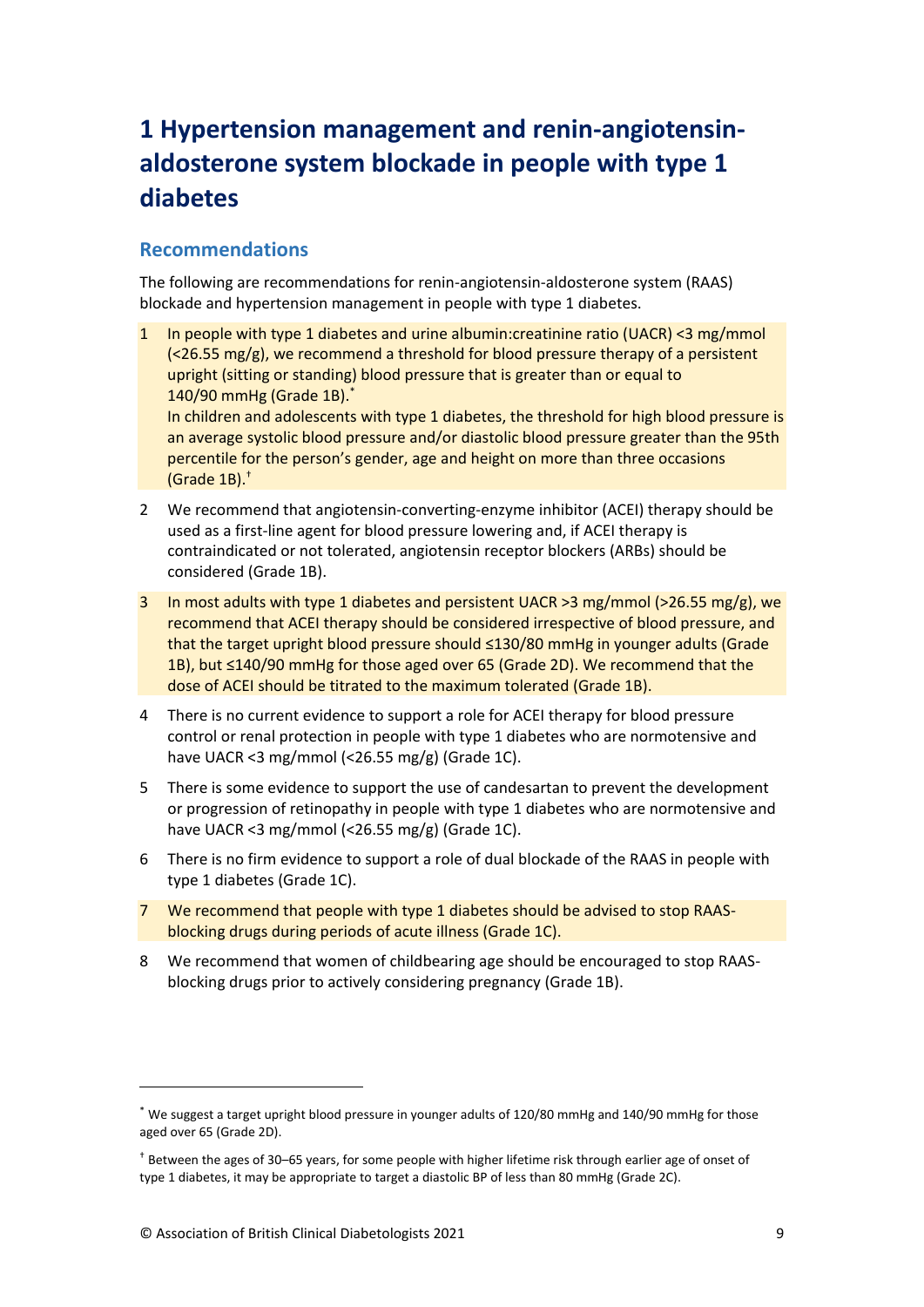## <span id="page-10-0"></span>**Audit standards**

The following are suggested as audit standards for RAAS blockade and hypertension management in people with type 1 diabetes.

- 1 The proportion of people with type 1 diabetes, with micro- or macroalbuminuria who are treated with an ACEI or ARB at the maximum tolerated doses.
- 2 The proportion of people with type 1 diabetes with micro- or macroalbuminuria who are achieving a blood pressure of <130/80 mmHg for younger adults or <140/90 mmHg for those aged over 75.
- 3 The proportion of younger adults (under 30 years old) with persistent albuminuria who are achieving systolic blood pressure of <120 mmHg
- 4 The proportion of people with type 1 diabetes and albuminuria who are on submaximal doses of ACEIs or ARBs due to hyperkalaemia or adverse reactions.

## <span id="page-10-1"></span>**Areas that require further research**

The following areas lack good-quality evidence for RAAS blockade and hypertension management in people with type 1 diabetes, and hence further research is necessary.

- 1 In light of the fact that the presence of microalbuminuria in people with type 1 diabetes may not be the best predictor of whether they will develop progressive renal disease, what is the role for other markers (such as kidney injury molecule-1 (KIM-1)) in predicting the risk of renal disease in those with type 1 diabetes?
- 2 What is the role of dual RAAS blockade in people with type 1 diabetes and nephropathy?
- 3 What is the role of aldosterone receptor blockers or direct renin inhibitors in people with type 1 diabetes and nephropathy?
- 4 Is there a role for home or ambulatory blood pressure monitoring in the diagnosis and management of hypertension in people with type 1 diabetes, particularly in those who have diabetic autonomic neuropathy?
- 5 Does measurement of plasma renin activity have a role in screening and managing hypertension in people with type 1 diabetes?
- 6 Does tight glycaemic control and blood pressure lowering reduce the incidence of people developing microvascular complications?
- 7 What is the role of RAAS-blocking agents in people who have type 1 diabetes, progressive renal decline and normoalbuminuria?
- 8 What is the impact on renal function of lower blood pressure targets in younger people with type 1 diabetes and nephropathy?

## <span id="page-10-2"></span>**Introduction**

Despite improvements in prognosis, diabetic nephropathy in people with type 1 diabetes remains a major cause of end-stage kidney disease.<sup>5</sup> The onset of micro- and macroalbuminuria in people with type 1 diabetes heralds not only an increased risk of renal disease, but also an increased risk of cardiovascular disease.<sup>6</sup> Early prospective studies suggested that around 30–50% of people with type 1 diabetes will develop microalbuminuria, in whom a 6% increase in risk of coronary heart disease is seen per 5 mg increase in 24-hour albumin excretion rate (AER).<sup>6</sup> The natural history of diabetic nephropathy in people with type 1 diabetes has, however, changed over the past 4 decades.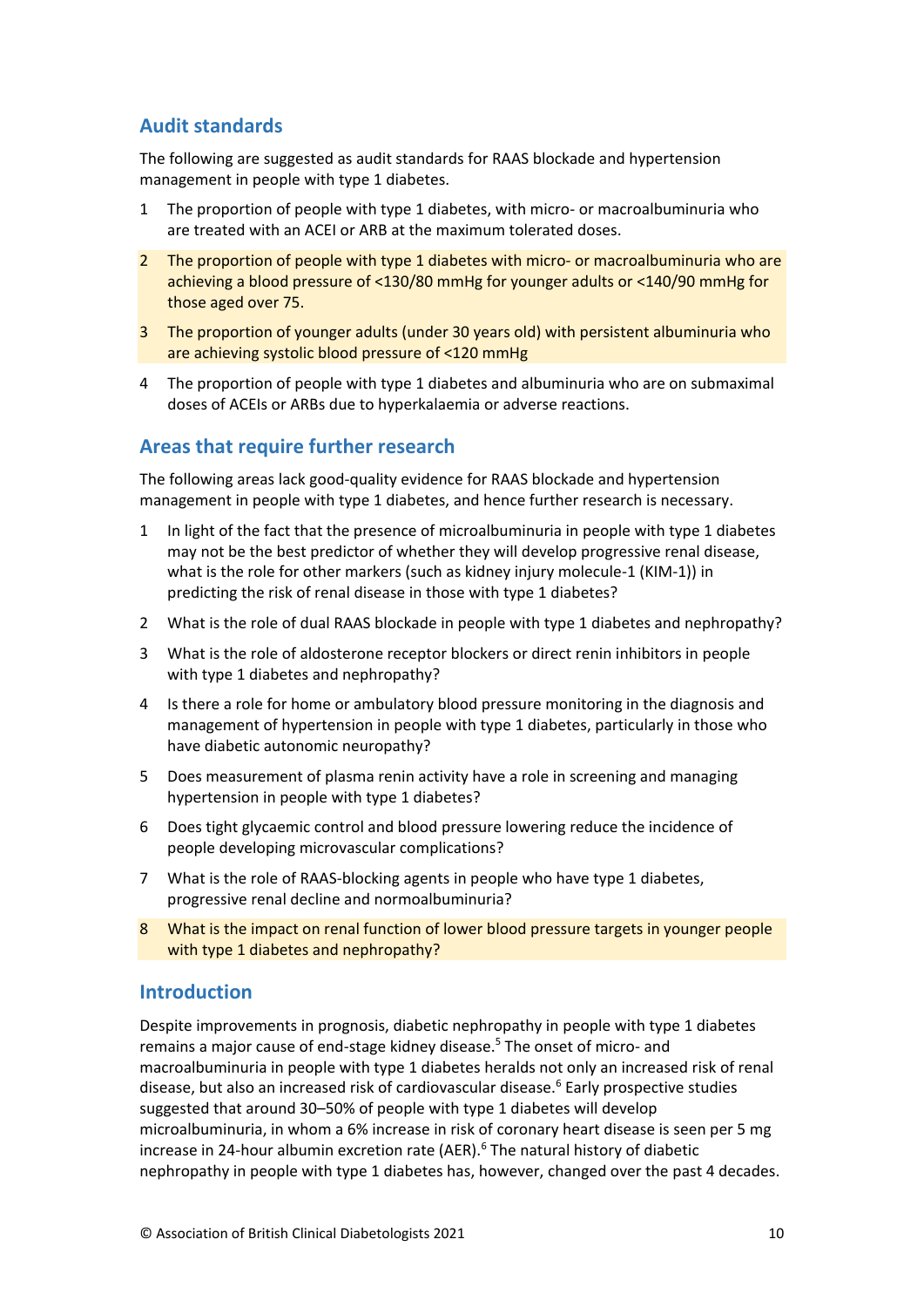Studies in the 1970s and 1980s suggested that progression to end-stage kidney disease in people with macroalbuminuria would occur within 7 years.<sup>7</sup> More recent follow-up data of significant numbers of people with type 1 diabetes suggest that end-stage kidney disease occurs in around 3% of people who have had diabetes for 10 years<sup>8</sup> and in around 8% of people who have had diabetes for 30 years.<sup>9</sup>

There is a significant body of evidence to suggest that over-activation of the RAAS plays a major role in the pathogenesis of diabetic nephropathy in people with type 1 diabetes.<sup>10</sup> Over-activation of the RAAS is observed in people with type 1 diabetes, even in the absence of diabetic nephropathy.<sup>11</sup> Angiotensin II-mediated increase in intraglomerular pressure appears to be an important mechanism by which renal disease progresses in people with type 1 diabetes who have diabetic nephropathy, $12,13$  and reductions in intraglomerular pressure may ameliorate glomerular injury. Angiotensin II also has mitogenic effects that may lead to mesangial expansion that is characteristic of diabetic nephropathy.<sup>14</sup> Overactivation of the RAAS may be mediated by hyperglycaemia,<sup>15</sup> and blockade of the RAAS may in turn be impaired by hyperglycaemia.<sup>13</sup> RAAS over-activation is also described in people with type 1 diabetes who have glomerular hyperfiltration.<sup>16</sup>

## <span id="page-11-0"></span>**Hypertension in people with type 1 diabetes**

Risk factors for the development of nephropathy in people with type 1 diabetes include increasing age, duration of diabetes, male gender and hyperglycaemia.<sup>17</sup> The possible role of genetic factors has long been hypothesised, due to the observation that a family history of hypertension appears to predict the development of nephropathy.<sup>18</sup> It has been suggested that a family history of hypertension could be the basis for more intensive antihypertensive therapy in people with type 1 diabetes.

The risk factor that has the strongest association with progression of diabetic nephropathy is hypertension. Prospective evaluation of 148 people with type 1 diabetes who were normoalbuminuric showed that those who developed microalbuminuria had a significantly higher baseline blood pressure compared with those who remained normoalbuminuric (138/82 mmHg versus 123/73 mmHg).<sup>19</sup> Similarly, follow-up of a Scandinavian cohort of over 300 children and adolescents with type 1 diabetes showed that systolic blood pressure was a major risk factor for the development of microalbuminuria over 5 years.<sup>20</sup> Analysis of 1.441 people with type 1 diabetes in the Diabetes Control and Complications Trial (DCCT) cohorts suggests that systolic blood pressure levels below 120 mmHg are associated with a 41% reduction in macroalbuminuria (95% confidence interval [CI] 5% to 63%) and a 68% reduction in CKD stage 3 (95% CI 25% to 84%).<sup>21</sup> The Pittsburgh EDC study 25-year follow-up results support an optimal blood pressure of 120/80 in childhood onset type 1 diabetes.<sup>22</sup>

The threshold for diagnosis of hypertension in people with type 1 diabetes varies according to national and international guidelines. The Kidney Disease Improving Global Outcomes (KDIGO) guidelines suggest a blood pressure goal of less than or equal to 140/90 mmHg if urinary AER is under 30 mg per 24 hours, or less than or equal to 130/80 mmHg if AER exceeds 30 mg per 24 hours, although they do not distinguish between type 1 and type 2 diabetes.<sup>23</sup> National Institute for Health and Care Excellence (NICE) guidelines on the management of people with type 1 diabetes suggest a blood pressure target of 130/80 mmHg in a patient with albuminuria (135/85 mmHg in those who were normoalbuminuric).<sup>24</sup> The American Diabetes Association and American Society of Nephrology consensus guidelines suggest that a blood pressure of less than 140/90 mmHg should be attained in all individuals with diabetes and renal disease, but they do not suggest a lower target and they do not distinguish between type 1 and type 2 diabetes.<sup>25</sup> In children with type 1 diabetes, the International Society for Pediatric and Adolescent Diabetes (ISPAD) defines hypertension as average systolic blood pressure and/or diastolic blood pressure that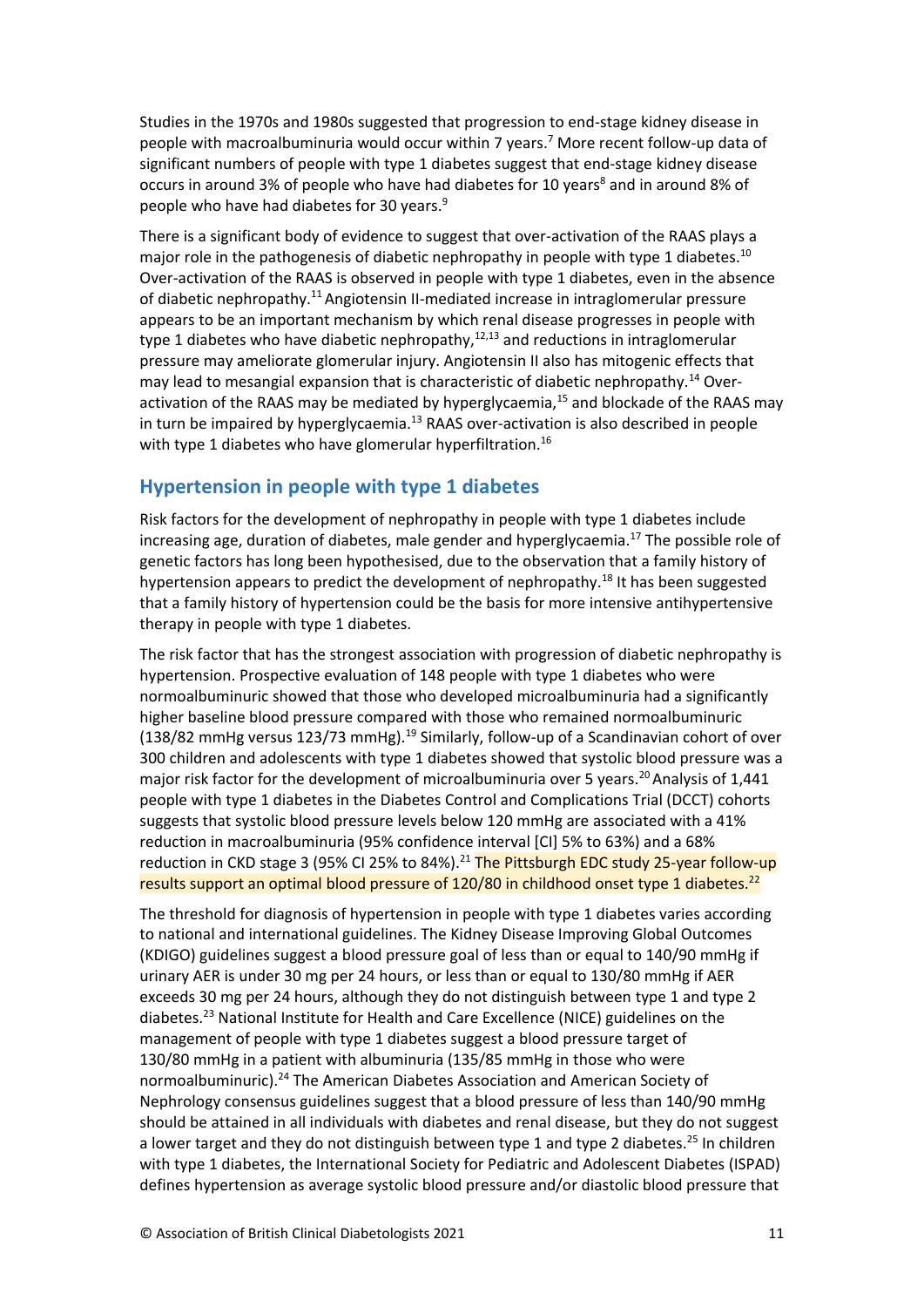is greater than the 95th percentile for the person's gender, age and height on more than three occasions, and suggests a target blood pressure of 130/80 mmHg.<sup>26</sup> Given the younger age of many adults with type 1 diabetes and the consequent longer lifetime blood pressure burden, we support the targets of 120–140/80 mmHg according to age and the presence or absence of albuminuria, with those aged over 65 being better suited to the 140/90 mmHg target.27,28,29

The role of home and ambulatory blood pressure measurement in the diagnosis and management of hypertension in people with type 1 diabetes and nephropathy is unclear. Small cohort studies of children and adults with type 1 diabetes suggest that an increase in nocturnal systolic blood pressure or blunting of nocturnal dipping is an important factor in progression to microalbuminuria in people with type 1 diabetes.<sup>30,31</sup> Due to a lack of robust evidence, no guidelines currently recommend ambulatory or home blood pressure monitoring to diagnose or manage hypertension in people with type 1 diabetes, although the ISPAD guidelines suggest that there may be a role for 24-hour blood pressure monitoring in the diagnosis of hypertension in children.<sup>26</sup>

The importance of lifestyle measures (weight loss and salt intake reduction) are highlighted by a number of guidelines, and indeed a study suggests that lower sodium intake may improve the efficacy of RAAS blockade.<sup>32</sup>

There is evidence to suggest that management of blood pressure in people with type 1 diabetes may be suboptimal. In a large cross-sectional study of people with type 1 diabetes in Scandinavia, patients on antihypertensive therapy who were achieving a blood pressure below 130/80 mmHg varied according to degree of albuminuria.<sup>33</sup> Blood pressure above 130/80 mmHg was seen in 74.6% of people who were normoalbuminuric; 71.2% of people who were microalbuminuric; 80.0% of people who were macroalbuminuric; 88.1% of people who were treated with dialysis; and 90.4% of people who had received a renal transplant.

An important point to consider is the presence of postural hypotension in people with type 1 diabetes. Autonomic neuropathy is often associated with postural hypotension, and people with type 1 diabetes should have their supine and standing blood pressure checked. A significant drop in blood pressure on standing (>20 mmHg) might alert the clinician to ensure that care is taken not to treat the person's blood pressure over-aggressively. Otherwise we advocate the use of upright (sitting or standing) blood pressure as the target blood pressure, as per **British and Irish Hypertension Society guidelines.**<sup>34</sup>

#### **Fig 2: Steps in the management of hypertension in people with diabetes and CKD stages 4 and 5**

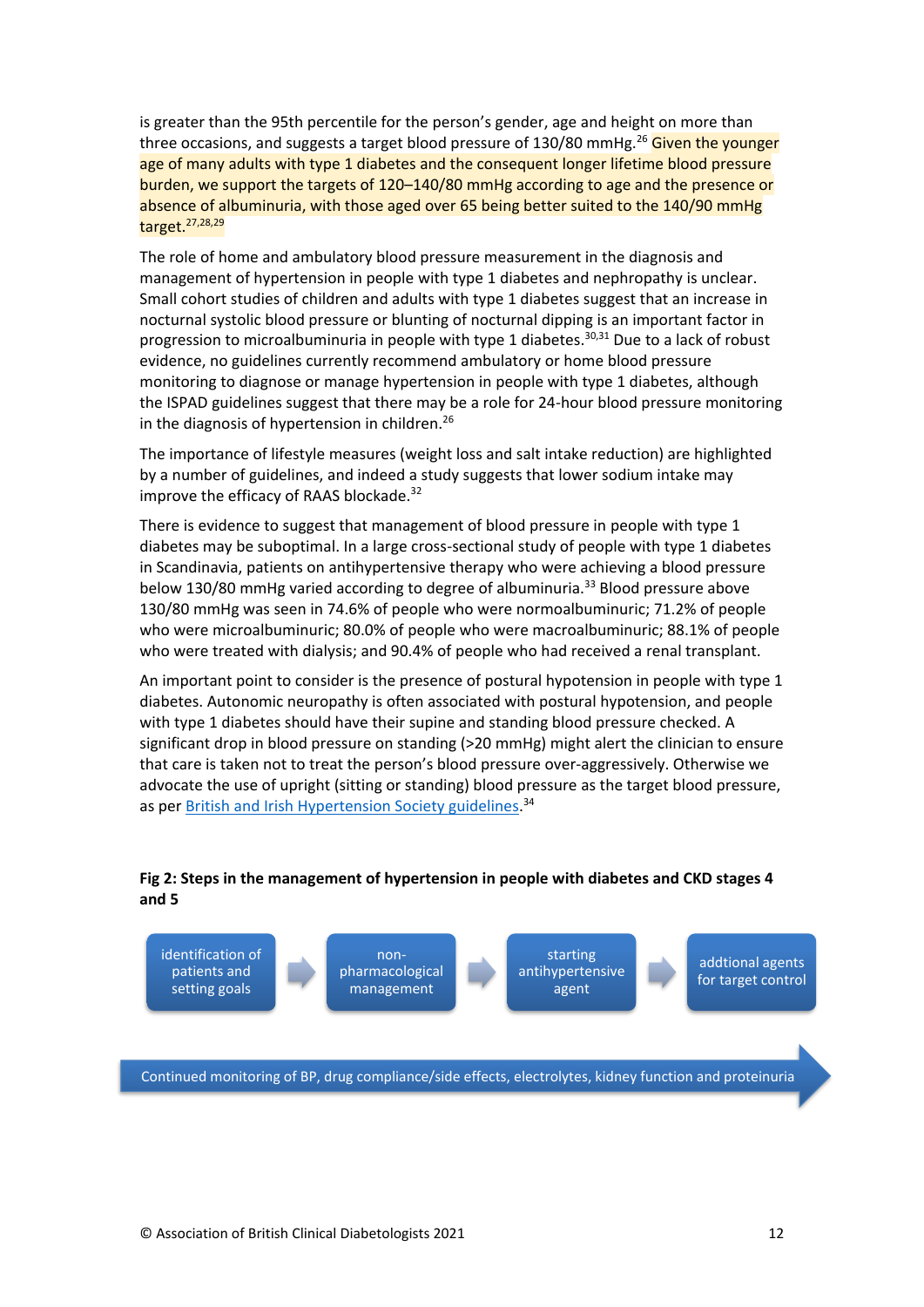#### **Box 1 Lifestyle modification and impact on blood pressure**

There is good evidence from a number of observational studies and randomised controlled trials that salt intake, weight and body mass index (BMI), exercise frequency and alcohol intake all have a significant impact on blood pressure levels.<sup>35-38</sup>



#### **Salt intake**

The evidence base for the benefit of salt restriction in type 1 diabetes without advanced CKD is not strong. Reduced blood pressure has been found in some but not all short-term studies, but an important long-term observational study recorded higher dietary sodium intake was associated with higher all-cause mortality and the development of ESKD.<sup>39,40</sup> The KDIGO guidelines suggest lowering salt intake to less than 90 mmol of sodium per day (<2 g of sodium, which corresponds to 5 g of sodium chloride).<sup>23</sup> High salt intake has a greater impact on blood pressure for people with diabetes, especially in those with CKD, due to their reduced ability to excrete salt load in their urine. Restricting salt intake lowers blood pressure by a moderate amount, as shown in a systemic review of seven trials where salt intake was restricted to 4–6 g (70–100 mmol), systolic blood pressure was reduced by 4.7 mmHg and diastolic blood pressure was reduced by 2.5 mmHg.<sup>41</sup>

Given that salt restriction is inexpensive and it helps to lower blood pressure in the general population, despite a lack of availability of large-scale, long-term randomised controlled trials of salt restriction in people with CKD, there is no reason to believe that it would not be beneficial, although it would add to the dietary restrictions for managing diabetes. A low-salt diet has been shown to reduce blood pressure and albuminuria in the short term in people who are on angiotensin receptor blockers (ARBs) and it may be a consideration for those with high blood pressure who have had a poor response to ACEIs or ARBs.<sup>42,43</sup>

#### **Weight and BMI**

Although abdominal obesity has been associated with higher blood pressure and use of antihypertensive therapy in type 1 diabetes,<sup>44</sup> there is a dearth of evidence that weight reduction in type 1 diabetes reduces blood pressure, although this would be expected intuitively.<sup>45</sup> There is evidence of weight gain accompanied by increases in blood pressure in type 1 diabetes as a consequence of improved blood glucose control. The KDIGO guidelines recommend achieving or maintaining a healthy weight (BMI 20-25).<sup>23</sup> Some observational studies, but not randomised trials, suggest that weight loss is likely to improve blood pressure in people with CKD, but there is a lack of high-quality randomised controlled trials in this area.

Although obesity has been proposed to be a potential mediator of CKD progression, trials are conflicting and reliable data remain sparse. There is no role of weight loss diets in CKD either. Overall, achieving a healthy body weight will improve blood pressure levels and prognosis in CKD, particularly in the early stages (stages  $1-2$ ). Malnutrition needs to be avoided in more advanced stages of CKD.<sup>46</sup>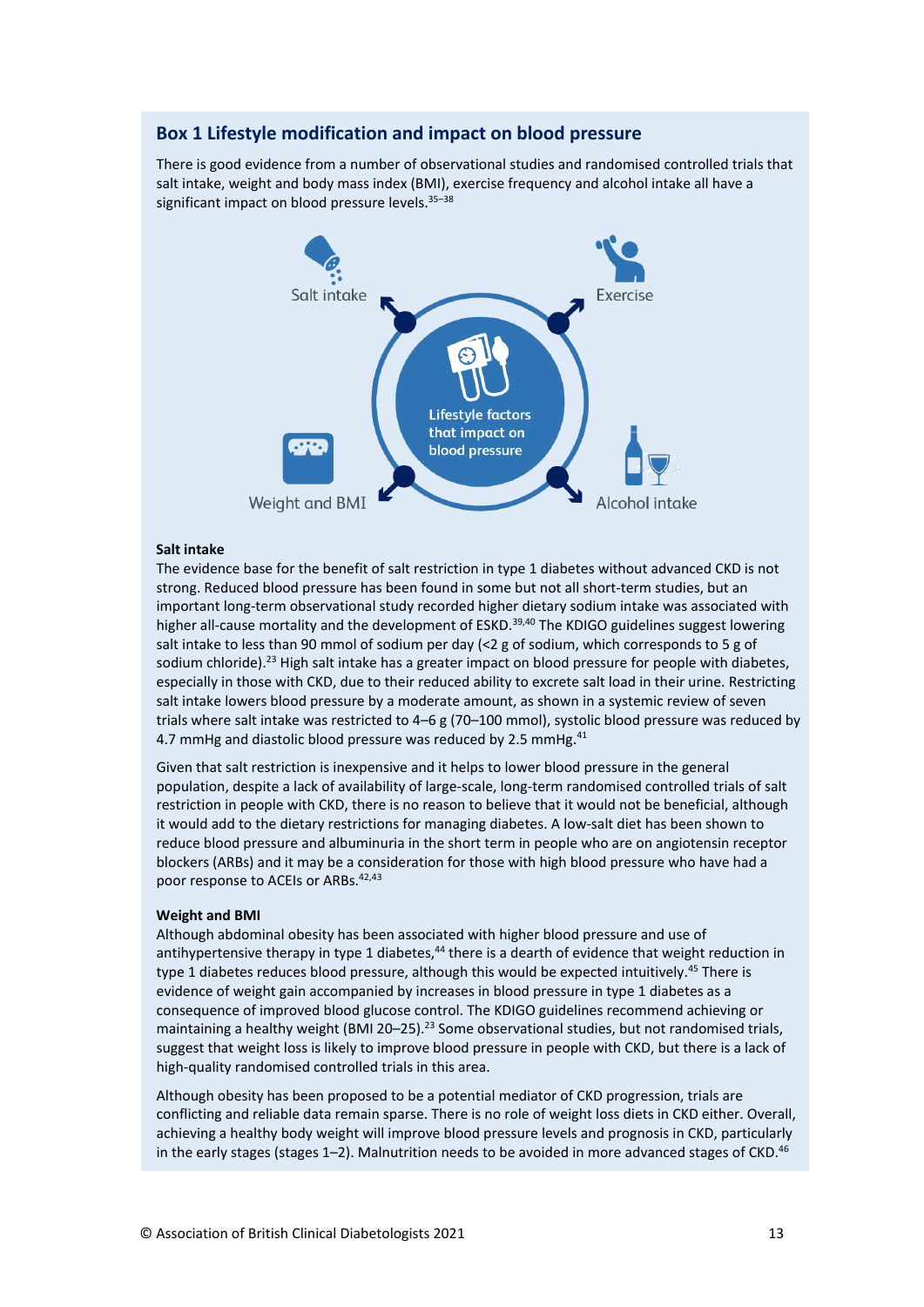#### **Exercise programme**

There is documentation that exercise training for 12 weeks or more reduces blood pressure in type 1 diabetes.<sup>47</sup> The KDIGO guidelines recommend undertaking an exercise programme that is compatible with cardiovascular health and tolerance, aiming for at least 30 minutes of exercise five times per week.<sup>23</sup> Increased physical exercise has a broad range of positive health outcomes in the general population. However, there are no randomised controlled trials in the CKD population; there are mostly observation studies. The benefits of exercise on blood pressure and on general health are likely to be similar in the CKD population as they are in the general population.<sup>48</sup>

#### **Alcohol intake**

Evidence that alcohol intake affects blood pressure and reduction in intake helps blood pressure in type 1 diabetes is sparse. The KDIGO guidelines suggest limiting alcohol intake to no more than two standard drinks per day for men and no more than one standard drink per day for women.<sup>23</sup> Most of the effects of alcohol reduction are related to its effect on blood pressure; that is, suggesting that restricting alcohol intake would lower blood pressure. All the trial evidence is mostly related to the general population and there are no specific data on people with CKD, but the effects of alcohol intake on blood pressure are expected to be similar.<sup>49</sup>

## <span id="page-14-0"></span>**Modulation of the RAAS in people with type 1 diabetes**

#### **a Normoalbuminuria**

There has been some interest in the use of agents that block the RAAS in the primary prevention of diabetic kidney disease. The use of ACEIs has been tested in people who are normotensive and normoalbuminuric, and there is little evidence of a protective effect on the development of diabetic nephropathy. Importantly, however, many of these studies have used definitions of blood pressure that would now be considered to be too high. A multicentre European study examined 530 people with type 1 diabetes and blood pressure under 155/90 mmHg.<sup>50</sup> The study found that during 2 years of treatment with lisinopril versus placebo, the ACEI showed no protective effect against the development of microalbuminuria. Similar findings have been shown with candesartan.<sup>51</sup> Furthermore, a renal biopsy study of 285 people with type 1 diabetes who were normotensive and normoalbuminuric showed no effect of enalapril or losartan in the development of renal lesions.<sup>52</sup> One short study did suggest a significant reduction in albumin:creatinine ratio (ACR) in 89 individuals with type 1 diabetes who were normotensive and normoalbuminuric and who were treated with placebo or perindopril for 4 months.<sup>53</sup> Currently however, the use of ACE inhibition in people with type 1 diabetes who are normotensive and normoalbuminuric cannot be recommended on the basis of trial evidence.

#### **b Microalbuminuria**

The onset of microalbuminuria in someone with type 1 diabetes was once thought to lead to inevitable progression to macroalbuminuria and thence to progressive kidney disease.<sup>54</sup> More recently, however, it has become clearer that microalbuminuria may remit in up to 40% of people with type 1 diabetes.<sup>55-57</sup> In addition, microalbuminuria may not progress to macroalbuminuria in a significant number of people. <sup>58</sup> In the Renin-Angiotensin System Study, onset of microalbuminuria correlated poorly with renal biopsy findings of diabetic glomerulopathy.<sup>59</sup> Previous studies have also described progressive renal impairment without microalbuminuria in people with type 1 diabetes.<sup>59,60</sup>

In adolescents with type 1 diabetes, modest but persistent elevations of UACR in the normal range may be associated with progression to persistent microalbuminuria.<sup>61</sup> Furthermore, a persistently raised UACR at the upper limit of the reference range in adolescents is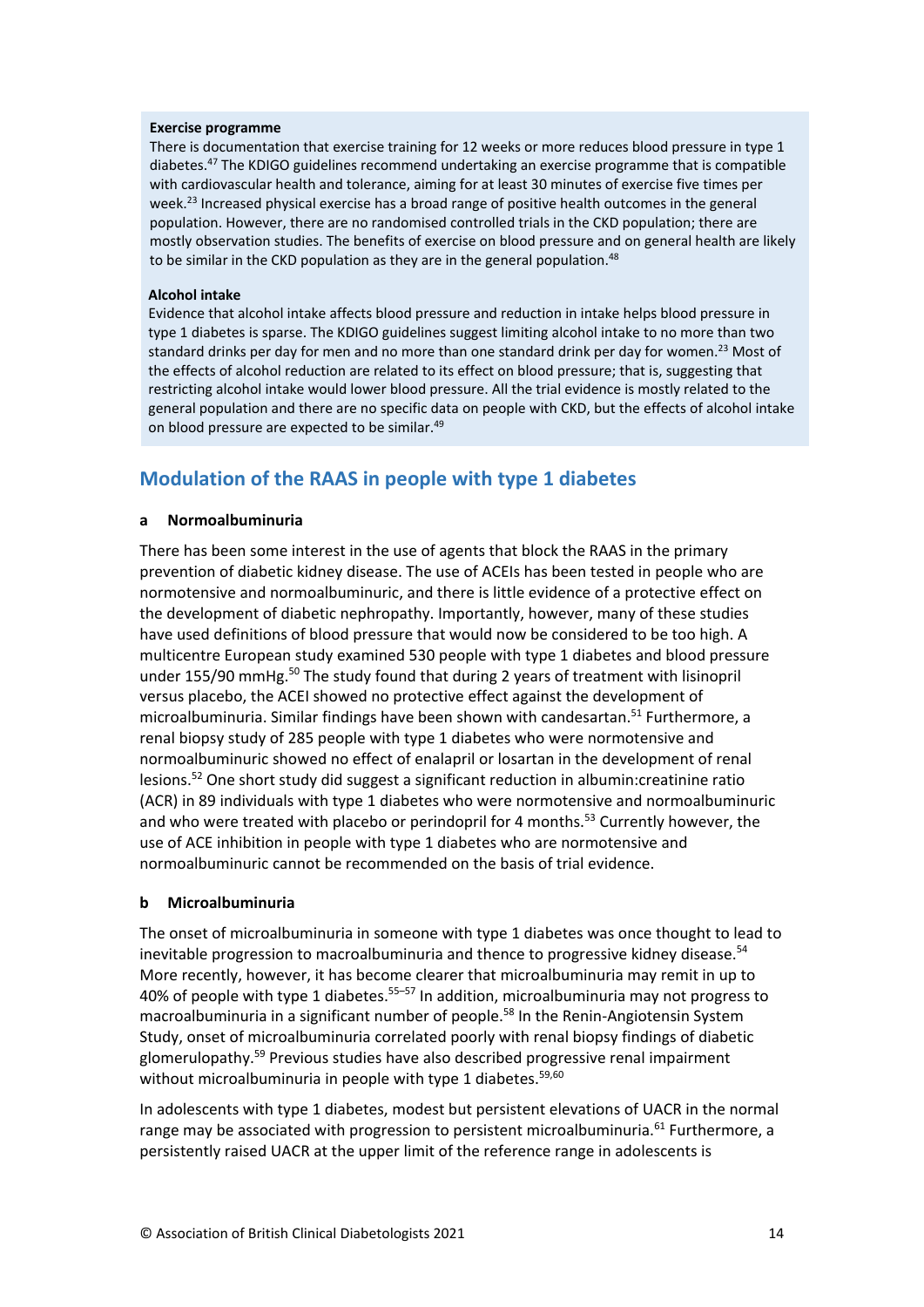associated with increasing aortic intima-media thickening, which is a sensitive marker of early atherosclerosis.<sup>62</sup>

It is, however, recognised that the presence of microalbuminuria may not be the ideal risk marker for progressive renal dysfunction in people with type 1 diabetes.<sup>63</sup> Microalbuminuria may progress, stabilise or regress, and factors that govern this change are unclear, especially in adolescents and young adults who have improved glycaemia control.<sup>56</sup> Therefore, more reliable biomarkers or genetic markers are needed to predict which individuals are at the greatest risk of progressive renal disease. Many studies have looked at putative genetic loci within the RAAS for a genetic predisposition to diabetic nephropathy, but no clear correlation with nephropathy risk has been found in most studies.<sup>64</sup> Some authorities suggest that determination of serum cystatin C in people with diabetes and proteinuria may provide better risk stratification of subsequent end-stage kidney disease than determination of serum creatinine.<sup>65</sup> Serum concentration of tumour necrosis factor (TNF) receptors 1 or 2 (TNFR1, TNFR2) may also be predictors of future development of CKD stage 3 in people with type 1 diabetes.<sup>66</sup> If those who are at high risk of progression to diabetic nephropathy could be identified early, more intensive systematic therapy could be considered, for example pancreas transplantation.<sup>67</sup>

There are few long-term studies that suggest that treating people with type 1 diabetes, microalbuminuria and normal blood pressure reduces end-stage kidney disease. There are, however, more short-term studies that focus on a change in AER rather than a change in renal function. A multicentre European study examined 79 individuals with microalbuminuria and blood pressure below 155/90 mmHg, and found a significant reduction in AER in the group of people who were treated with lisinopril compared with the patients who were treated with a placebo (-34.2 mg/min).<sup>33</sup> In an 8-year follow-up of a small number of people with type 1 diabetes and microalbuminuria, 10% of people who were treated with captopril progressed to macroalbuminuria, compared with 40% of those who were treated with a placebo;<sup>68</sup> therefore, treatment with captopril was associated with a reduction in progression of renal disease. Similarly, the Microalbuminuria Collaborative Study Group treated 235 people with microalbuminuria and blood pressure less than 160/90 mmHg with placebo or captopril.<sup>69</sup> Progression to macroalbuminuria was seen in 21.9% of the placebo-treated group compared with 7.2% of the captopril-treated group (the risk reduction was 69%). The Ace-Inhibitor Trial to Lower Albuminuria in Normotensive Insulin-Dependent Subjects (ATLANTIS) study used ramipril versus placebo in 140 patients with type 1 diabetes and microalbuminuria and normotension, and it showed regression to normoalbuminuria in 20% of the ramipril-treated group, compared with 4% of the placebotreated group.<sup>70</sup> A further study of 20 individuals with type 1 diabetes, microalbuminuria and normal blood pressure who were treated with placebo or enalapril showed a reduction in progression to macroalbuminuria and a significant number of people regressed to normoalbuminuria.<sup>71</sup>

RAAS blockade may have positive longer-term impacts on renal haemodynamics in people with type 1 diabetes even when therapy is stopped. In the 5-year Renin-Angiotensin System Study, patients who were on RAAS blockade during the trial, but who stopped therapy after the trial, showed significantly greater renal haemodynamic responses to clamped hyperglycaemia and flow-mediated vasodilatation, which suggests that RAAS blockade has sustained, long-term protective effects.<sup>52</sup>

In people who are hypertensive and have microalbuminuria, however, there is relatively strong evidence to suggest that ACE inhibition slows progression of diabetic nephropathy in people with type 1 diabetes and microalbuminuria.<sup>72</sup> Meta-analysis suggests that ACEIs reduce progression of microalbuminuria to macroalbuminuria (odds ratio 0.38; 95% CI 0.25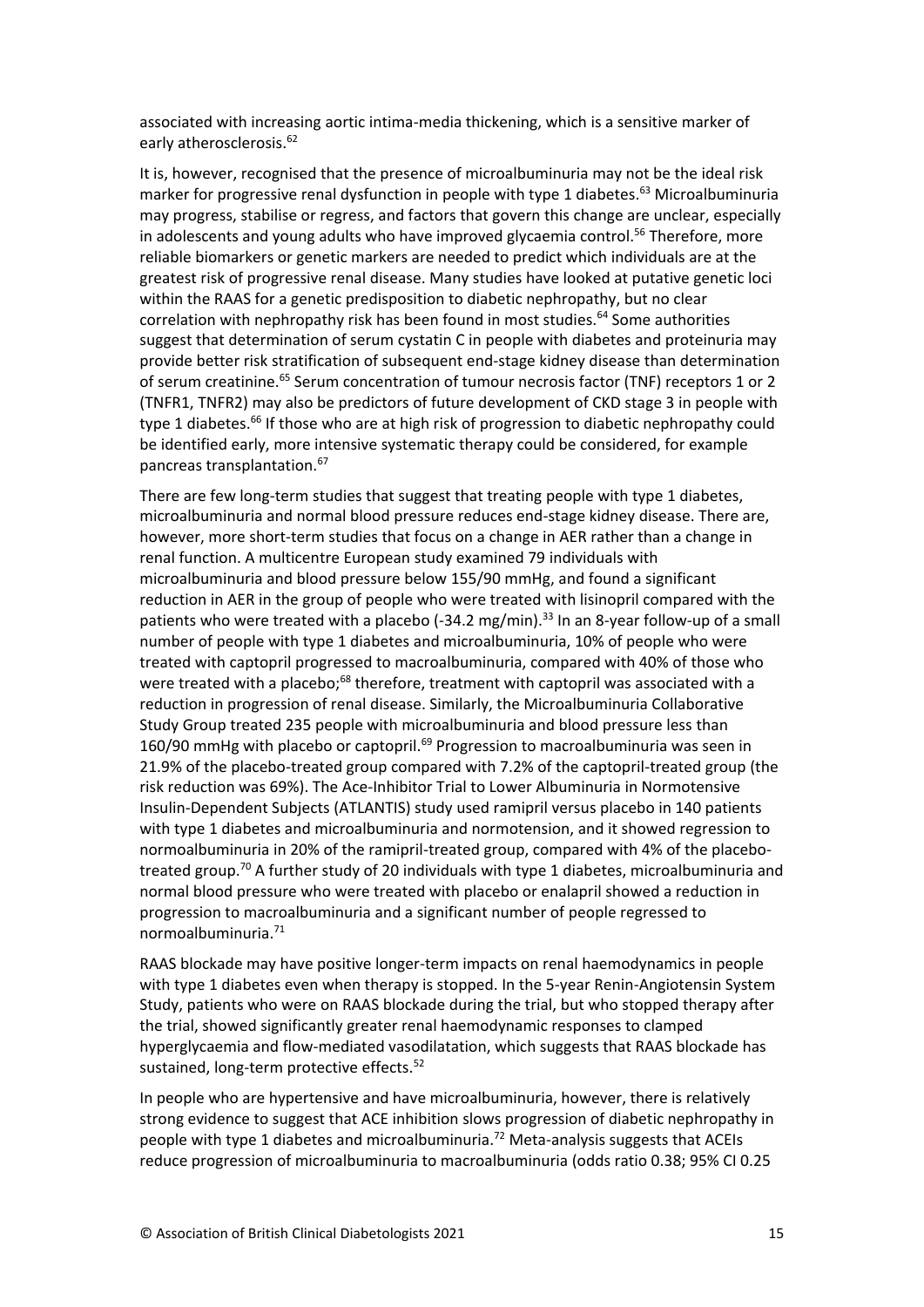to 0.57).<sup>73</sup> Outcomes in terms of the prevention of end-stage kidney disease, however, have not been reported.

#### **c Macroalbuminuria**

For decades, the presence of macroalbuminuria in people with type 1 diabetes has been considered to be a stage of irreversible kidney disease. However, recent long-term follow-up of 159 individuals with type 1 diabetes in the Diabetes Control and Complications Trial / Epidemiology of Diabetes Interventions and Complications (DCCT/EDIC) study showed that 10 years after onset of macroalbuminuria, the cumulative incidence of reduction to microalbuminuria was 52%.<sup>58</sup> The cumulative incidence of CKD stage 3 (estimated glomerular filtration rate (eGFR) <60 mL/min/1.73 m<sup>2</sup>) was 32%, and the cumulative incidence of end-stage kidney disease was 16% after 10 years, with better glucose and blood pressure control being the main factors associated with a lower risk of CKD progression. Therefore, while macroalbuminuria appears to be an important renal disease risk marker, it is far from inevitable that relentless progression to end-stage kidney disease will occur.

Seminal studies in the 1980s suggested that early aggressive antihypertensive therapy could reduce the rate of decline of renal function in people with diabetic nephropathy,<sup>74</sup> and further studies of people with type 1 diabetes, hypertension and macroalbuminuria demonstrated the specific protective effects of ACEI drugs on progression of albuminuria and renal disease.<sup>75–77</sup> Meta-analysis of these studies suggests a long-term beneficial effect on preventing doubling of serum creatinine and development of end-stage kidney disease.<sup>78</sup>

#### **d Use of other agents that modulate the RAAS**

Candesartan has been studied in people with type 1 diabetes and diabetic retinopathy.15,79 A beneficial effect of candesartan was seen in the progression of retinopathy; although in one study, this was limited to people with poor glucose control (glycated haemoglobin (haemoglobin A1c) >7.5%).<sup>15</sup> Studies using angiotensin II receptor blockers (ARBs) have not been widely reported in type 1 diabetes and nephropathy. In a small Danish study, losartan was seen to attenuate AER in people with type 1 diabetes.<sup>80</sup> In the Renin-Angiotensin System Study, however,<sup>52</sup> use of losartan did not appear to protect people from developing microalbuminuria: indeed 17% of patients on losartan developed microalbuminuria compared with 6% on a placebo and 4% on enalapril over 5 years.

It has been suggested that aldosterone escape during long-term RAAS blockade may be a mechanism by which ACE inhibition fails to prevent progressive renal disease in people with type 1 diabetes.<sup>81</sup> Thus the use of aldosterone antagonists in such patients may be useful. Spironolactone has been investigated in a small study of people with type 1 diabetes and microalbuminuria.<sup>82</sup> Spironolactone added to standard antihypertensive therapy reduced AER by 60%, with no drop in blood pressure and a minor drop in eGFR, although severe hyperkalaemia was seen in a small number of individuals.

Aliskiren, the direct renin inhibitor, has been trialled in people with type 2 diabetes and diabetic nephropathy, and no significant effect on renal outcomes has been noted, although a reduction in AER has been noted.<sup>83</sup> A small study of people with type 1 diabetes who were treated with aliskiren showed positive effects on renal haemodynamic indices and systemic vascular responses.<sup>84</sup> Furthermore, dual blockade with ACEI also showed beneficial effects on arterial compliance, flow-mediated dilatation and renal vasodilatation.<sup>85</sup> Further study of this group of drugs in type 1 diabetes is warranted.

Early studies of beta-blockade in people with diabetic nephropathy and type 1 diabetes suggest an equivalent effect to ACEI.<sup>86</sup> There is some suggestion that non-dihydropyridine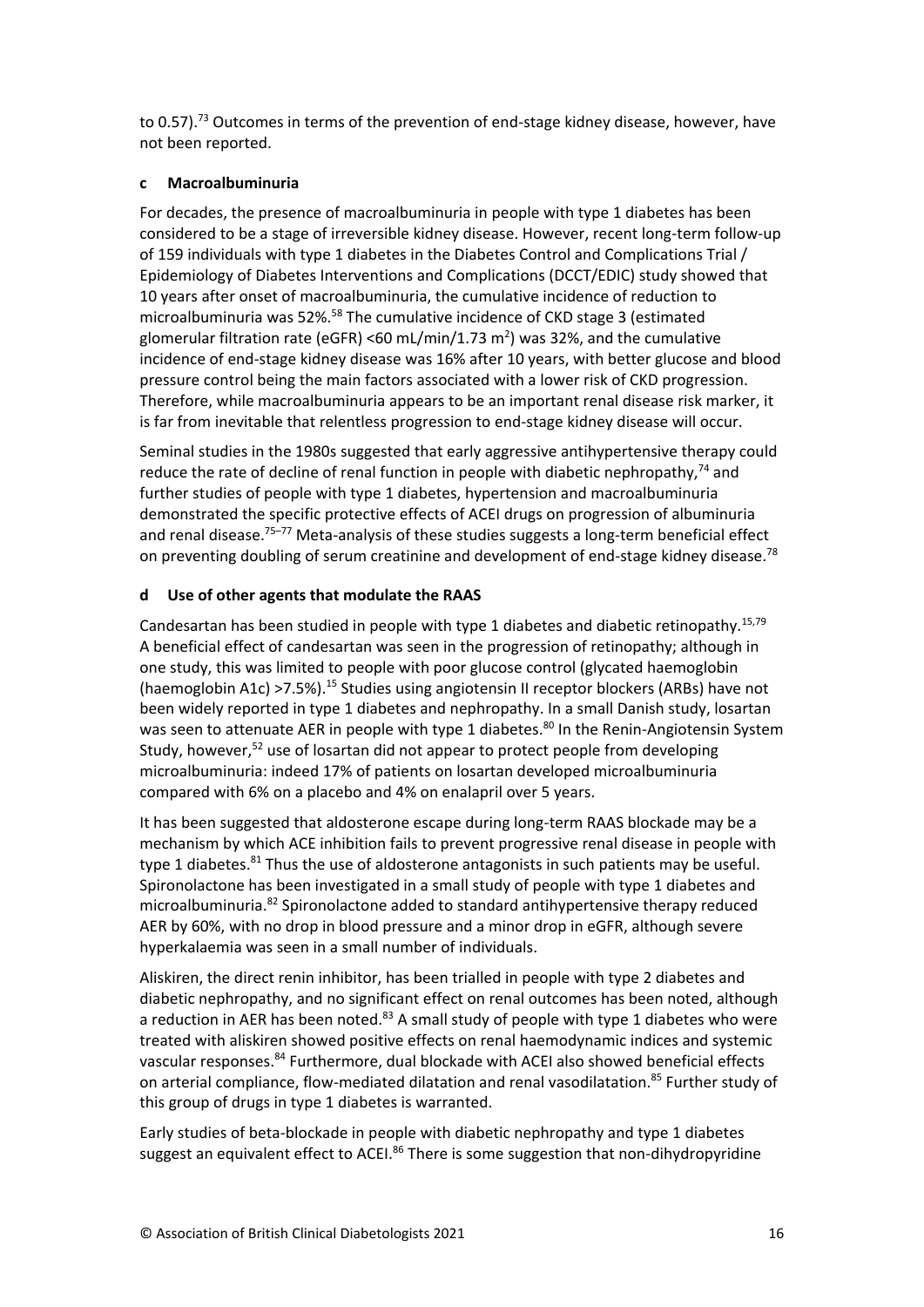calcium channel blockade may have some of the benefits of dihydropyridine calcium channel blockers in the management of diabetic nephropathy.<sup>87</sup>

Through their ability to reduce intraglomerular pressure, blood pressure and uric acid levels, sodium glucose cotransporter-2 (SGLT-2) inhibitors may offer the possibility of renal protection. One study suggests that SGLT-2 inhibitors can offer a reduction in glomerular hyperfiltration.<sup>88</sup> Recent analysis of the Empagliflozin, Cardiovascular Outcomes and Mortality in Type 2 Diabetes (EMPA-REG) study suggests significant renoprotection.<sup>89</sup> There is evidence from the Tandem 1 and 2 studies that sotagliflozin can reduce blood pressure and UACR over 12 months, with similar renal haemodynamic changes seen with SGLT-2 inhibition in type 2 diabetes.<sup>90</sup> However, the risk that these agents can cause ketoacidosis when they are given to people with type 1 diabetes may limit their potential use in this group. $91$ 

#### **e Use of dual blockade in people with type 1 diabetes and diabetic nephropathy**

Meta-analysis of a number of these studies of people with type 2 diabetes and nephropathy suggest a reduction in proteinuria, but at the expense of an increased risk of severe hyperkalaemia and episodes of acute kidney injury (AKI).<sup>92-94</sup> More recently, however, a large randomised controlled trial involving people with type 2 diabetes suggests that RAAS dual blockade has no benefit in terms of mortality, but that it may increase the risk of hyperkalaemia and AKI.<sup>95</sup>

It is currently unclear whether there is a role for dual blockade in people who have type 1 diabetes and a normal eGFR (>60 mL/min/1.73 m<sup>2</sup>) in whom albuminuria is uncontrolled or increasing. While this may reduce albuminuria, there is no evidence of a reduction in other renal or cardiovascular endpoints.

In type 1 diabetes the pathogenic processes that occur in the development and progression of diabetic nephropathy may be very different. Use of ACEIs is associated with a compensatory increase in plasma renin activity, and this effect may be ameliorated by the use of ARB drugs. There are, however, few studies on the use of dual RAAS blockade and outcomes in type 1 diabetes. One small study from India of 30 people who were treated for a short period with telmisartan and ramipril resulted in a reduction in ACR and blood pressure, with a slightly increased risk of hyperkalaemia.<sup>96</sup> A further small study of 21 people with type 1 diabetes showed that the addition of irbesartan to ACEI therapy in people with type 1 diabetes resulted in a 37% reduction in AER, along with significant reductions in blood pressure.<sup>97</sup> Further studies of dual RAAS blockade in type 1 diabetes are needed.

#### **f When should RAAS blockade be stopped?**

The use of RAAS-blocking drugs in early pregnancy has been associated with harm to the fetus, including cardiovascular, neurological and renal malformations, $98$  although more recent surveys do not suggest that there is a high risk of these problems occurring.<sup>99</sup> Pregnancy is associated with a high risk of progression of diabetic nephropathy in people with type 1 diabetes, and the benefits of RAAS blockade in such individuals may outweigh the risks, but current advice is that RAAS-blocking drugs should be stopped when pregnancy is confirmed, and indeed when pregnancy is planned.

Drugs that block the RAAS reduce intraglomerular pressure and may lead to a rise in serum creatinine of up to 30%, which should then stabilise.<sup>100</sup> Some studies suggest that clinically significant renal artery stenosis may be quite common among people with diabetes, especially those with type 2 diabetes.<sup>101</sup> While the use of drugs that modulate the RAAS may increase the risk of deterioration in renal function in people with renovascular disease, in practice such deterioration is rare.102,103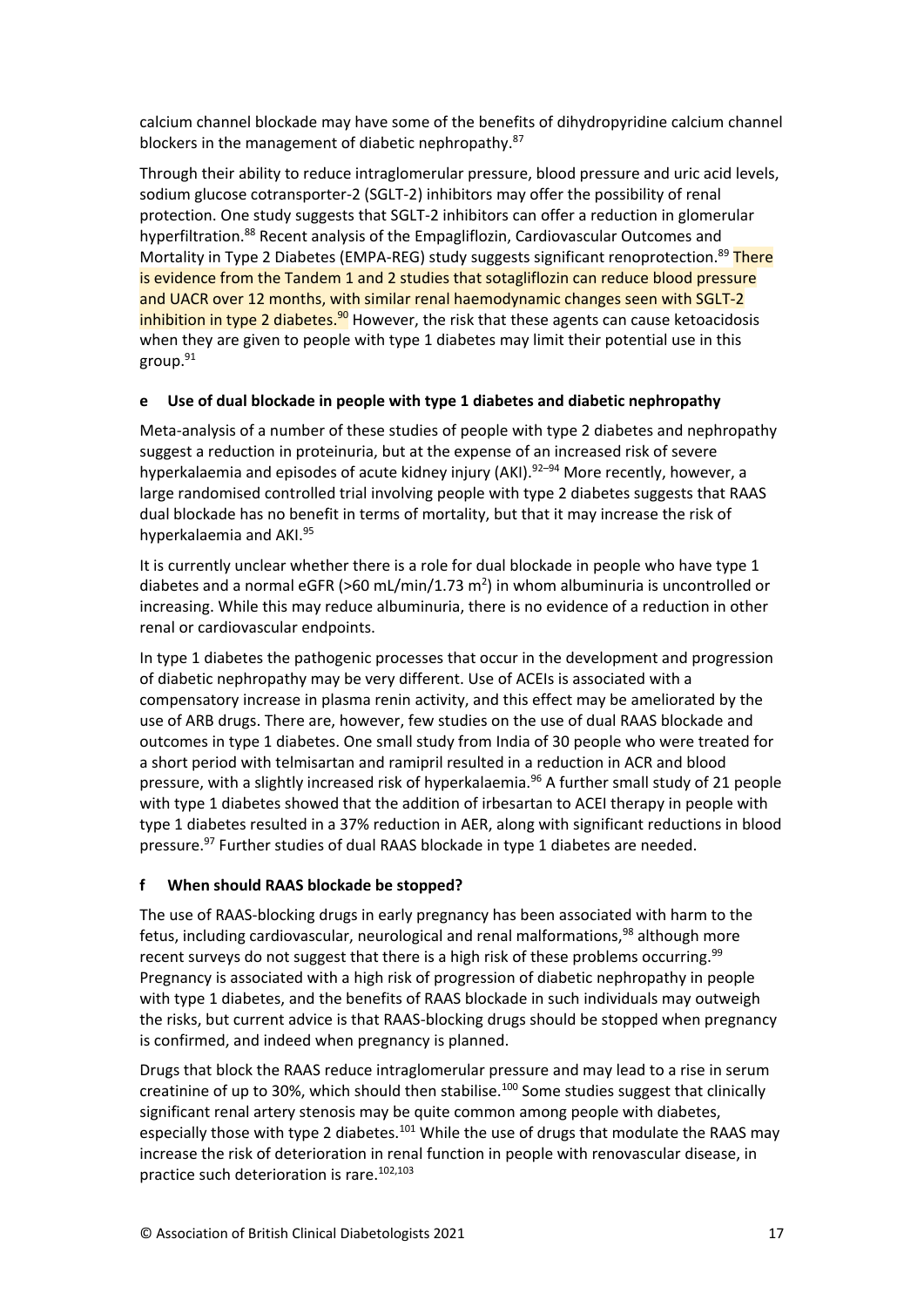RAAS blockade can lead to hyperkalaemia, which may be managed by dietary methods, diuretics or use of sodium bicarbonate. However, if the hyperkalaemia is severe and refractory to these measures, RAAS blockade may need to be stopped or reduced.<sup>104</sup> A further possible clinical scenario is someone with type 1 diabetes having deteriorating renal function despite having well-controlled blood pressure on ACEI drugs. Once renal dysfunction continues to escape, despite optimal therapy, a decision may need to be made about cessation of ACEI therapy, especially if there may be a degree of ischaemic nephropathy, renovascular disease or postural hypotension. RAAS blockade may also increase the risk of AKI in people with diabetes, and advice to stop these drugs during periods of acute illness should be considered.105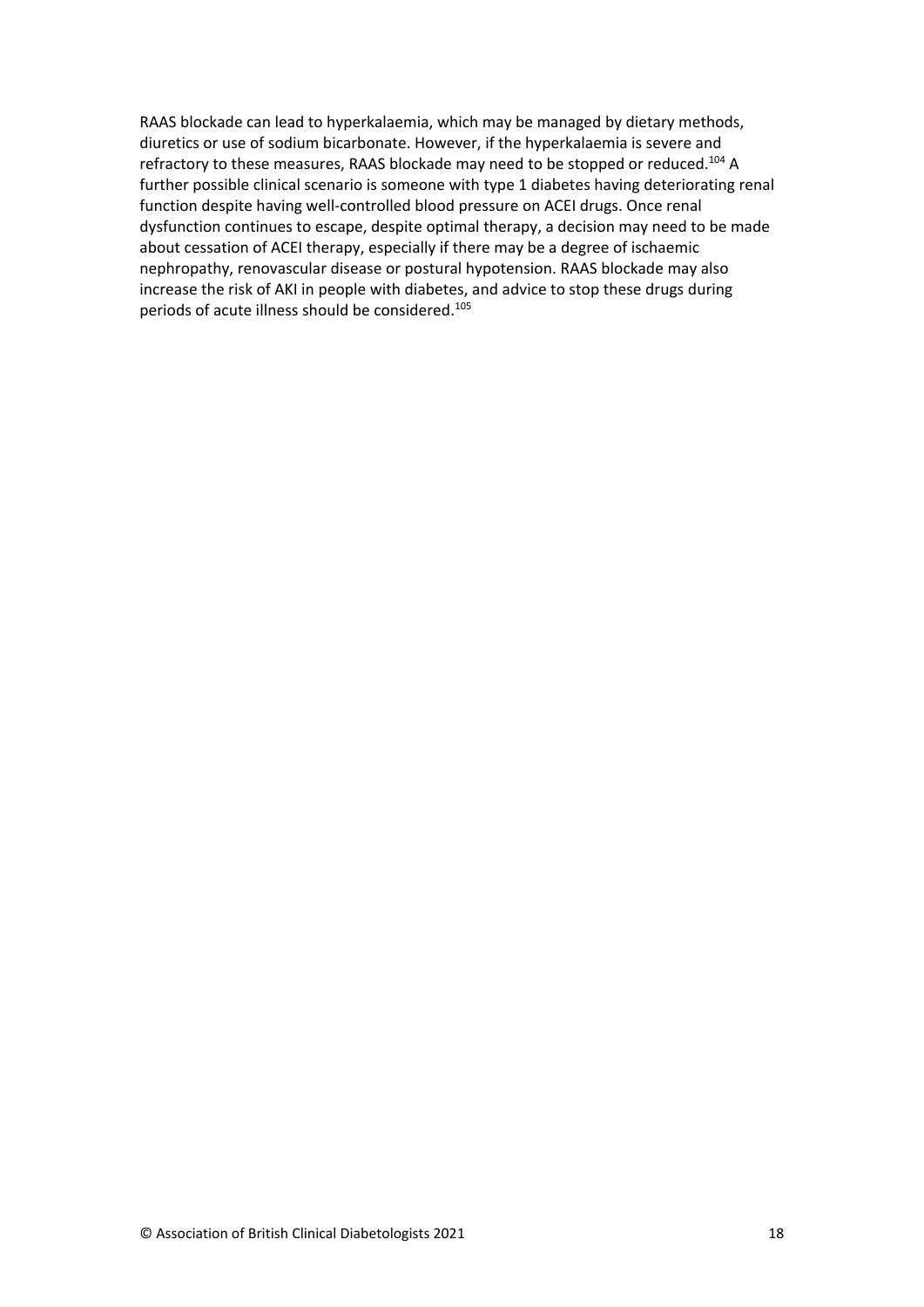# <span id="page-19-0"></span>**2 Hypertension management and renin-angiotensinaldosterone system blockade in people with type 2 diabetes, nephropathy and/or early CKD stages 1–3**

## <span id="page-19-1"></span>**Recommendations**

The following are recommendations for renin-angiotensin-aldosterone system (RAAS) blockade and hypertension management in people with type 2 diabetes, nephropathy and/or early chronic kidney disease (CKD).

- 1 In people with type 2 diabetes and hypertension, we recommend salt intake of <90 mmol per day (<2 g per day of sodium – equivalent to 5 g of sodium chloride) (Grade 1C).
- 2 In people with type 2 diabetes, CKD and urine albumin:creatinine ratio (UACR) <3 mg/mmol (<26.55 mg/g), we recommend that their target upright blood pressure should be <140/90 mmHg, using antihypertensive therapy in the maximum tolerated doses (Grade 1D).
- 3 In people with type 2 diabetes, CKD and UACR >3 mg/mmol (>26.55 mg/g), we suggest aiming for a target upright blood pressure that is consistently <130/80 mmHg, using antihypertensive therapy in the maximum tolerated doses (Grade 2D).
- 4 There is no evidence to support either ACEI or ARB therapy as first-line blood pressure lowering agents in comparison with other antihypertensive agents in people with type 2 diabetes, normal renal function and normal UACR (<3 mg/mmol [<26.55 mg/g]) (Grade 1A).
- 5 We suggest that ACEIs (or ARBs if ACEIs are not tolerated) should be preferentially used in people with type 2 diabetes and CKD who have UACR  $>3$  mg/mmol ( $>26.55$  mg/g). We recommend that the dose of ACEI (or ARB) should be titrated to the maximum tolerated (Grade 2D).
- 6 There is currently no evidence to support the role of home or ambulatory blood pressure monitoring in people with type 2 diabetes and CKD stages 2 and 3 (Grade 1D).
- 7 There is currently no evidence to support the role of dual blockade of the RAAS in people with type 2 diabetes and CKD stages 1 to 3 (Grade 1B).
- 8 Upright blood pressure targets should be set at no lower than 150/90 mmHg in those with type 2 diabetes who are aged 75 years or over (Grade 2B).
- 9 We recommend that people with type 2 diabetes should be advised to stop RAASblocking drugs during periods of acute illness and restarted 24–48 hours after recovery from the illness (Grade 1C).

## <span id="page-19-2"></span>**Audit standards**

The following are suggested as audit standards for RAAS blockade and hypertension management in people with type 2 diabetes, early CKD and/or proteinuria.

1 The percentage of people with type 2 diabetes who have CKD and urine AER of >30 mg per 24 hours (UACR >3 mg/mmol [>26.55 mg/g]) who are achieving the target upright blood pressure of <130/80 mmHg.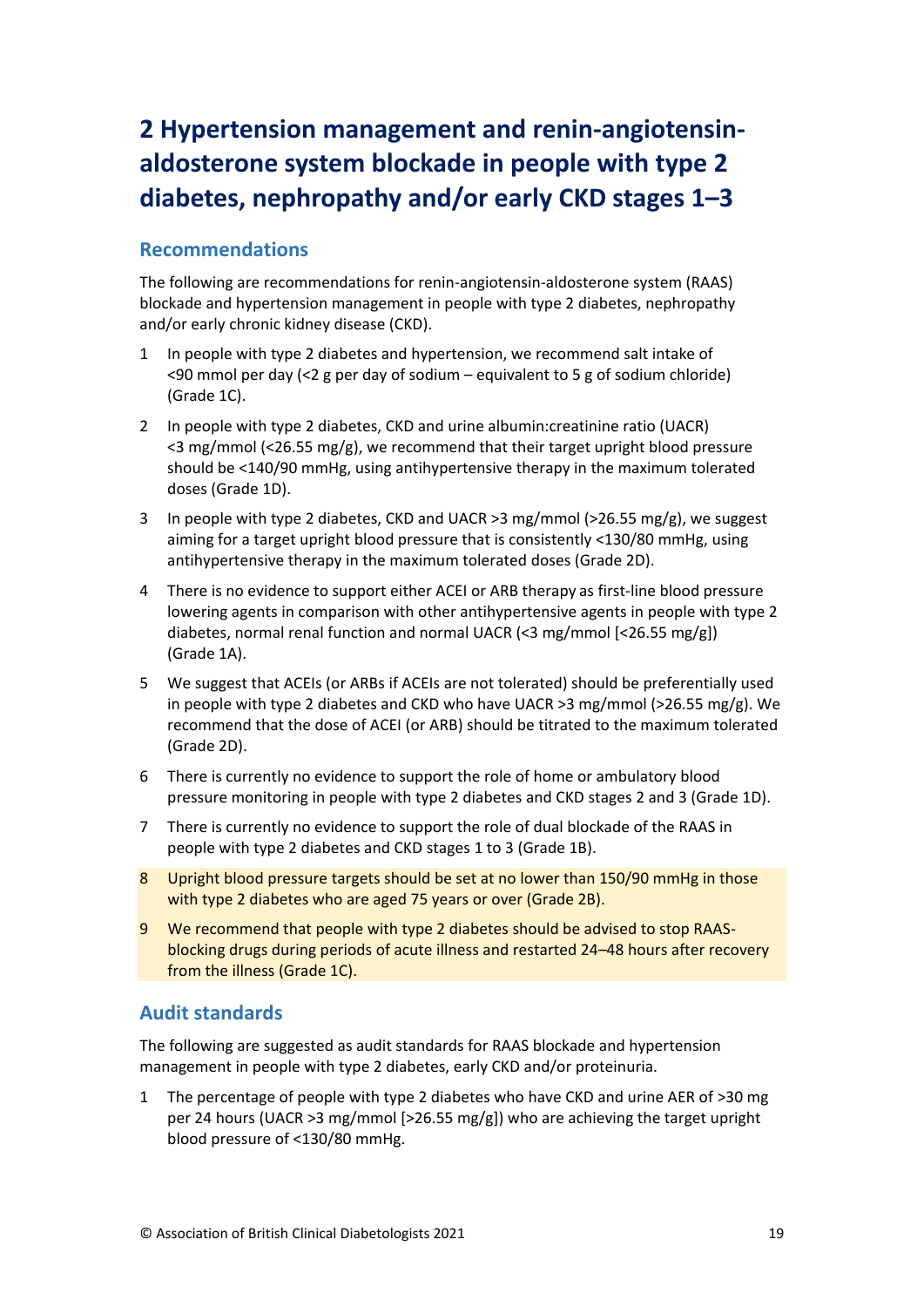- 2 The proportion of people with type 2 diabetes who have CKD and urine AER >30 mg per 24 hours (UACR >3 mg/mmol [>26.55 mg/g]) who are on ACEIs or ARBs.
- 3 The percentage of people with type 2 diabetes who have CKD and UACR >3 mg/mmol (>26.55 mg/g) who are not on ACEIs or ARBs (or who are on a submaximal dosage) due to hyperkalaemia or a decrease in estimated glomerular filtration rate (eGFR) of >25% or an increase in serum creatinine of >30%.
- 4 The number of people with type 2 diabetes and CKD who are on dual blockade of the RAAS.

## <span id="page-20-0"></span>**Areas that require further research**

The following areas lack good-quality evidence for RAAS blockade and hypertension management in people with type 2 diabetes, nephropathy and/or early CKD, and hence further research is necessary.

- 1 What is the best method for blood pressure measurement in people with type 2 diabetes who have CKD?
- 2 What is the evidence-based lower limit for blood pressure reduction in people with type 2 diabetes who have CKD?
- 3 Does reduction in albuminuria with agents that do not modify blood pressure improve hard cardiovascular and renal outcomes?
- 4 Should RAAS inhibition be maximised in people with CKD?
- 5 Can potassium binders enable a higher dosage of RAAS inhibitors with better attainment of blood pressure control and reduction in hyperkalaemia?
- 6 What are the best second- and third-line blood pressure lowering agents in people with type 2 diabetes who have CKD and proteinuria?
- 7 Is there a need for long-term outcome studies of non-dihydropyridine calcium channel blockers in diabetic nephropathy?

## <span id="page-20-1"></span>**Introduction**

Diabetic nephropathy is the leading cause of end-stage kidney disease and it is characterised by a triad of persistent albuminuria, hypertension and a decline in glomerular filtration rate (GFR). The presence of diabetic nephropathy increases cardiovascular morbidity and mortality and also increases progression to end-stage kidney disease.<sup>106–108</sup> After approximately 20–25 years, 40% of people with type 2 diabetes develop evidence of diabetic nephropathy.<sup>109</sup> Both hypertension and hyperglycaemia are strong risk factors in determining progression of end-stage kidney disease and cardiovascular complications in diabetic nephropathy. Microalbuminuria is one of the earliest manifestations of kidney disease in people with diabetes and it predicts increased cardiovascular morbidity and mortality in people with both type 1 and type 2 diabetes.<sup>110,111</sup> The prevalence of microalbuminuria in people who have had type 2 diabetes for 10 years is 25%, with an annual rate of progression to overt nephropathy of approximately 3%.<sup>109</sup>

The risk of new as well as progressive microalbuminuria is significantly associated with high blood pressure.<sup>112</sup> In people with diabetes, cardiovascular and renal outcomes are adversely affected by the presence of hypertension and albuminuria.<sup>113</sup> Thus controlling blood pressure and reducing albuminuria are important treatment goals in diabetic nephropathy. Baseline blood pressure levels have been shown to be a powerful determinant of subsequent kidney failure in large population-based studies.<sup>114,115</sup> Unlike those with type 1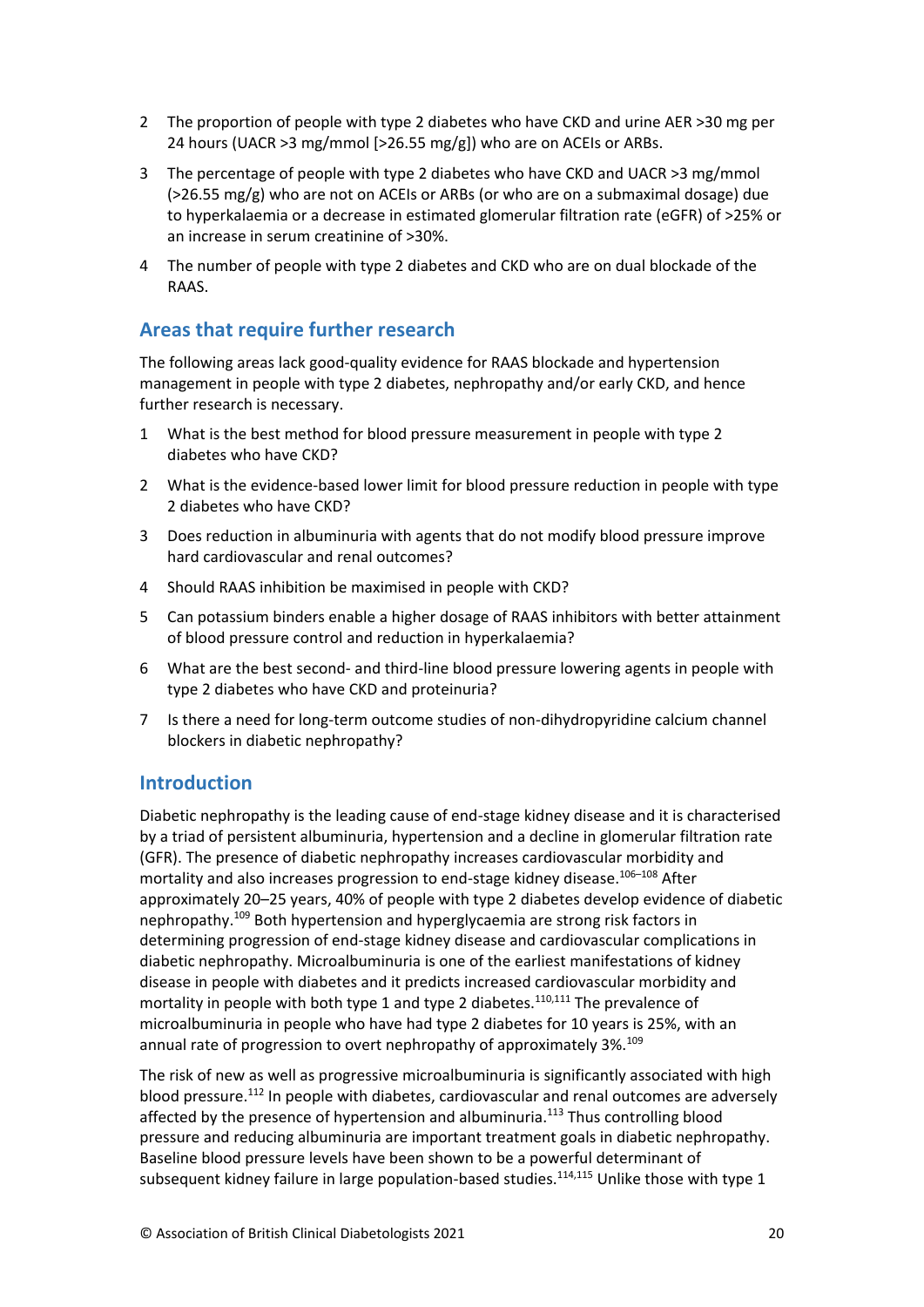diabetes, a high proportion of people with type 2 diabetes often have microalbuminuria and overt nephropathy at diagnosis. Without intervention, 20–40% of people with type 2 diabetes and microalbuminuria will progress to overt nephropathy. After 20 years of overt nephropathy, approximately 20% of those people will progress to end-stage kidney disease.

#### <span id="page-21-0"></span>**The renin-angiotensin-aldosterone system**

Dysregulation of the renin-angiotensin-aldosterone system (RAAS) plays a vital role in the pathogenesis of diabetic nephropathy, including pathogenesis of both micro- and macrovascular complications. Hyperglycaemia is associated with increased production of angiotensin II following RAAS over-activation in glomerular mesangial cells.<sup>116</sup> Thus, mechanisms to block the RAAS are an important therapeutic target in people with type 2 diabetes and nephropathy.

## <span id="page-21-1"></span>**Hypertension in people with type 2 diabetes**

In nearly one-third of people with type 2 diabetes, hypertension is present at the time of their diagnosis. Hypertension and type 2 diabetes may be related to underlying diabetic nephropathy, to co-existing essential hypertension or to renovascular disease, or it may be part of the complex insulin resistance syndrome. Hypertension in people with type 2 diabetes is generally associated with expanded plasma volume, increased peripheral vascular resistance and low renin activity.<sup>117</sup>

The threshold for diagnosis and aims for hypertension control in people with type 2 diabetes vary according to national and international guidelines. In the UK, for the management of hypertension in people with diabetes and for those with a UACR of 70 mg/mmol (619.47 mg/g) or more and CKD, NICE guidance recommends a target blood pressure of less than 130/80 mmHg.<sup>34</sup> The American Diabetes Association and the American Society of Nephrology recommend a blood pressure of less than 140/90 mmHg in all patients with type 2 diabetes and renal disease.<sup>118</sup> The Kidney Disease Improving Global Outcomes (KDIGO) guidelines recommend a blood pressure of less than or equal to 140/90 mmHg in those who have an albumin excretion rate (AER) of less than 30 mg per 24 hours (UACR >3 mg/mmol (>26.55 mg/g)), or less than or equal to 130/80 mmHg if the AER is greater than 30 mg per 24 hours (UACR > 3 mg/mmol [>26.55 mg/g]) in people with type 2 diabetes.<sup>23</sup>

The draft KDIGO 2020 guidance suggests a stricter control in all individuals with CKD targeting a systolic blood pressure <120 mmHg using a standardised blood pressure measurement technique, but acknowledges the lack of evidence in people who have diabetes and CKD.<sup>23</sup>

There is little evidence base for recommending blood pressure targets in older people who have CKD. Most randomised controlled trials excluded people who were over 70 years of age (mean age 65 years: about 2.5% were older than 85 years of age) but some indirect inferences can be drawn from studies of older populations who do not specifically have CKD. While there is some evidence regarding the treatment of high blood pressure in much older people (that is, older than 80 years of age) from the Hypertension in the Very Elderly Trial (HYVET),<sup>119</sup> it applies to a blood pressure target of 150/80 mmHg in people with CKD who have an eGFR  $>40$  mL/min/1.73 m<sup>2</sup>.

The Swedish Trial in Old Patients with Hypertension (STOP Hypertension), which compared antihypertensive treatments in preventing cardiovascular events in older people with diabetes (with a mean age of 75.8), supports an upright blood pressure target of no lower than 150/90 mmHg.<sup>120</sup>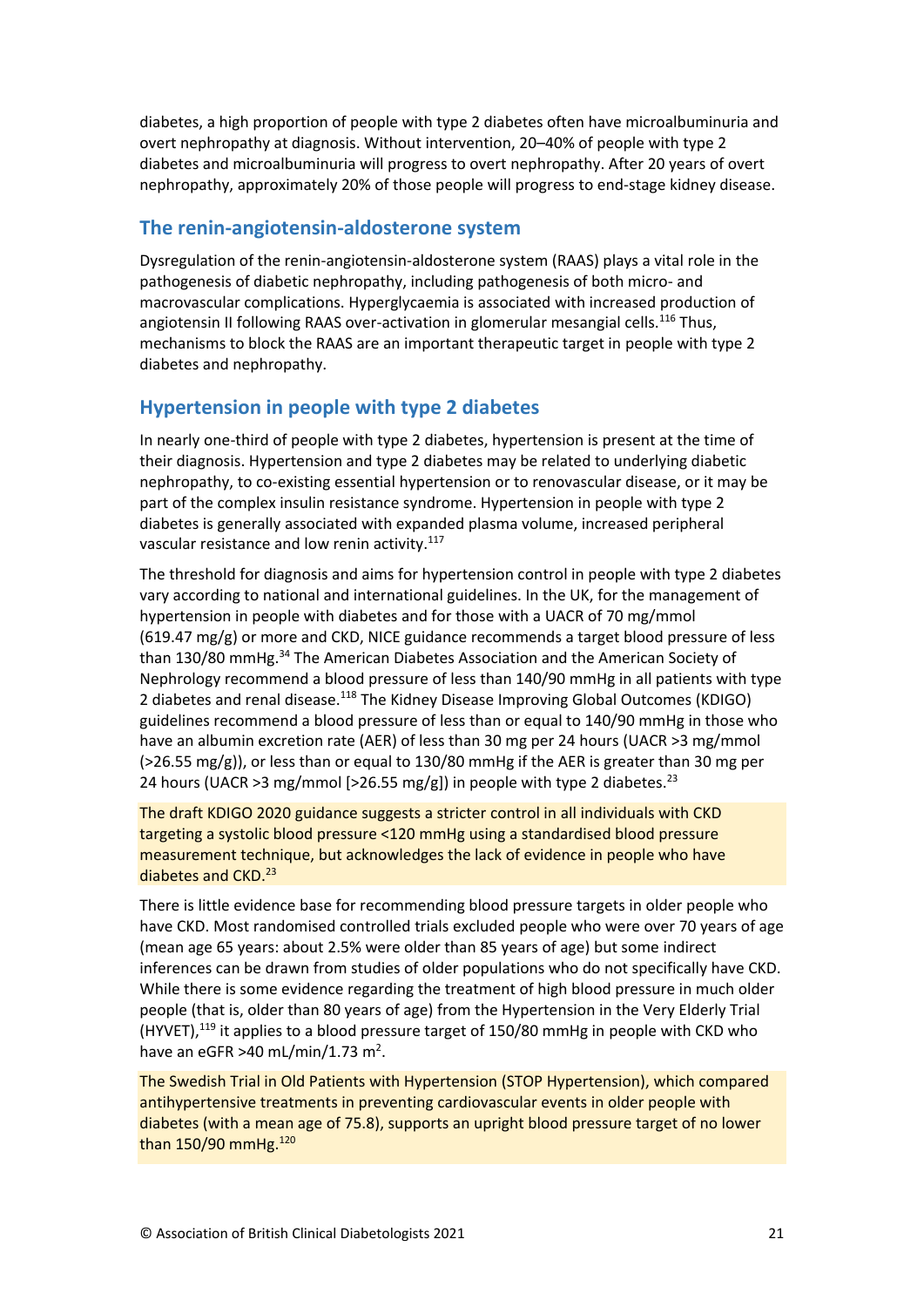The KDIGO guidelines<sup>23</sup> suggest tailoring blood pressure treatment in older people with CKD to consider age, comorbidities and other therapies, with a gradual escalation of treatment and close attention to electrolyte disorders, acute deterioration in kidney function, orthostatic hypotension and side effects of medications.

Thus, it would seem reasonable to suggest a target upright systolic blood pressure of no less than 150 mmHg in people with diabetes and CKD aged over 75, taking into account side effects of medications and comorbidities.

## <span id="page-22-0"></span>**The role of home and ambulatory blood pressure measurement**

Although home and ambulatory blood pressure monitoring is thought to be more representative of real-life blood pressure, their exact role in the diagnosis and management of hypertension is unclear because a limited number of studies have been conducted in people with type 2 diabetes who have CKD. However, it is recognised that high ambulatory blood pressure measurement systolic pressures and nocturnal non-dipping are associated with increased mortality and a decline in eGFR.<sup>121-123</sup> A small study of ambulatory blood pressure measurement in people with CKD, where 436 people who were hypertensive were prospectively followed up, showed that it was much more accurate in predicting both renal and cardiovascular outcomes than office blood pressure.<sup>124</sup> Self blood pressure monitoring and ambulatory blood pressure measurement utilises oscillometric assessment of blood pressure at the elbow, which may be influenced by irregularities of pulse and high pulse pressures. In the UK, NICE guidelines recommend confirming hypertension with 24-hour ambulatory monitoring (home BP monitoring where 24-hour BP monitoring is unsuitable or not tolerated) before starting or increasing antihypertensive agents.<sup>34</sup> However, there is no direct evidence supporting the use of either method for diagnosis of hypertension in people with type 2 diabetes and CKD.

## <span id="page-22-1"></span>**Lifestyle modification and impact on blood pressure**

There is good evidence from a number of observational studies and randomised controlled trials that salt intake, weight and body mass index (BMI), exercise frequency and alcohol intake all have a significant impact on blood pressure levels. $35-38$ 

**See box 1 on page 13 for more details.**

## <span id="page-22-2"></span>**Blood pressure lowering agents**

In people with type 2 diabetes and CKD, three or more blood pressure agents are frequently required. There is increasing emphasis on individualisation of therapy. Eventually, the choice of agent is less important than the actual reduction in blood pressure that is achieved. There is little evidence to support the use of any particular agent in controlling blood pressure in CKD, nor are there any data to suggest the choice of second- or third-line medications. The exception to this rule is the use of ACEIs or ARBs in people with CKD who have proteinuria. ACEIs and ARBs have each been shown to be effective in delaying disease progression in people with type 2 diabetes who have microalbuminuria or established diabetic nephropathy. There is a need to escalate to the maximal doses of ACEI or ARB in people who have diabetes and albuminuria before moving on to additional agents in order to achieve the required blood pressure targets. However, there is no evidence that these agents are effective in the primary prevention of diabetic nephropathy. The use of ACEIs or ARBs in people with type 2 diabetes reduces microalbuminuria and retards the progressive loss of renal function.76,125–<sup>127</sup> ARBs are said to provide renoprotection over and above their blood pressure lowering effect and short-term albuminuria reduction, and they are said to have a long-term favourable effect on renal prognosis.<sup>128</sup>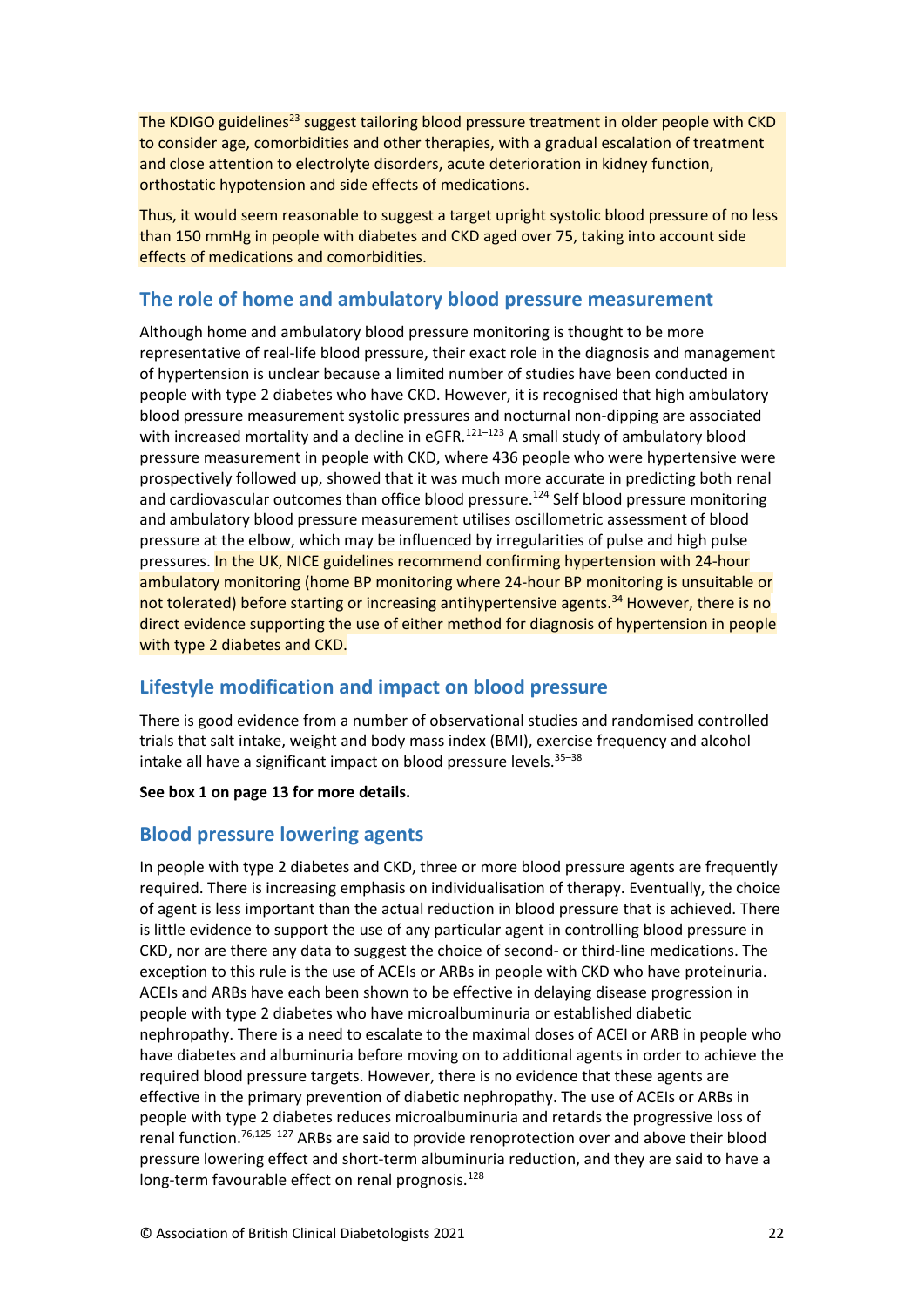## <span id="page-23-0"></span>**Adherence with therapy**

Non-adherence to antihypertensive treatment is common, with over 50% of people with apparent treatment resistance being non-adherent. This is especially so in those who are on multiple anti-hypertensive and other medications. Urine antihypertensive drug monitoring may help management of these individuals.<sup>129</sup> Therefore, it is important to assess adherence especially in those not achieving blood pressure control despite taking three or more antihypertensive agents in optimum doses.

#### <span id="page-23-1"></span>**RAAS blockade in people with type 2 diabetes without proteinuria**

The use of RAAS blockade has significant benefits on cardiovascular and renal endpoints in people with diabetes, independent of their blood pressure lowering effect, as shown in the Heart Outcomes Prevention Evaluation (HOPE) trial and the European trial on reduction of cardiac events with perindopril in stable coronary artery disease.130,131 Whereas most guidelines favour the use of RAAS blockade as first-line treatment for people with diabetes, hypertension and CKD (the American Diabetes Association, the American Society of Hypertension, the International Society of Hypertension),<sup>132,133</sup> the European Society of Cardiology / European Society of Hypertension guidelines from 2013 and the eighth Joint National Committee on Prevention, Detection, Evaluation and Treatment of High Blood Pressure from 2014 recommend the use of *any* class of antihypertensive agent in people with diabetes in the *absence* of proteinuria, but suggest the use of RAAS blockade as firstline treatment *only* in the presence of proteinuria.<sup>134,135</sup>

This is based on the findings of 19 randomised controlled trials that enrolled 25,414 participants with diabetes, with a total of 95,910 patient years of follow-up. The results of this study from head-to-head randomised trials of RAAS blockade versus other antihypertensive agents failed to show superiority of RAAS blockade in people with diabetes and *no proteinuria*, and it suggested that any class of antihypertensive agents can be used in such individuals. 136

## <span id="page-23-2"></span>**RAAS blockade in people with type 2 diabetes and proteinuria or microalbuminuria**

In the UK, NICE guidance suggests offering a low-cost RAAS antagonist to people with CKD and diabetes who have: a UACR of 3 mg/mmol (26.55 mg/g) or more; hypertension and a UACR of 30 mg/mmol (265.49 mg/g) or more; or a UACR of 70 mg/mmol (619.47 mg/g) or more irrespective of hypertension or cardiovascular disease.<sup>137</sup> The favourable effects of RAAS blockade have been seen mainly in placebo controlled trials<sup>127,130</sup> and it has been postulated that the benefits of RAAS blockade on renal outcomes was probably as a result of their blood pressure lowering effect.<sup>138</sup> Several major trials have also demonstrated clear benefits of ARB use in people who have diabetic nephropathy.<sup>139,140</sup>

## <span id="page-23-3"></span>**Use of dual blockade with ACEIs and ARBs in people with type 2 diabetic nephropathy**

ACEIs and ARBs block the RAAS at different sites and, in theory, dual blockade should provide more effective and complete blockade of the RAAS. The rationale for dual blockade is based on a phenomenon called 'angiotensin II escape', whereby evidence suggests that standard doses of ACEIs only offer a partial blockade of the angiotensin-converting enzyme (ACE).<sup>141</sup> It is said that enzymes such as chymase and cathepsin G can generate angiotensin II from angiotensinogen and other peptide substrates. $142$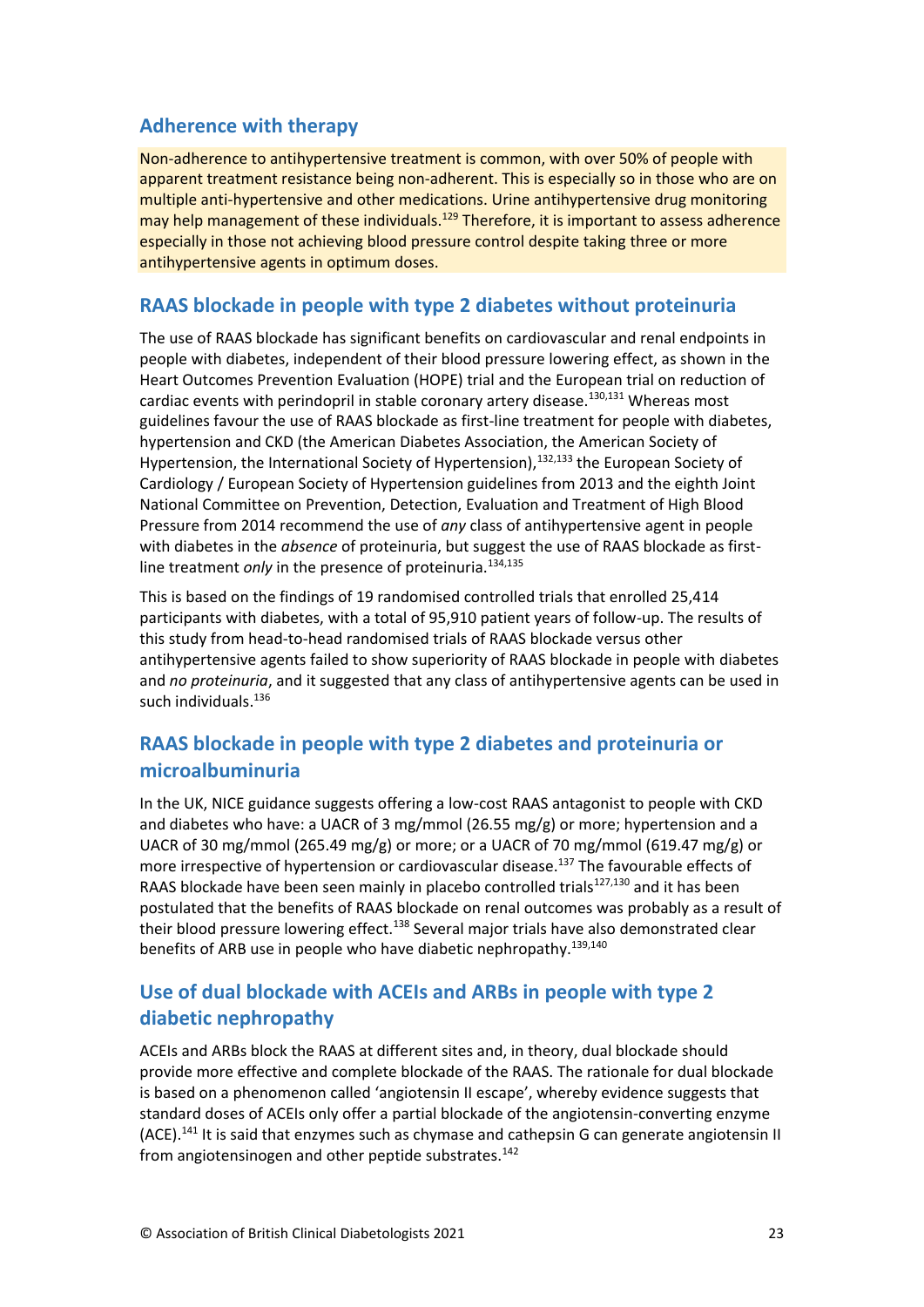Several early studies had suggested that using a combination of ACEI/ARB provided additional benefit in diabetic nephropathy in terms of surrogate albuminuria lowering. However, there remains substantial controversy about whether ACEIs and ARBs should be combined, given that most of these studies were small in size and short in duration.

In one meta-analysis of 10 trials, 156 participants received a combination of ACEI/ARB and 159 received an ACEI only (the duration of the study was 8–12 weeks). The combination was shown to reduce proteinuria at the expense of statistically and clinically significant reductions in eGFR. There was a suggestion that this decrease could be secondary to a reduction in blood pressure alone.<sup>92</sup> Most of the evidence base for combination dual blockade therapy initially came from studies about heart failure without any long-term data to support it (the candesartan and lisinopril microalbuminuria (CALM) study).<sup>143</sup> This study evaluated the effects of dual blockade of candesartan and lisinopril on blood pressure and microalbuminuria in 199 people with type 2 diabetes (the duration of the study was 24 weeks). At the end of the study, combination therapy was found to be significantly more effective in reducing UACR (50% with combination, 24% with candesartan and 39% with lisinopril) and diastolic blood pressure (16.3 mmHg, 10.4 mmHg and 10.7 mmHg reduction, respectively) than either agent alone. Criticisms of some of these studies were that there were no long-term follow-up data and that maximal doses of ACEIs were not used. It is also questionable whether the effects were specifically related to combination therapy or whether it was blood pressure reduction *per se* that was instrumental.

The ONTARGET study involved telmisartan and ramipril, and showed that the primary renal outcome (ie dialysis, doubling of serum creatinine and death) was similar for telmisartan (13.4%) and ramipril (13.5%), but was increased with combination therapy (14.5%, p=0.037). The combination therapy, although associated with reduced albuminuria, caused the greatest decline in eGFR.<sup>144</sup>

The KDIGO guidelines provide specific advice on dual blockade.<sup>23,145</sup> In the UK, a NICE guideline explicitly states that combination therapy should not be used. The European Renal Best Practice working group has the same viewpoint as NICE.<sup>146</sup> The Canadian Health Education Programme's (CHEP's) 2009 recommendation advised against the use of dual blockade for people with non-proteinuric CKD or in people with diabetes and normal urinary albumin levels.<sup>147</sup>

Overall, therefore, there is no current evidence to suggest a beneficial effect of ACEI/ARB combination on the progression of diabetic nephropathy. Instead, combination therapy resulted in clinically significant decreases in eGFR and hyperkalaemia.<sup>148</sup> In one metaanalysis involving 17,337 people, the adverse effects of dual blockade revealed significantly high rates of discontinuation because of a worsening of renal function, hyperkalaemia and symptomatic hypotension.<sup>149</sup>

It is to be noted, however, that most studies published so far with regard to dual blockade have involved people with *normal renal function* who did not have a clinically significant rise in serum potassium or creatinine with dual blockade. However, in real life, widespread use of these agents would most likely involve people with resistant hypertension with chronic renal impairment, and such individuals therefore will tend to have more of these side effects.

#### <span id="page-24-0"></span>**Aldosterone blockade in people with type 2 diabetic nephropathy**

Aldosterone, the principal physiological mineralocorticoid, has deleterious effects on both the cardiovascular system and the kidneys. There is evidence to suggest that initial RAAS blockade suppresses aldosterone levels. However, due to the phenomenon of aldosterone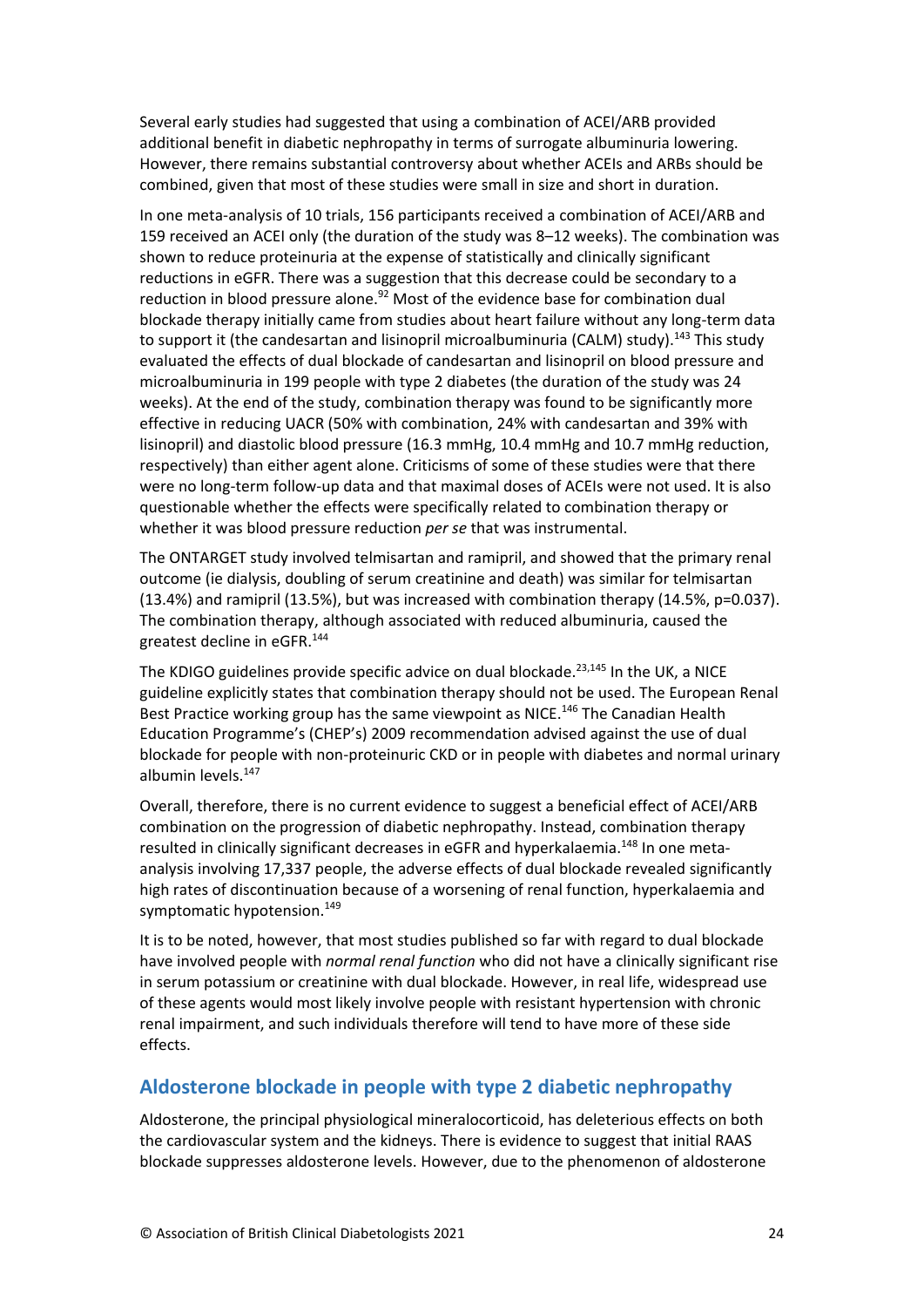escape, aldosterone levels rise subsequently and can often exceed the baseline. ACEIs or ARBs do not directly block the effects of aldosterone at the receptor level.<sup>150</sup>

Most evidence of the use of aldosterone antagonists like spironolactone, eplerenone and (more recently) finerenone come from heart failure trials. In one study of type 2 diabetes patient with early nephropathy and normal renal function, adding spironolactone to ACEI treatment was shown to be clinically useful and safe for people who showed aldosterone escape during ACEI treatment and who no longer showed maximal antiproteinuric effects of ACE inhibition.<sup>151,152</sup> In another study of people with type 2 diabetes, macroalbuminuria and serum creatinine of less than 160 µmol/l, treatment with spironolactone was found to be superior to cilazapril in reducing albuminuria.<sup>153</sup> In that study, 50 mg of spironolactone was used and blood pressure of less than 135/85 mmHg was pre-treated with atenolol and hydrochlorothiazide before randomisation. The authors concluded that the superior effect of spironolactone was independent of its hypotensive effect, although 15% of people had to discontinue spironolactone because of hyperkalaemia.

There is also evidence for additive effects of eplerenone (an aldosterone antagonist that does not have the oestrogenic side effects of spironolactone) like in the other aldosterone antagonist trials. Eplerenone was found to have beneficial effects on microalbuminuria in people with type 2 diabetes when it was added to enalapril, although there was a much higher incidence of hyperkalaemia.<sup>154</sup> In the largest randomised controlled trial available using eplerenone, people with CKD, elevated urinary albumin levels and type 2 diabetes (177 people) received 50–100 mg of eplerenone and 91 people received a placebo. The addition of eplerenone to enalapril 20 mg per day resulted in a 40–50% reduction in AER by 12 weeks in the eplerenone group, but by less than 10% in the placebo group. Small reductions in eGFR and systolic blood pressure were noted, as was hyperkalaemia.<sup>155</sup>

More recently, finerenone, a novel non-steroidal mineralocorticoid antagonist with greater receptor selectivity than spironolactone and eplerenone, has been shown to provide a greater reduction in proteinuria and end organ damage, compared with spironolactone or eplerenone. This was shown in the Mineralocorticoid Receptor Antagonist Tolerability – diabetic nephropathy (ARTS-DN) study involving 1,501 participants who were already receiving an ACEI or ARB (the mean age of the participants was 64.2 years, 37% had a UACR  $>$ 30 mg/mmol [ $>$ 265.49 mg/g] and 40% had an eGFR of 60 mL/min/1.73 m<sup>2</sup> or lower). Finerenone reduced the UACR at day 90 (relative to the baseline) more significantly than the placebo, and the pre-specified secondary outcome of hyperkalaemia leading to discontinuation was not observed either in the placebo or the finerenone group at various dosages. Also, there was no difference in terms of the incidence of a greater than 30% decrease of eGFR in either group. Thus 2.5–10 mg finerenone per day reduced albuminuria from the baseline in individuals with CKD and heart failure with a lower incidence of hyperkalaemia than spironolactone. It was postulated that this new mineralocorticoid receptor antagonist may be able to address the unmet medical need of safely managing albuminuria without effecting serum potassium in people with type 2 diabetes who have nephropathy. The strength of the study is that there was only a modest reduction in blood pressure at the highest dose of finerenone: quite unlike any other mineralocorticoid antagonist study in the past. The limitations of the study, however, include its short duration, the lack of a control group and that 60% of participants had an eGFR above 60 mL/min/1.73 m<sup>2</sup>, which put them at relatively low risk of hyperkalaemia.<sup>156</sup>

The FIDELIO-DKD study showed that finerenone, a non-steroidal selective mineralocorticoid receptor antagonist, lowered the risks of CKD progression and cardiovascular events in people with CKD and type 2 diabetes treated optimally with renin-angiotensin system blockade. Of the 5,734 people in the study, over 54% had eGFR <45 mL/min/1.73  $m^2$  and the median albumin creatinine ratio was 852 [IQR: 446–1634]. Finerenone, in doses of 10–20 mg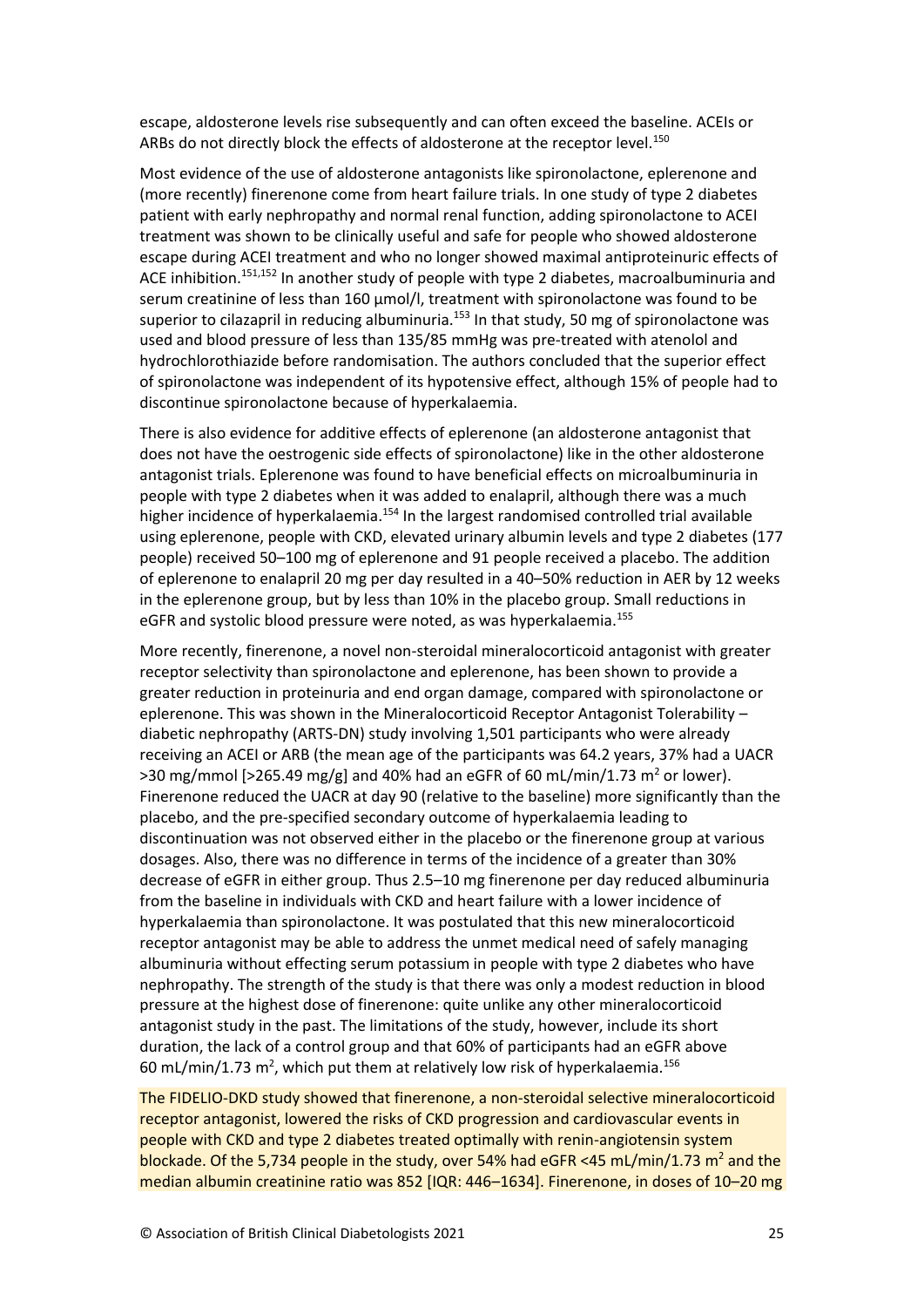daily, was associated with improved renal (HR 0.82; 95% CI 0.73 to 0.93; NNT 29) and cardiovascular outcomes (HR 0.86; 95% CI 0.75 to 0.99; NNT 42) compared with placebo. In the study cohort, finerenone reduced systolic blood pressure by 3 mmHg and the incidence of hyperkalaemia of >6 mmol/L was 10% with discontinuation due to serious hyperkalaemia of 2.5%.<sup>157,158</sup>

From the above evidence, it may be reasonable in the future to consider adding in a selective mineralocorticoid receptor antagonist in DKD patients with a serum potassium of less than 5 mmol with worsening albuminuria who are already on a maximal dose of ACEI or ARB.

## <span id="page-26-0"></span>**Use of direct renin inhibitors in diabetic nephropathy**

The use of aliskiren in people with type 2 diabetes and nephropathy has been shown to reduce AER, although no significant effects on renal outcomes have been noted. In the ALTITUDE trial, where aliskiren or a matching placebo was used on top of an ACEI or ARB in people with diabetic nephropathy, there were significant reductions in proteinuria but the trial was stopped early due to the low likelihood of ever demonstrating a benefit and the suggestion of an increased risk of non-fatal stroke, renal complications, hyperkalaemia and hypotension.<sup>159</sup> The drug has subsequently been withdrawn from the market.

In another trial involving 599 participants, aliskiren was used either alone or in combination with losartan for 6 months. This resulted in a reduction of UACR by 20% compared with the use of losartan alone. There were small differences in blood pressure between the two groups but no difference was found between the rates of adverse events.<sup>160</sup> Direct renin inhibitors are not currently recommended for use in diabetic nephropathy.

## <span id="page-26-1"></span>**When should RAAS blockade be stopped?**

Although ACEIs and ARBs are valuable blood pressure lowering agents in people with type 2 diabetes and CKD, they are not without their side effects.

#### **a Hyperkalaemia**

In the UK, NICE guidance suggests measuring serum potassium and eGFR before starting RAAS blockade and repeating the measurements 1–2 weeks after starting RAAS blockade and after each dose increase. NICE further says not to offer these agents if the person's pretreatment serum potassium is greater than 5 mmol/L.<sup>34</sup> NICE guidance also suggests that these agents should be stopped if the serum potassium concentration increases to 6 mmol/L or more, and other drugs known to promote hyperkalaemia have been discontinued. However, recent NICE technology appraisals recommend the use of potassium binders, patiromer and sodium zirconium cyclosilicate, in outpatient care for people with persistent hyperkalaemia ( $\geq 6$  mmol/L) and CKD stages 3b to 5 (non-dialysis), who are not taking an optimum dose of RAAS inhibitor because of hyperkalaemia.<sup>161,162</sup>

#### **b A drop in eGFR or an increase in serum creatinine**

Given the basic pathophysiological mechanism of RAAS blockade, these agents cause a reduction in eGFR and urinary albumin excretion through efferent and afferent glomerular arteriolar dilatation, with a resultant fall in intra-glomerular blood pressure. A reversible reduction of eGFR of up to 30% can be expected. Greater reductions may indicate underlying renal artery stenosis.

NICE guidance states that if there is a decrease in eGFR of greater than 25% or an increase in serum creatinine of greater than 30% with RAAS blockade, renal function tests need to be repeated within 1–2 weeks. If the eGFR drops by 25% or more, or there is a change in serum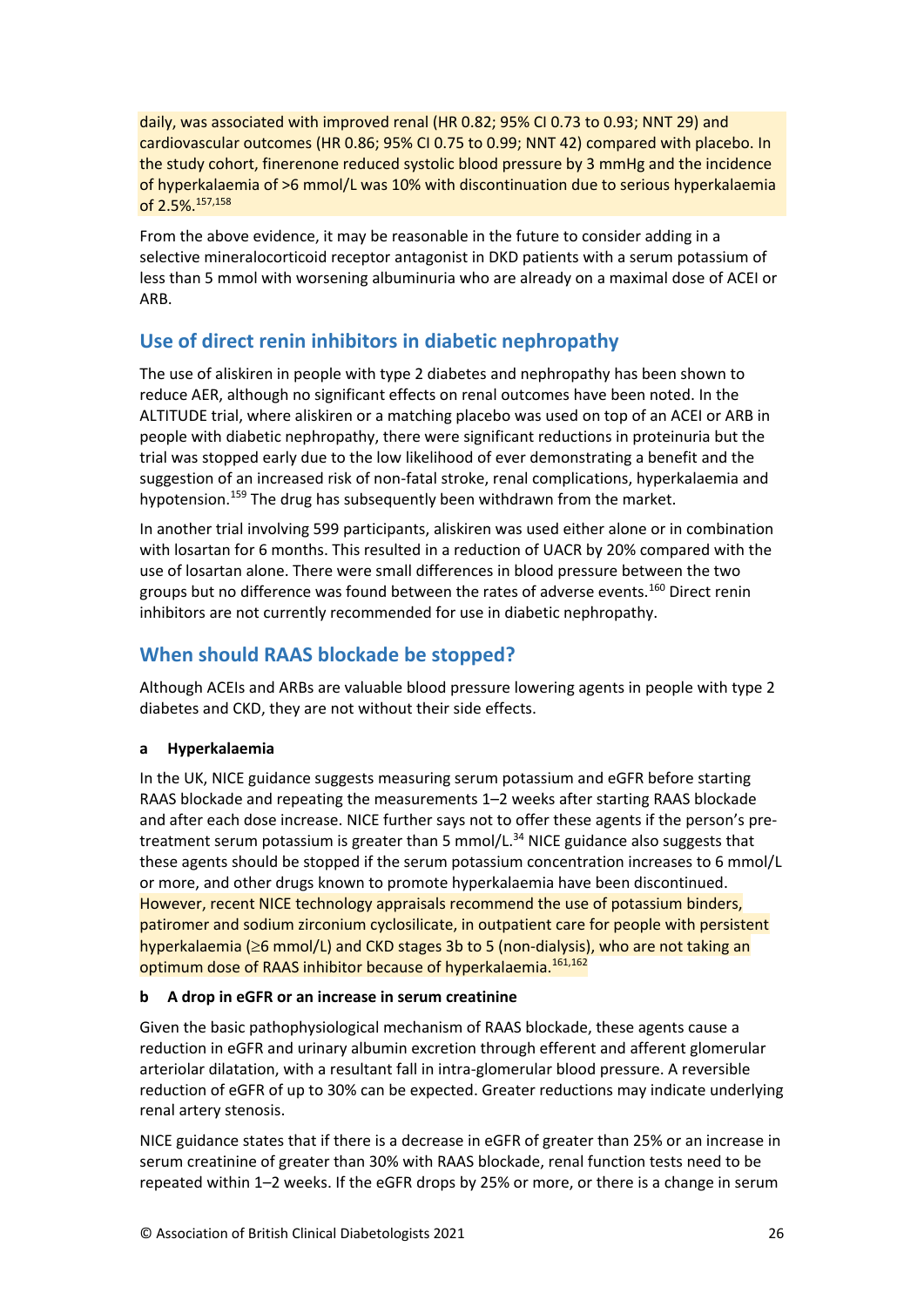creatinine by 30% or more, NICE guidance suggests conducting further investigations to identify a cause of renal deterioration, such as volume depletion or non-steroidal inhibitor / potassium-sparing diuretic use. If no other cause for the deterioration in renal function is found, it is recommended to stop the RAAS blockade or reduce the dose to a previously tolerated lower dose, and add an alternative antihypertensive medication if required.137,163,164

Consideration should also be taken where someone's baseline eGFR is already below 30, especially in those with congestive cardiac failure, where there may be a broader benefit terms of left ventricular function.

#### **c Pregnancy**

Given the potentially teratogenic nature of RAAS blockade drugs, the KDIGO guidelines suggest that the use of these drugs in women of childbearing age should be balanced with the risk of pregnancy.<sup>165</sup>

#### **d Inter-current illness**

There are risks of large reductions in eGFR with RAAS blockade, particularly during intercurrent illness or with intravascular fluid depletion (diarrhoea, vomiting and high fever). It is therefore recommended to reduce the dose or to hold off ACEI or ARB use until recovery is made, because ensuing hypotension may cause an acute decline in eGFR in people with type 2 diabetes with CKD who are taking ACEIs or ARBs. It is recommended that people with type 2 diabetes should be advised to stop RAAS-blocking drugs during periods of acute illness and restarted 24–48 hours after recovery from the illness. These precautions should especially be taken if an individual is on a combination involving non-steroidal antiinflammatory drugs or diuretics.<sup>166-169</sup>

# <span id="page-27-0"></span>**Other agents for blood pressure lowering in people with type 2 diabetes and nephropathy**

Most of the evidence for the use of other antihypertensive agents (apart from ACEIs or ARBs) is extrapolated from the general population and there is little evidence of their specific use or rationale in people with type 2 diabetes and CKD.

#### **a Calcium channel blockers**

There is good evidence to suggest that non-dihydropyridine calcium channel blockers (verapamil and diltiazem) reduce proteinuria.87,169 A multicentre trial in people with type 2 diabetes and nephropathy suggested that adding a non-dihydropyridine calcium channel blocker to an ACEI-based regime can be effective at lowering residual albuminuria with or without a significant reduction in systolic blood pressure.<sup>170</sup> Thus non-dihydropyridine calcium channel blockers can be used as a valid additive or alternative to ACEIs or ARBs in people with type 2 diabetes, suggesting that their renal protective effects are over and above blood pressure lowering alone. Diltiazem and verapamil can induce bradycardia and heart block in combination with beta blockers; dihydropyridines such as amlodipine are more appropriate alongside beta blocker use.

#### **b Beta blockers**

Much of the bad publicity about beta blockers is related to the use of atenolol, which has been the most frequent comparator in most randomised controlled trials. However, beta blockers are not a homogenous class of drug, and agents like celiprolol, carvedilol and nebivolol have vasodilating properties and do not share the negative properties of atenolol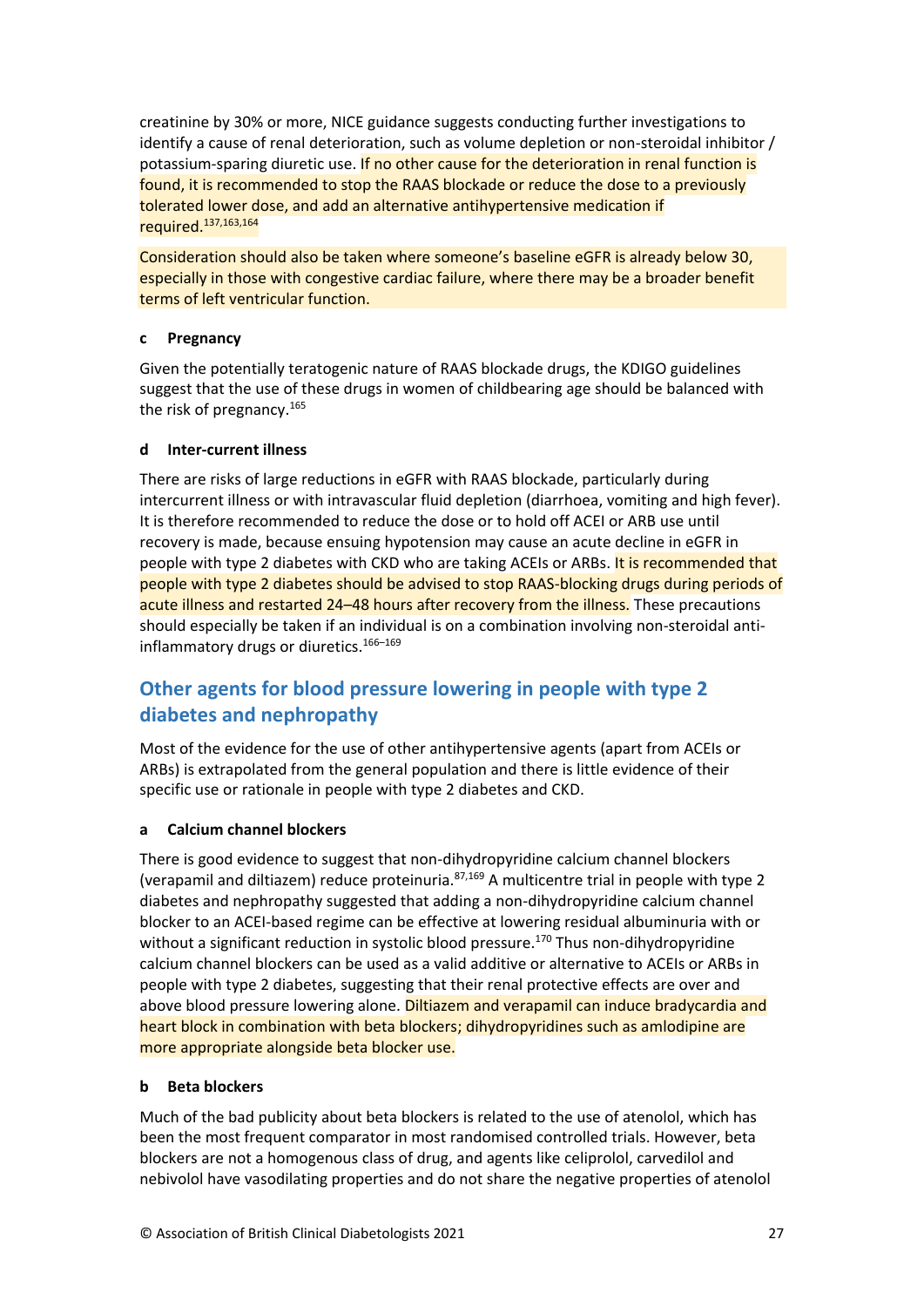(that is, a lack of 24-hour antihypertensive effect and withdrawal effects). In the UK, NICE guidance does not favour beta blockers as the first-line choice in the treatment of hypertension in the general population. There is evidence that in people with type 2 diabetes with advanced CKD and a high risk of sudden death, beta blockers may prove to be beneficial by lowering heart rate apart from lowering sympathetic hyperactivity and preventing ventricular arrhythmias.<sup>171,172</sup> A meta-analysis of beta blockers used to treat CKD supports the use of beta blockers in people with CKD who have heart failure, but it does not provide evidence of their efficacy in preventing mortality, cardiovascular events or renal disease progression in people with CKD who do not have heart failure.<sup>173</sup>

#### **c Diuretics**

In the UK, NICE guidance prefers agents with a thiazide-like action such as chlorthalidone and indapamide, and this is relevant for individuals with CKD who have type 2 diabetes.<sup>34</sup> Chlorthalidone was used in the largest randomised controlled trial in hypertension (the Antihypertensive and Lipid-Lowering Treatment to Prevent Heart Attack Trial (ALLHAT) study).<sup>174</sup> The evidence base for indapamide is through the Hypertension in the Very Elderly Trial (HYVET).<sup>119</sup> The PROGRESS trial involved a combination of indapamide and perindopril, and was shown to reduce the risk of stroke.<sup>175</sup> The additional advantage of indapamide is its potassium-depleting effect, and this may be convenient when it is combined with ACEIs or ARBs, particularly in those with type 2 diabetes who have CKD. Loop diuretics like furosemide would be particularly useful for treatment of hypertension in people with type 2 diabetes with advanced CKD stages 4–5, as fluid overload is invariably a major contributing factor in such individuals.

#### **d Alpha blockers**

Drugs like doxazosin could be an adjunctive treatment for hypertension in people with type 2 diabetes and CKD in whom other therapies have failed or not been tolerated, particularly if symptoms of prostatic hypertrophy are present. Alpha blockers are generally not recommended first line because of the common side effects of postural hypotension, tachycardia and headache.

#### **e Centrally acting alpha adrenergic agonists**

Centrally acting alpha adrenergic agonists cause vasodilation by reducing sympathetic outflow from the brain. Common agents in this category are methyldopa, clonidine and moxonidine. Doses of methyldopa and clonidine are not generally required to be reduced in people with CKD. Although moxonidine is extensively excreted by the kidney, one randomised controlled trial that compare it with a calcium channel blocker added to an ACEI or ARB plus a loop diuretic indicated that it is safe to be used in advanced CKD.<sup>176</sup> Common side effects of moxonidine include headache, tiredness, dizziness and gastrointestinal symptoms, which occur in 10–15% of people. These agents should not be used as a first-line treatment, but they are generally used in conjunction with other antihypertensive agents in people with type 2 diabetes who have hypertension.

#### **Agents shown to have benefit in blood pressure reduction and outcomes but not currently licensed for this indication**

#### **f Endothelin A receptor antagonists**

In the SONAR study (Study of Diabetic Nephropathy with Atrasentan), 4,711 adults with type 2 diabetes and kidney disease (eGFR of 25–75 mL/min/1.73 m², and a UACR between 33.9– 565 mg/mmol [300–5,000 mg/g]), who had received stable treatment with renin–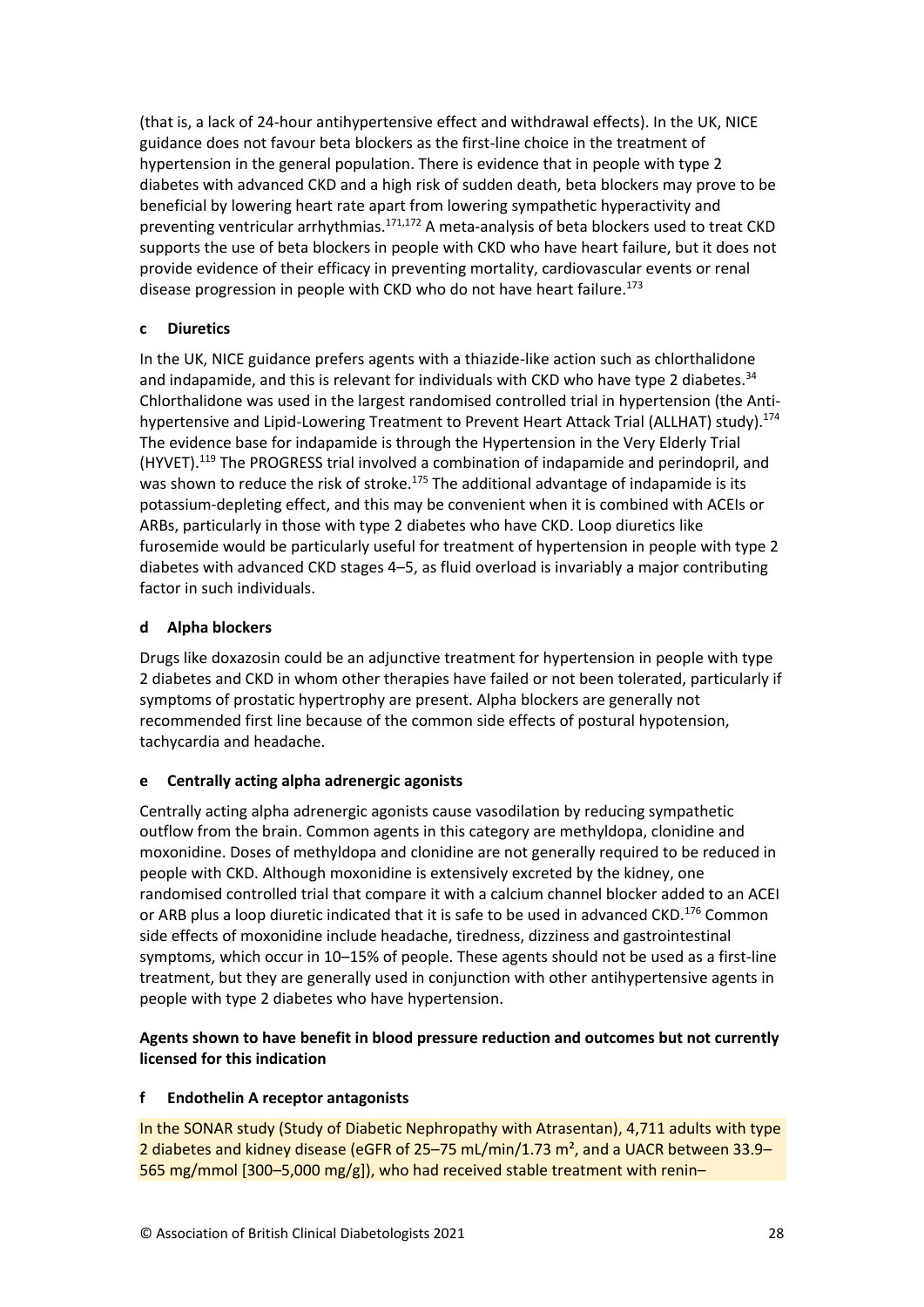angiotensin system blockade for at least 4 weeks were given oral atrasentan 0.75 mg/day. Atrasentan reduced primary composite renal endpoint of doubling of serum creatinine or ESKD, chronic dialysis for ≥90 days, kidney transplantation, or death from kidney failure (HR 0·65; 95% CI 0·49–0·88); SBP reduced in responders by -3.0 mmHg (-4.3 to -3.1) and in nonresponders by-0.8 mmHg (-1.7 to-0.2).

These results suggest that endothelin receptor antagonists could play a role in preventing kidney failure in patients with DKD. Whether this is a direct effect of the class of drug or its modest BP lowering effect is difficult to postulate.<sup>177</sup>

#### **g Sodium glucose cotransporter-2 (SGLT-2) inhibitors**

The CREDENCE (Canagliflozin and Renal Events in Diabetes with Established Nephropathy Clinical Evaluation) trial assessed the effects of the oral SGLT-2 inhibitor canagliflozin on renal outcomes in people with type 2 diabetes and albuminuric chronic kidney disease.<sup>178,179</sup> Patients with DKD (eGFR between 30 to <90 mL/min/1.73  $m^2$  and UACR >33.9-565 mg/mmol [>300 to 5,000 mg/g]) who had been treated with renin–angiotensin system blockade, were assigned to either canaglifozin 100 mg or placebo, and followed up for 2.62 years (median). The primary outcome was a composite of end-stage kidney disease (dialysis, transplantation, or a sustained eGFR of <15 mL/min/1.73 m<sup>2</sup>), a doubling of the serum creatinine level, or death from renal or cardiovascular causes. The risk of primary endpoint was reduced by 30% and that of end-stage kidney disease by 32%, along with significant reduction in the risk of cardiovascular events in the canagliflozin group compared with placebo.

Systolic blood pressure in the canagliflozin group was lower by 3.30 mmHg (95% CI, 2.73 to 3.87), and diastolic blood pressure by 0.95 mmHg (95% CI, 0.61 to 1.28). The observed cardiovascular and renal benefits happened despite very modest between-group differences in blood glucose level, weight, and blood pressure, raising the possibility of independent beneficial effect of canagliflozin.<sup>178,179</sup>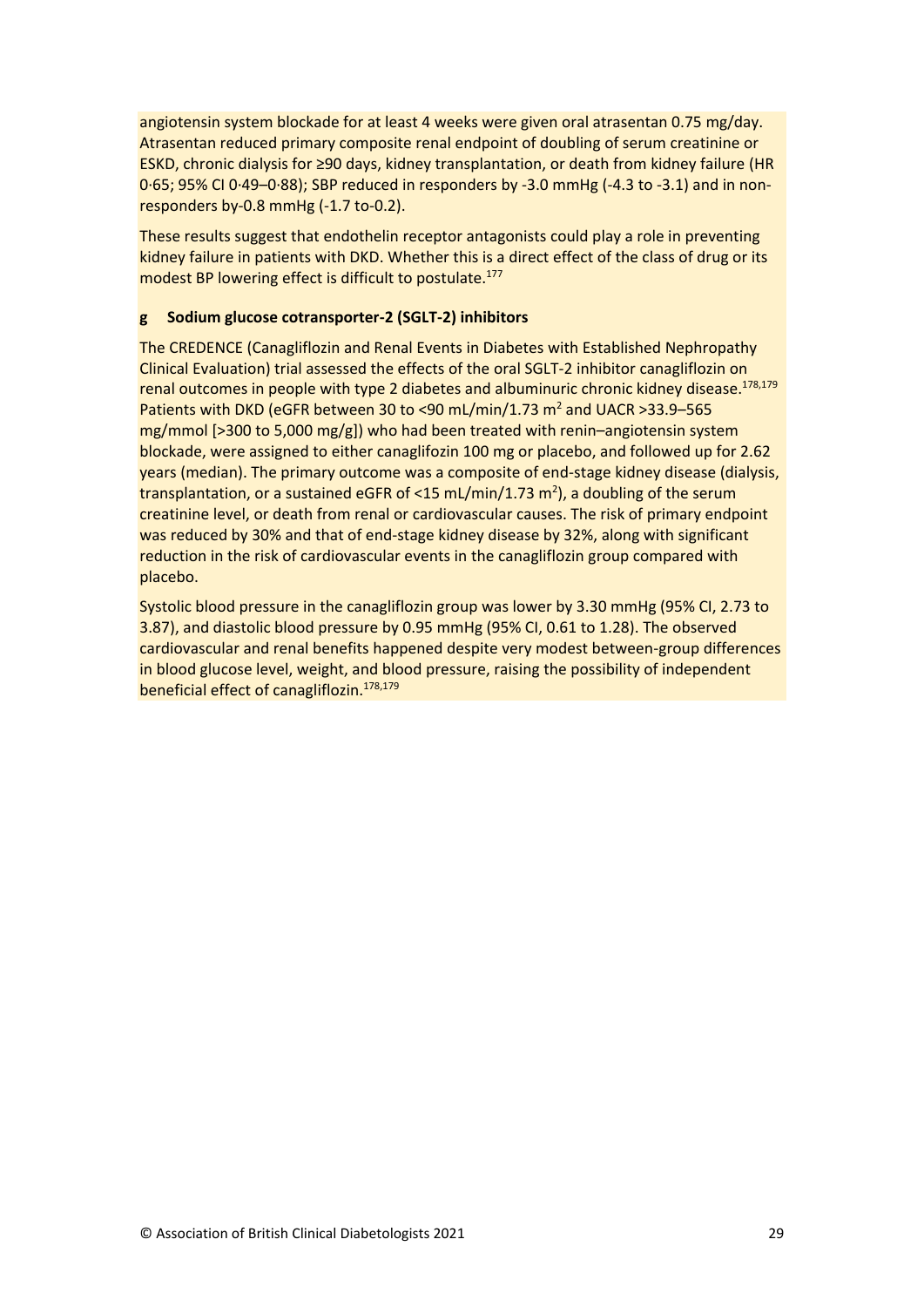# <span id="page-30-0"></span>**3 Hypertension management and renin-angiotensinaldosterone system blockade in people with type 2 diabetes, nephropathy and/or later stage CKD stages 4 and 5 (non-dialysis)**

#### <span id="page-30-1"></span>**Recommendations**

#### **Identification and monitoring**

- 1 We recommend regular monitoring of blood pressure, urine albumin, blood electrolytes and kidney function in people with diabetes and CKD stages 4 and 5 (Grade 1B).
- 2 We suggest, if blood pressure is uncontrolled, electrolytes are abnormal, or kidney disease is progressive they should be monitored 2 to 4 times a year depending on the stage of CKD and the individual's need (Grade 1B).

#### **Target blood pressure**

- 1 We recommend initiation of antihypertensive agents in people with diabetes and CKD stages 4 and 5, and UACR <3 mg/mmol (<26.55 mg/g) when blood pressure is >140/90 mmHg and aim for a target blood pressure of <140/90 mmHg during therapy (Grade 1B).
- 2 We suggest initiation of antihypertensive agents in people with diabetes and CKD stages 4 and 5 and UACR >3 mg/mmol (>26.55 mg/g) when blood pressure is >130/80 mmHg and aim for a target blood pressure <130/80 mmHg (Grade 2C).

#### **Renin-angiotensin system blockade**

- 1 We recommend the use of angiotensin converting enzyme inhibitor (ACEI) (or angiotensin receptor blocker (ARB) if ACEI is not tolerated) as the first-choice blood pressure lowering agent in people with diabetes and CKD stages 4 and 5 and micro/macroalbuminuria (Grade 1B).
- 2 We do not recommend the use of combinations of ACEIs and ARBs in people with diabetes and CKD stages 4 and 5 (Grade 2B).

#### **Management of hyperkalaemia with renin-angiotensin system blockade**

- 1 We suggest dietary advice, correction of acidosis and loop diuretic therapy to lower serum potassium as necessary in people with diabetes and CKD stages 4 and 5 for safe use of ACEI (or ARB) (not graded).
- 2 Consider the use of novel potassium binders in people with diabetes and CKD stages 3b to 5 (non-dialysis) if potassium is 6 mmol/L or higher, for continued and safe use of ACEi (or ARB) , or where people are not taking or are only taking sub maximal RAAS blockade because of hyperkalaemia (not graded).

#### **Non-pharmacological management**

1 We recommend dietary input to follow low sodium diet in all individuals with diabetes, advanced chronic kidney disease and high blood pressure (Grade 1B).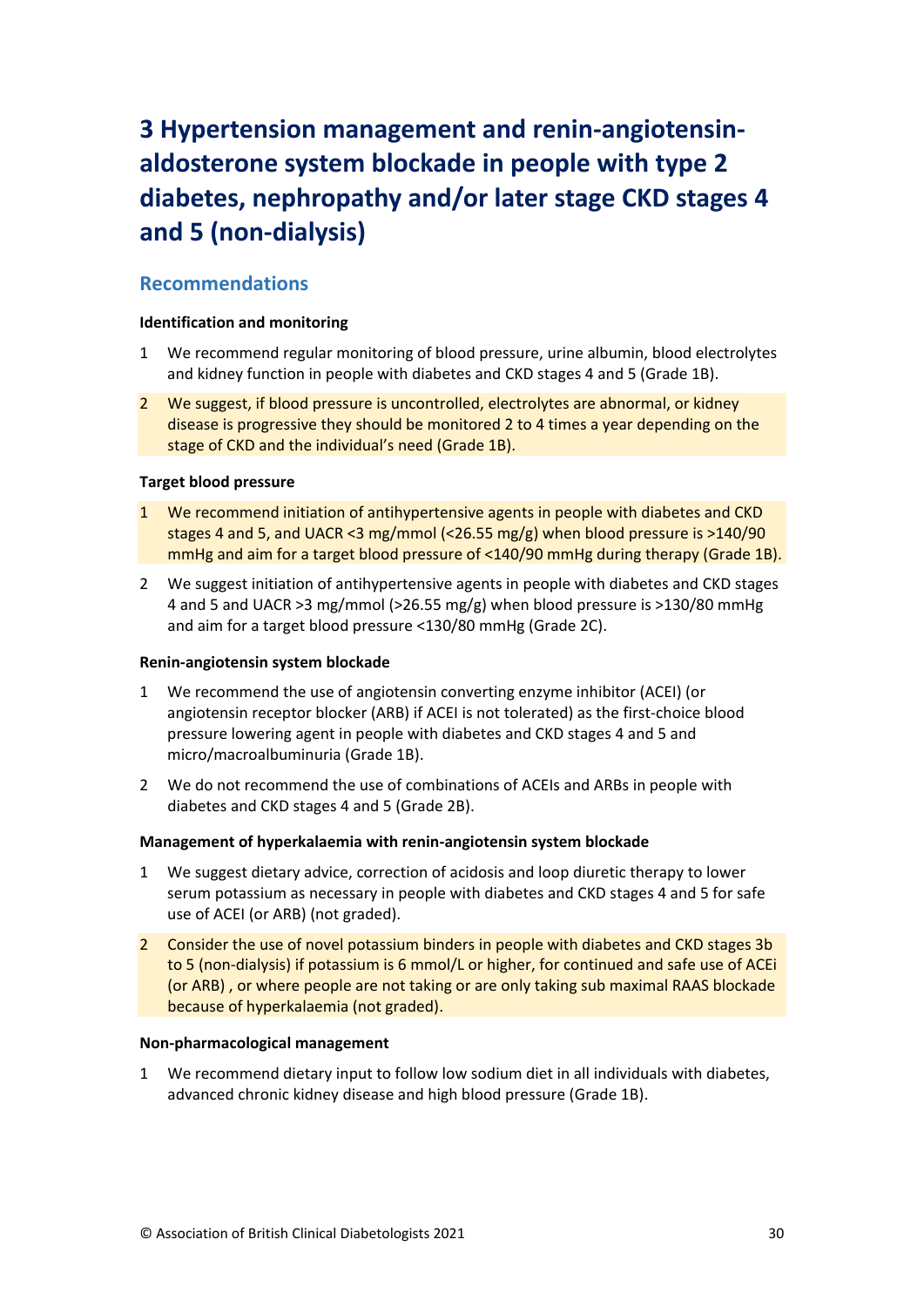## <span id="page-31-0"></span>**Audit standards**

The following are suggested as audit standards for management of hypertension and RAAS blockade in people with diabetes and CKD stages 4 and 5:

- 1 Proportion of people with blood pressure <140/90 mmHg with diabetes and CKD stages 4 and 5 with UACR <3 mg/mmol (<26.55 mg/g).
- 2 Proportion of people with blood pressure <130/80 mmHg with diabetes and CKD stages 4 and 5 with UACR >3 mg/mmol (>26.55 mg/g).
- 3 Proportion of people who are taking an ACEI/ARB and have a serum potassium >5.5 mmol/L.
- 4 Proportion of people with potassium >5.5 mmol/L and being seen by dietitian.

## <span id="page-31-1"></span>**Research recommendations**

The following areas lack good quality evidence for management of hypertension in people with diabetes and CKD and hence further research may help:

- 1 To investigate the effect of intensive blood pressure lowering (<130/80 mmHg) on renal and cardiac outcomes in people with diabetes and CKD stages 4 and 5.
- 2 To investigate the impact of dual blockade with ACEI and ARB on renal and cardiac outcomes in people with diabetes and CKD and proteinuria
- 3 To investigate the effect of long-term use of novel potassium binders together with renal angiotensin system blockade on renal and cardiac outcomes in people with diabetes and CKD stages 4 and 5.
- 4 To investigate the impact of new agents, namely endothelin A receptor antagonists and SGLT-2 inhibitors, on blood pressure in people with diabetes and CKD stages 4 and 5.

#### <span id="page-31-2"></span>**Introduction**

Advanced stages of CKD, particularly stages 4 and 5, are associated with hyperkalaemia, fluid retention and anaemia requiring erythropoiesis stimulating agents which may further increase blood pressure. Hyperkalaemia (>5.5 mmol/L) is present in 31% of people in advanced kidney disease clinics.<sup>180</sup> In a large population, hyperkalaemia (>5.5 mmol/L) occurred more frequently in people with CKD (eGFR <60 mL/min/1.73  $m^2$ ) on reninangiotensin blockers than without (8 vs. 2 events per 100 patient-months; p<0.001).<sup>181</sup> Hyperkalaemia is more common in people with CKD and diabetes than in those with CKD without diabetes.<sup>182</sup> In a blood pressure control trial in people with CKD the risk of hyperkalaemia was seven times higher in patients with eGFR < 30 mL/min/1.73  $m^2$  compared with eGFR >50 mL/min/1.73  $m^2$  and seven times higher with ramipril compared with amlodipine.<sup>183</sup> Hence BP control in people with diabetes and CKD stages 3–5 particularly with an ACEI or ARB requires careful monitoring and management of serum potassium. The prevalence of primary aldosteronism in people with diabetes and resistant hypertension is 14%, and this should be considered when BP is difficult to control.<sup>184</sup>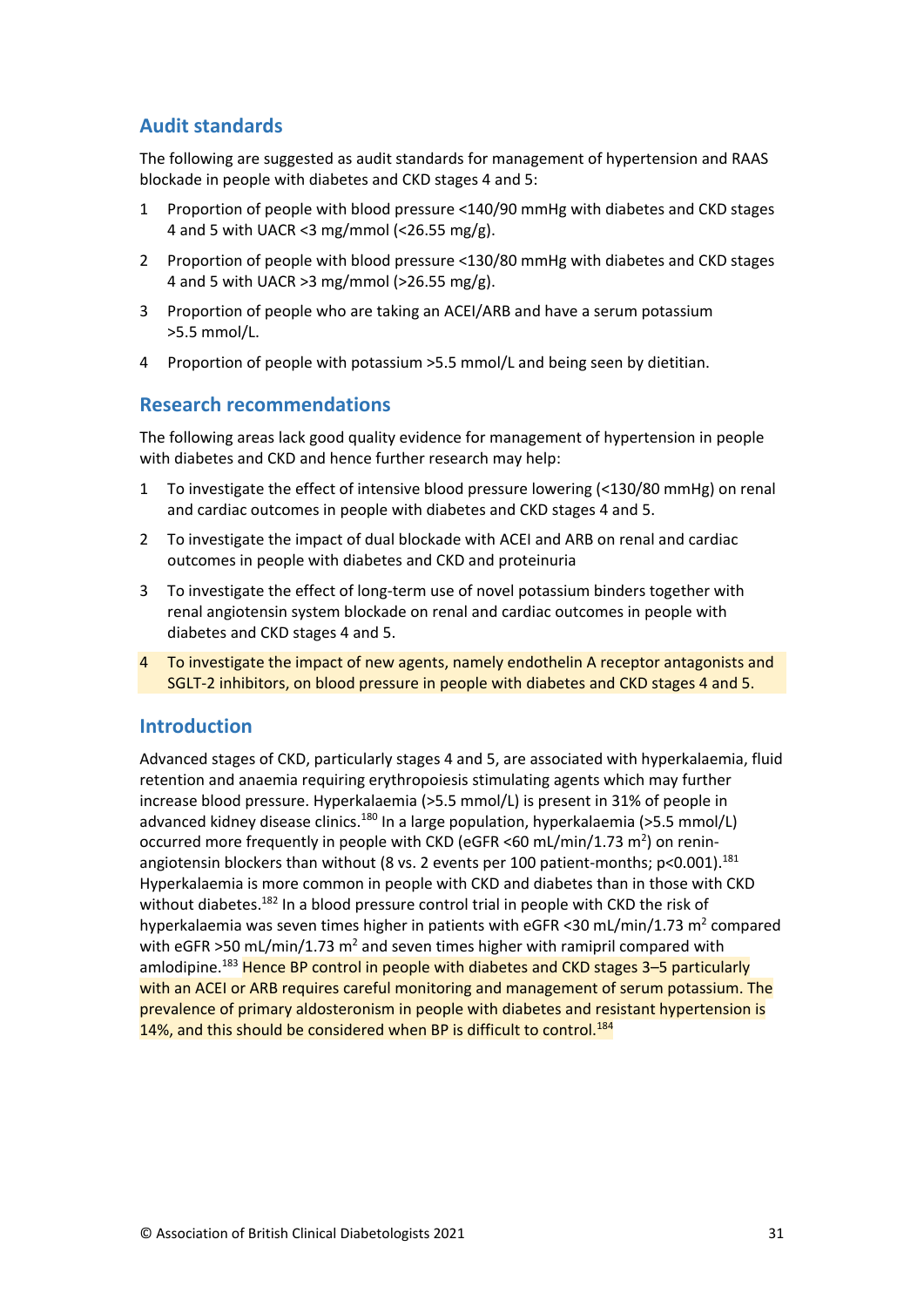# <span id="page-32-0"></span>**Identification and monitoring of people with diabetes and CKD stages 4 and 5**

The rise in blood pressure in people with diabetic nephropathy is associated with higher mortality and increased risk of macro and micro vascular complications;185,3 and treatment lowers cardiovascular events, strokes and all-cause mortality.<sup>186</sup>–<sup>188</sup> Hence people with diabetes and CKD stages 4–5 should be regularly screened to identify and manage high blood pressure. It is necessary to identify those with hypertension early to avoid delays in treatment; while avoiding unnecessary anxiety and the inconvenience related to frequent visits to doctors and nurses. With the use of RAAS blockers, monitoring of serum potassium is important to avoid dangerous hyperkalaemia.<sup>189</sup> Frequent blood testing will also identify people who are more likely to progress to renal replacement therapy.<sup>190</sup> Most clinical trials have monitored individuals' clinical characteristics and laboratory values every 3 to 12 months and have demonstrated identification of new onset hypertension, proteinuria and hyperkalaemia in this time frame.<sup>183,191,192</sup> The recommendations for monitoring by NICE are: twice a year for CKD stage 3a, ≥2 times a year for CKD stage 3b, 3 times a year for CKD stages 3 and 4 and ≥4 times a year for CKD stage 5. However, this can be tailored according to the individual's needs.<sup>137</sup> During the first consultation, ambulatory (or home) blood pressure monitoring should be offered to confirm the diagnosis of hypertension.<sup>34</sup> Measurement of sitting and standing blood pressure may be useful to diagnose postural hypotension which may contribute to symptoms and standing blood pressure may be a better target. Blood pressure should be measured by standardised technique in a quiet, comfortable environment, on an outstretched supported arm, using a properly calibrated machine with an appropriate cuf[f as suggested by the BIHS.](https://bihsoc.org/resources/bp-measurement/measure-blood-pressure/)

# <span id="page-32-1"></span>**Target blood pressure in people with diabetes and CKD stages 4 and 5, with or without significant albuminuria (UACR >3 mg/mmol [>26.55 mg/g])**

Several observational and prospective studies have demonstrated the significant impact of blood pressure on mortality, cardiovascular events and renal failure in people with diabetes and CKD.<sup>3</sup> Among those from advanced CKD clinics, high blood pressure (particularly systolic) is associated with progression to dialysis and mortality.<sup>193</sup>

Very few studies have examined the impact of tight blood pressure control in people with diabetes and CKD stages 4 and 5. Some studies have examined the role of intensive blood pressure lowering in people with diabetes and mild CKD; a small proportion of people demonstrating the advantage of lowering blood pressure below 140/90 mmHg but not below 130/80 mmHg.<sup>194</sup> In a study of African-American people with non-diabetes CKD and eGFR 20-65 ml/min the tight blood pressure (achieved 128/78 mmHg) control arm suffered similar renal endpoints compared to less tight blood pressure (achieved 141/85 mmHg) control arm.<sup>195</sup> In the SPRINT trial, which included 2,646 non-diabetic patients with eGFR 20–60 mL/min/1.73 m<sup>2</sup>, intensive blood pressure control (target <120 mmHg) was not associated with improved composite renal outcomes, compared with standard control in patients with chronic kidney disease (target <140 mmHg).<sup>192</sup> However, no participants with diabetes were included in the SPRINT trial. In another large randomised controlled trial of high risk individuals with diabetes (ACCORD-BP), the intensive blood pressure control arm (target SBP <120 mmHg; achieved 119 mmHg) was associated with a higher chance of having a eGFR <30 mL/min/1.73 m<sup>2</sup> (99 vs 52 events; p<0.001) than the normal blood pressure control arm (target SBP <140 mmHg; achieved 133 mmHg), without any benefit in reducing cardiovascular complications.<sup>191</sup> This trial excluded people with creatinine above 1.5 mg/dL (approximate eGFR 50 mL/min/1.73 m<sup>2</sup>), and mean creatinine at baseline was 0.9 mg/dL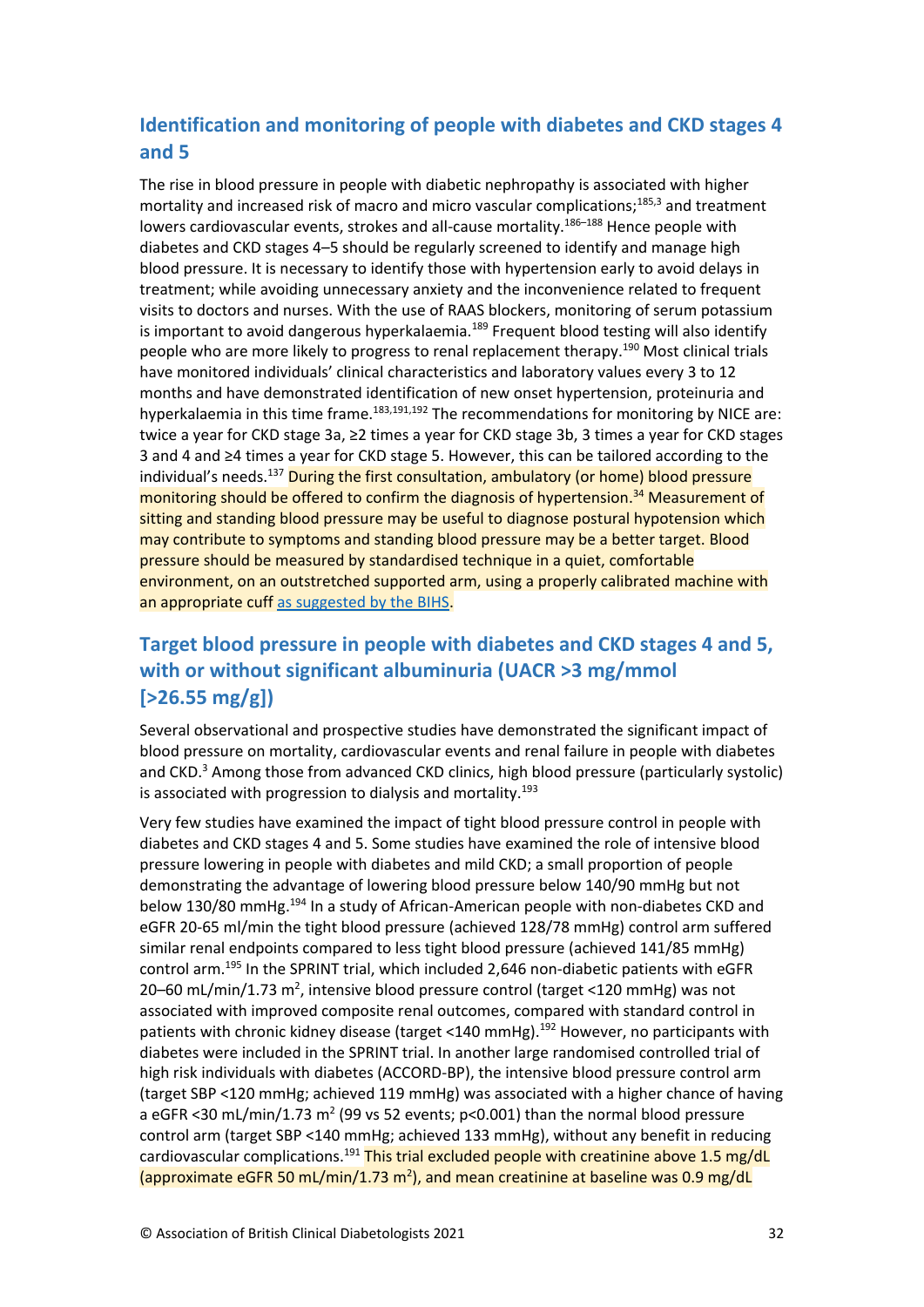(approximate eGFR 91 mL/min/1.73 m<sup>2</sup>). In the same study there was no difference in new onset microvascular complications with intensive blood pressure control and half of the people who had progressive renal disease did not have albuminuria.<sup>196</sup> However, a pooled analysis of SPRINT and ACCORD-BP with 14,094 people followed for 3.26 years suggests a 18% risk reduction of cardiovascular events and cardiovascular deaths.<sup>197</sup> However, lowering blood pressure <130/80 mmHg may be associated with unwanted side effects and individuals should be involved in the decision-making process. 198

Several studies have shown that presence of significant albuminuria is associated with poor cardiovascular outcomes and reduction of albuminuria is associated improvement.<sup>199</sup> Analysis of data from the RENAAL study, a trial of ARB in diabetic nephropathy, demonstrated an approximate doubling of risk of cardiovascular outcome with high albuminuria at baseline (ACR >3g/g compared with <1.5 g/g of creatinine), and 18% lowering of the cardiovascular events with 50% lowering of albuminuria.<sup>200</sup> The evidence for better outcome with tighter blood pressure control with high albuminuria is mainly observational and derived from post hoc analysis of large randomised controlled trials. The RENAAL study which included a significant number of people with CKD stages 3 and 4 demonstrated baseline higher risk with SBP >140 mmHg (no difference between <130 compared with 130– 140 mmHg), and a 23% risk reduction for ESKD with achieved BP <140/90 compared with >140/90.<sup>201</sup> Analysis of data from two large ARB trials (IDNT and RENAAL) indicate that the benefits of cardiovascular risk reduction exist with SBP <130 mmHg (particularly when albuminuria was reduced to lower levels). However, the risk increased with SBP <120 mmHg.<sup>202</sup> Post-hoc analysis of IDNT trial demonstrated a benefit in reduction of heart failure events with SBP <130 mmHg but possible increased risk with SBP<120 mmHg; and a DBP <85 mmHg was associated with increased risk of MI and CHF.<sup>203</sup> Hence there is a suggestion of better cardiovascular outcomes with reduction of systolic blood pressure below 130 mmHg but not below 120 mmHg. With target blood pressure <130/80 mmHg in the STENO 2 randomised trial there was reduction in cardiovascular mortality; however all most patients had CKD stages 1 and 2 and in the presence of other interventions it is difficult to tease out the effect of tight BP control.<sup>204</sup> Thus a lower target for blood pressure <130/80 mmHg may be suggested in patients with significant albuminuria as suggested by other guidelines (KDIGO/NICE) but stronger evidence is needed.<sup>205,137</sup> The draft KDIGO 2020 guidelines suggest a lower blood pressure target <120 mmHg systolic in all patients with CKD with diabetes irrespective of the degree of proteinuria, while acknowledging that the degree of evidence in support of tighter control is low (evidence grade 2B), the clinical risk of adverse events with low blood pressure target, particularly when measured in non-standardised manner is high; thus allowing clinicians to target higher blood pressure when necessary.<sup>23</sup> This guideline proposes a target blood pressure of <140/90 mmHg for all individuals with diabetes, no significant proteinuria and CKD stages 4 and 5, as improved cardiovascular outcomes have been demonstrated in randomised controlled trials with blood pressures <140/90, but inconsistent results with lower targets. Whereas the proposed target is <130/80 mmHg is for people with significant proteinuria as it is associated with reduction in proteinuria in diabetic kidney disease which may improve renal and cardiovascular outcomes.

## <span id="page-33-0"></span>**Renin-angiotensin system blockade for blood pressure control in people with diabetes and CKD stages 4 and 5**

In a study of African-American people without diabetes and with eGFR 20–65 mL/min/1.73  $m<sup>2</sup>$ , use of the ACEI ramipril was associated with significant reduction in clinical composite outcome compared to metoprolol (22% [95% CI, 1%–38%; p=0.04]) or amlodipine (38% [95% CI,  $14\% - 56\%$ ; p=0.004]).<sup>195</sup> In a randomised controlled trial of people with diabetes (30%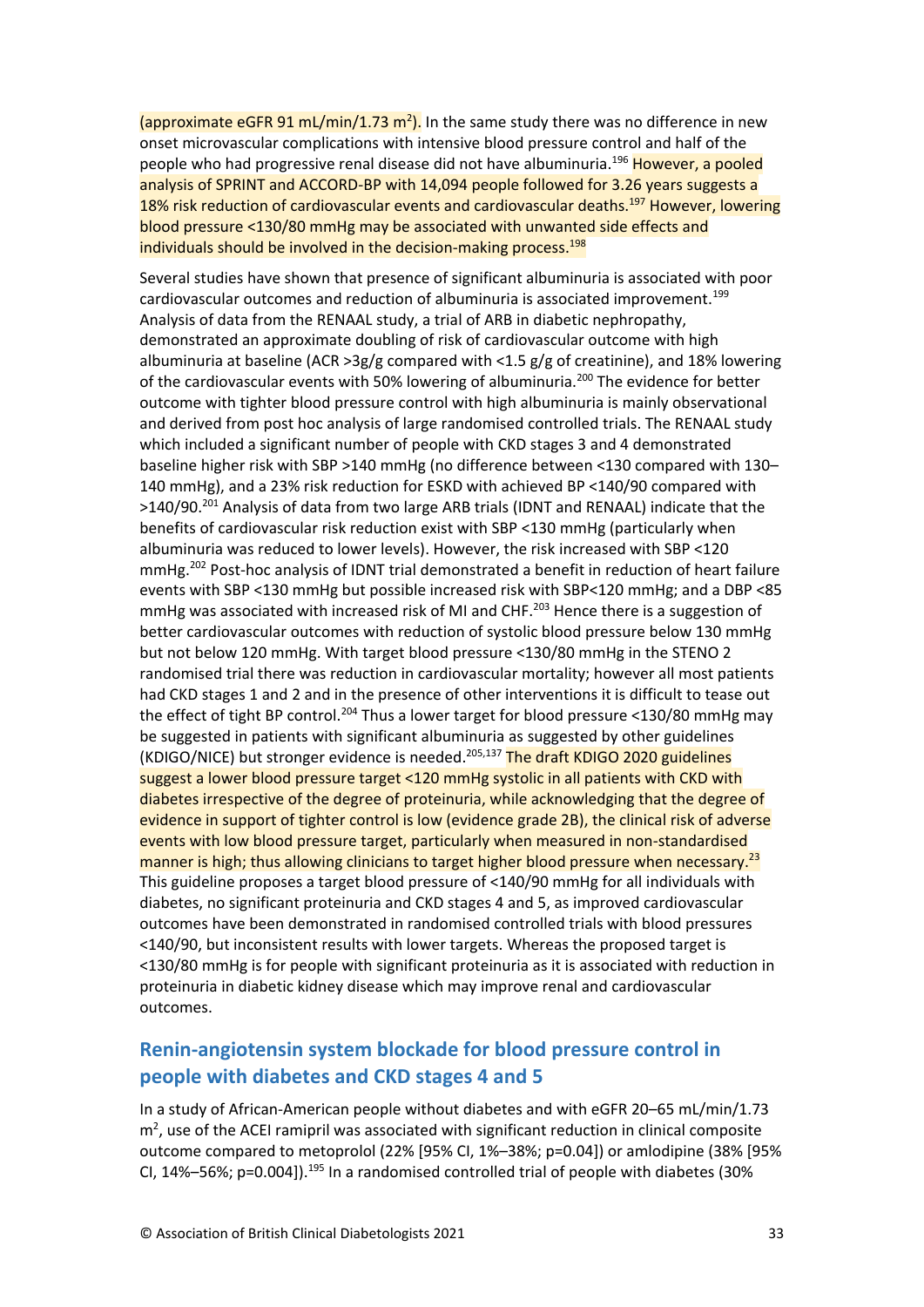with mild CKD) use of enalapril was associated with fewer cardiovascular events compared with nisoldipine (5 vs. 25; p<0.001).<sup>206</sup> In a recent meta-analysis of 119 trials, use of ACEI or ARBs in 64,768 participants with CKD was associated with reduced risk of kidney failure compared with other antihypertensives (odds ratios of 0.65 [95% CI 0.51–0.80] for ACEIs and 0.75 [95% CI 0.54-0.97] for ARBs).<sup>207</sup> Hence ACEIs should be used in people with diabetes and CKD stages 4 and 5, with careful monitoring of kidney function and serum potassium. In a meta-analysis treatment with ACEIs in people with diabetes was shown to reduce reduce all-cause mortality, cardiovascular mortality and cardiovascular events but not with ARBs.<sup>208,209</sup> A recent network meta-analysis showed reduction in ESKD with ACEI and/or ARB but did not demonstrate overall survival benefit.<sup>210</sup> Thus there is strong evidence for use of ACEI/ARB as the first choice antihypertensive in people with diabetes and CKD with eGFR >30 mL/min/1.73 m<sup>2</sup>. Participants in large randomised controlled trials of people with diabetes had eGFR no lower than approximately 25 mL/min/1.73 m<sup>2</sup> in REENAL and  $38$  mL/min/1.73 m<sup>2</sup> in micro HOPE.<sup>201,211</sup> Though hyperkalaemia and rapid decline in kidney function is an issue in people with advanced CKD, recent analysis of 3,909 individuals with CKD stages 4–5 suggested continuing treatment with ACEI or ARB was associated with cardiovascular benefit. The impact of withdrawal of ACEI or ARB on progression of CKD is being investigated by the STOP ACE randomised controlled trial.<sup>212,213</sup>

In a study of combination therapy of ACEI with ARB in patients who have diabetes with UACR >33.9 mg/mmol (>300 mg/g) and eGFR 30-90 mL/min/1.73  $m^2$ , there was no difference in mortality but a significant in increase in hyperkalaemia (6.3 events vs. 2.6 events per 100 person-years with monotherapy; p<0.001) and acute kidney injury (6.7 vs. 0.2 events per 100 person-years, p<0.001).<sup>95</sup> Combination of ACEI with ARB was not associated with benefit in primary endpoints but more side effects hence should be avoided. However, a network meta-analysis suggested a potential benefit of dual blockade if it can be administered safely, hence the need for further trials of dual-blockade in people who have diabetes with CKD and albuminuria.<sup>210,145</sup>

A rise in serum creatinine up to 30% is not uncommon and rise of potassium by 0.5 mmol/L is not uncommon with initiation of ACEI therapy.<sup>100</sup> A post-hoc analysis of the ACCORD-BP trial demonstrates >30% rise in creatinine identifying people at risk for cardiovascular and all-cause mortality, but only associated with adverse renal outcome in the standard arm and not intensive therapy arm.<sup>197</sup> Thus a mild rise in creatinine may not require any change in planned therapy. Hence no modification of ACEI or ARB therapy is necessary if the rise in creatinine from baseline is <30% or drop in eGFR is <25%.

Addition of spironolactone and further inhibition of the renin-angiotensin-aldosterone system may provide additional anti-proteinuric effect as seen in small studies and merits further large trials with more clinically relevant outcomes.<sup>214</sup>



#### **Risk of AKI**

During an acute illness particularly with volume depletion, there is a risk of acute kidney injury (AKI) in patients with diabetes and CKD stages 4 and 5 who are on ACEI or ARB therapy. Such risk can be avoided by stopping the ACEI or ARB for the duration of the illness and 24–48 hours post recovery.

## <span id="page-34-0"></span>**Management of hyperkalaemia with renin-angiotensin system blockade in people with diabetes and CKD stages 4 and 5**

Hyperkalaemia is common in people with diabetes and CKD. It is very common (>30%) in advanced CKD patients managed in the low-kidney-clearance clinics.<sup>180</sup> The cause of such hyperkalaemia can be multifactorial; including renal failure, type 4 renal tubular acidosis,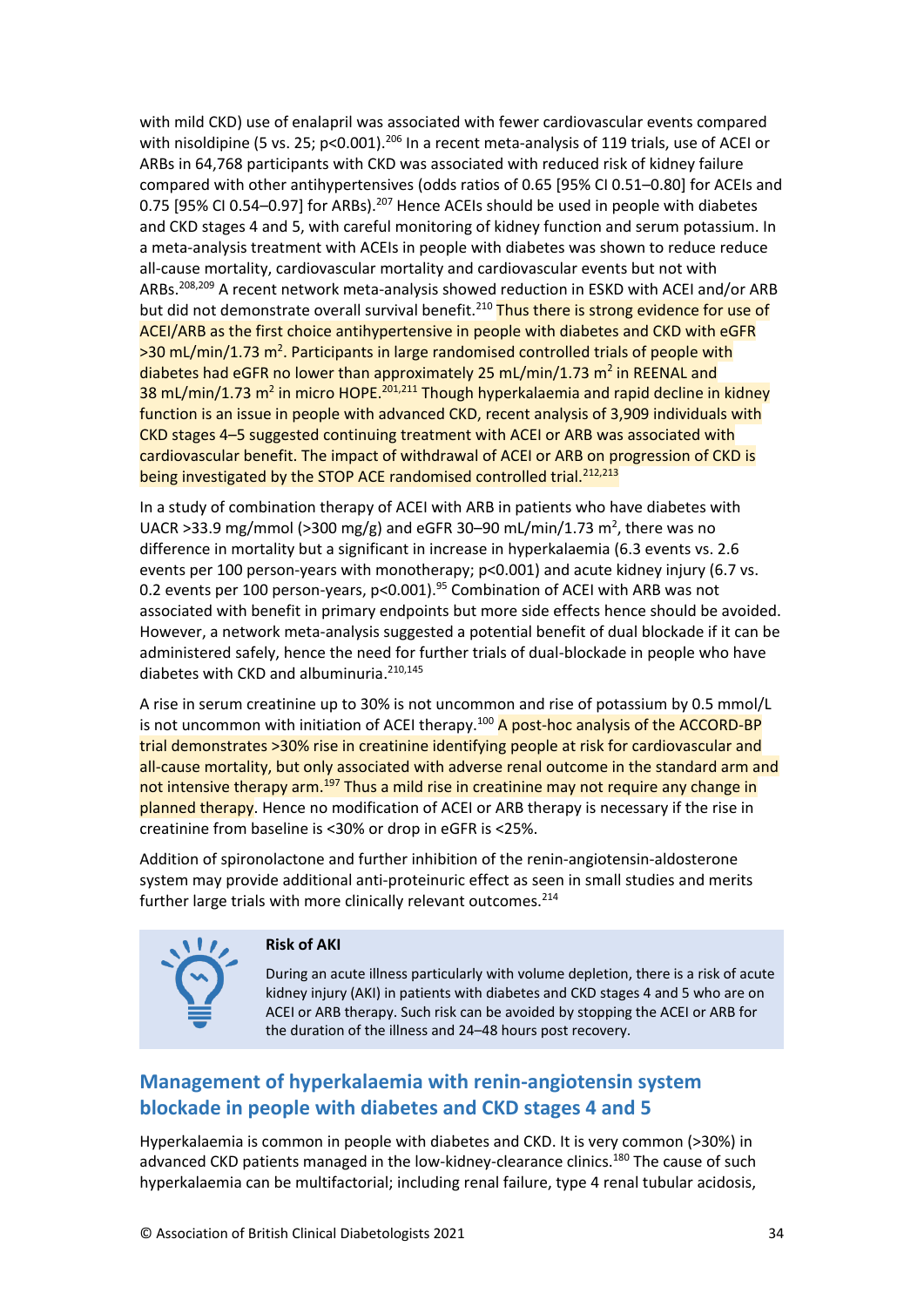diet and drugs. The presence of hyperkalaemia limits the use of renin-angiotensin-axis inhibitors. The chronically high potassium levels have been traditionally controlled with restricted diet, diuretics and avoiding drugs that cause hyperkalaemia.

Traditionally hyperkalalemia has been managed with dietary potassium restriction and correction of acidosis, if present with bicarbonate therapy. However, the new potassium binding agents have been tested for safety and efficacy in randomised controlled trials for management of chronic hyperkalaemia in CKD patients. They cause an early and sustained lowering of potassium in people with CKD on RAAS blocker therapy.<sup>215</sup> In 306 individuals with diabetes and CKD stages 3 to 4, treated with RAAS blockade (ACEI/ARB ± spironolactone), use of a novel potassium binding polymer (patiromer) was associated with significant and sustained decrease in serum potassium over 52 weeks.<sup>216</sup> In a study of 237 CKD patients the same potassium binder was able to reduce serum potassium by 1 mmol/L over 4 weeks.<sup>217</sup> In another study of 243 participants over >50% of whom had diabetes, the potassium binder achieved approximately 1 mmol/L reduction in serum potassium over 4 weeks in individuals with and without heart failure.<sup>218</sup> The treatment with patiromer was associated with decrease aldosterone levels and decreased blood pressure which may provide additional benefits.<sup>219</sup> However, the above-mentioned trials are of short duration and the possible ACEI or ARB use facilitated with potassium binders, has not been shown to improve cardiovascular events or mortality. However, in the recent AMBER study, in people with resistant hypertension and chronic kidney disease (50% with diabetes), patiromer enabled more patients to continue treatment with spironolactone with less hyperkalaemia.220,221

## <span id="page-35-0"></span>**Non-pharmacological management of hypertension in people with diabetes and CKD stages 4 and 5**

In randomised controlled trials dietary sodium restriction in people with CKD is associated with significant lowering of blood pressure, but longer-term benefits of dietary intervention are unknown.<sup>222,223</sup> The dietary advice is best provided by a trained dietitian due to the complex and frequently changing needs in this group of people. Individuals with CKD stages 4 and 5 would benefit most from this and are best managed in a multidisciplinary clinic with expert nurses and dietitians. Dietary potassium restriction is useful but clinical trial evidence is yet to be generated. Regular exercise tends to improve quality of life, eGFR decline, HbA1c, BMI without any adverse effects in people with diabetes and CKD stages 3-5.<sup>224</sup> People should be also advised to quit smoking which is known to improve blood pressure in hypertensive individuals.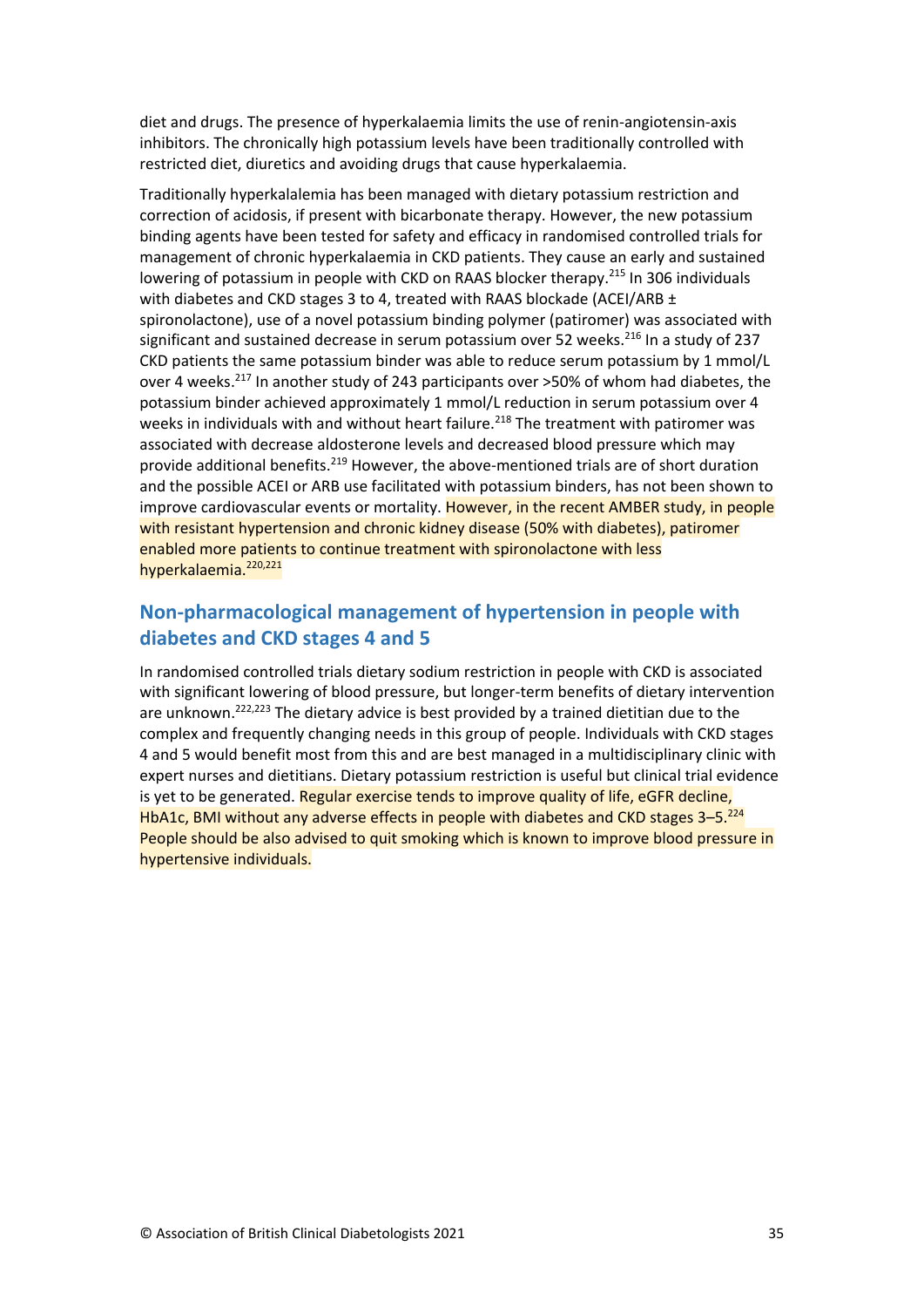# <span id="page-36-0"></span>**4 Hypertension management and renin-angiotensinaldosterone system blockade in people with diabetes and CKD stage 5 on dialysis (5D)**

## <span id="page-36-1"></span>**Recommendations**

The following are recommendations for blood pressure control in people with diabetes and CKD stage 5D.

- 1 We recommend that ambulatory blood pressure measurement or home blood pressure measurement should be used to monitor blood pressure in people with diabetes who are on dialysis (Grade 1C).
- 2 Where ambulatory blood pressure measurement or home measurement are not feasible to monitor blood pressure in people with diabetes who are on dialysis, we suggest using pre-, intra- and post-dialysis standardised blood pressure measurements for people who are on haemodialysis, and using standardised clinic blood pressure measurements for people who are on peritoneal dialysis (Grade 2D).
- 3 We recommend volume control as first-line management to optimise blood pressure control in people with diabetes who are on dialysis (Grade 1B).
- 4 We suggest salt restriction to less than 5 g per day to optimise blood pressure control in people with diabetes who are on dialysis (Grade 2C).
- 5 We suggest a target upright interdialytic blood pressure of <140/90 mmHg for people with diabetes who are on dialysis. Individualisation of the blood pressure target may be indicated in other people who are burdened with multiple comorbidities, in order to reduce adverse events of blood pressure lowering (Grade 2D).
- 6 We recommend that intradialytic hypotension should be avoided in people with diabetes who are on haemodialysis (Grade 1B).
- 7 We suggest using ACEIs or ARBs (but not in combination), beta blockers and calcium channel blockers to reduce cardiovascular complications in people with diabetes and hypertension who are on dialysis (Grade 2B).
- 8 We suggest the use of diuretics in people with diabetes who are on dialysis and have residual kidney function (Grade 2C).

## <span id="page-36-2"></span>**Audit standards**

The following are suggested as audit standards for blood pressure control in people who have diabetes and CKD stage 5D.

- 1 The proportion of people with diabetes receiving haemodialysis who achieve an upright interdialytic blood pressure target of <140/90 mmHg.
- 2 The proportion of people with diabetes receiving haemodialysis who achieve an upright interdialytic blood pressure target of <140/90 mmHg without the use of blood pressure lowering medication.
- 3 The proportion of people with diabetes receiving haemodialysis with an interdialytic blood pressure of >140/90 mmHg who are not being treated with ACEIs, ARBs, beta blockers or calcium channel blockers in whom such drugs are not contraindicated.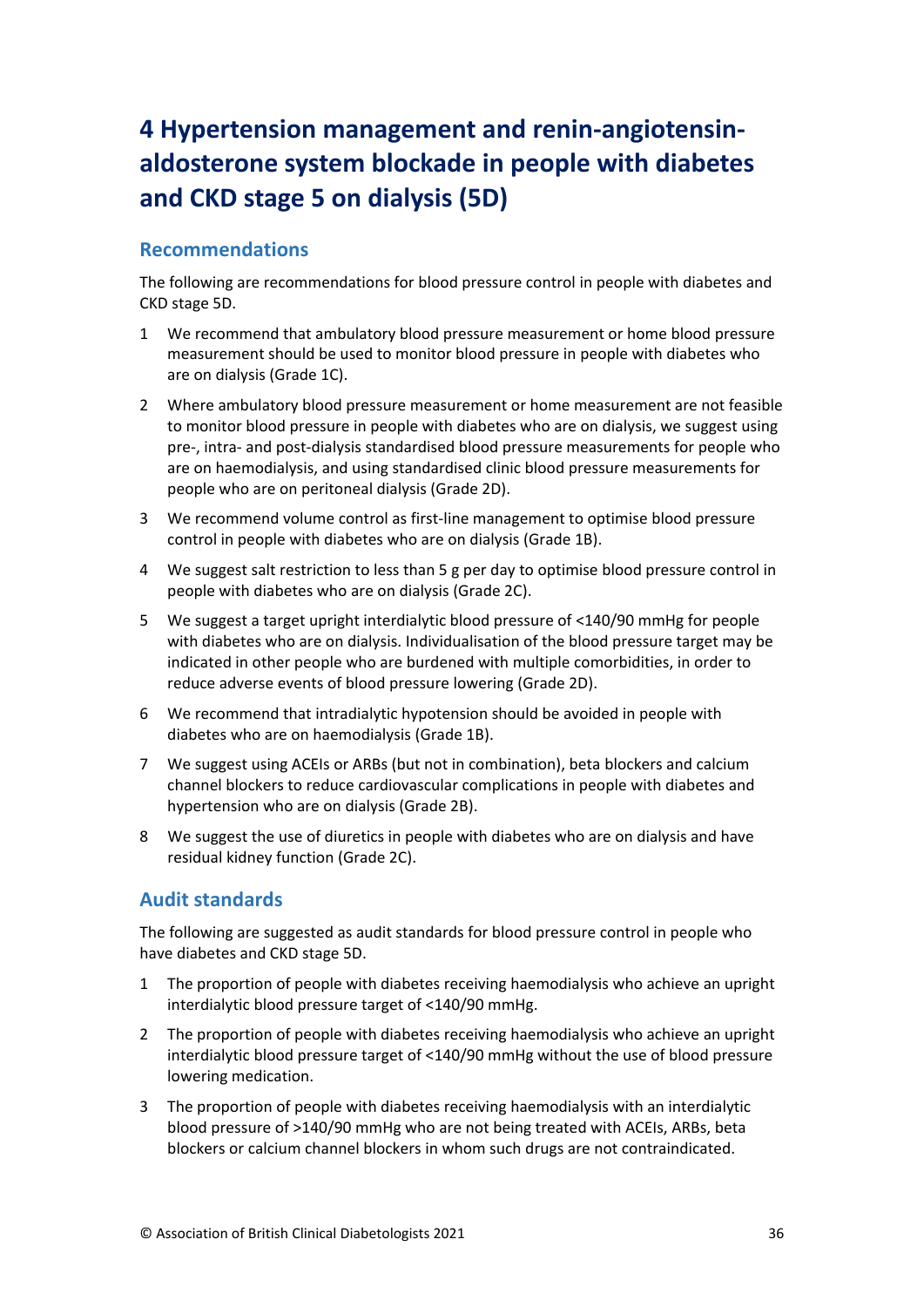4 The proportion of people with diabetes receiving dialysis who are on diuretics following commencement of dialysis.

## <span id="page-37-0"></span>**Areas that require further research**

The following areas lack good-quality evidence for blood pressure control in people with diabetes and CKD stage 5D, and hence further research is necessary.

- 1 Which blood pressure measurement should be used to predict left ventricular hypertrophy (LVH) and mortality in people with diabetes who are on dialysis: predialysis, post-dialysis, home or ambulatory blood pressure measurement?
- 2 What is the optimal upright blood pressure target for people with diabetes who are on dialysis?
- 3 Can bioimpedance spectroscopy devices be used to determine a target weight and predict the risk of cardiovascular morbidity for people with diabetes who are on dialysis?
- 4 Does treatment with ACEIs, ARBs, beta blockers or calcium channel blockers lower blood pressure in people with diabetes who are on dialysis reduce cardiovascular morbidity and mortality?
- 5 Is there a role for diuretic therapy in people with diabetes who are on dialysis and have residual kidney function?
- 6 Does salt restriction (to less than 5 g per day versus less than 6 g per day) in people with diabetes who are on dialysis influence blood pressure control or cardiovascular outcome?

## <span id="page-37-1"></span>**Introduction**

Hypertension is a common finding in people with diabetes as well as those with CKD stage 5D. Elevated blood pressure,<sup>225,226</sup> diabetes<sup>3,227</sup> and CKD<sup>228–230</sup> are all major risk factors for adverse cardiovascular events.

According to the UK Renal Registry and the European Renal Association – European Dialysis and Transplant Association (ERA-EDTA) Renal Registry, 23–36% of incident dialysis patients had diabetes as their primary renal disease.<sup>231,232</sup> People with diabetes who are on haemodialysis have a poorer survival rate compared with dialysis patients who do not have diabetes.<sup>233,234</sup> This is mainly due to cardiovascular disease.<sup>235-237</sup> Control of hypertension in hypertensive dialysis patients was shown to be associated with improved survival.<sup>238</sup>

It is therefore logical that, in order to reduce cardiovascular risk and improve survival, optimal blood pressure control should be achieved in people with diabetes and CKD stage 5D. However, there is insufficient evidence from data in the published literature to decide how best to manage blood pressure in people with diabetes who are on dialysis. This is in part because people with CKD, including those with stage 5D, are 'often' excluded from clinical trials of hypertension.

There are emerging, although not consistent, data delineating how best to measure blood pressure, to target blood pressure and to use pharmacological and non-pharmacological therapies to optimise blood pressure control in people with CKD stage 5D. However, these data are not specific to the population with diabetes.

Furthermore, blood pressure control in people who are on dialysis is complex. Many factors affect blood pressure in people who are on dialysis, including fluid status, salt intake, sympathetic nervous system activity and the renin-angiotensin-aldosterone system (RAAS). People with diabetes who are undergoing haemodialysis often have autonomic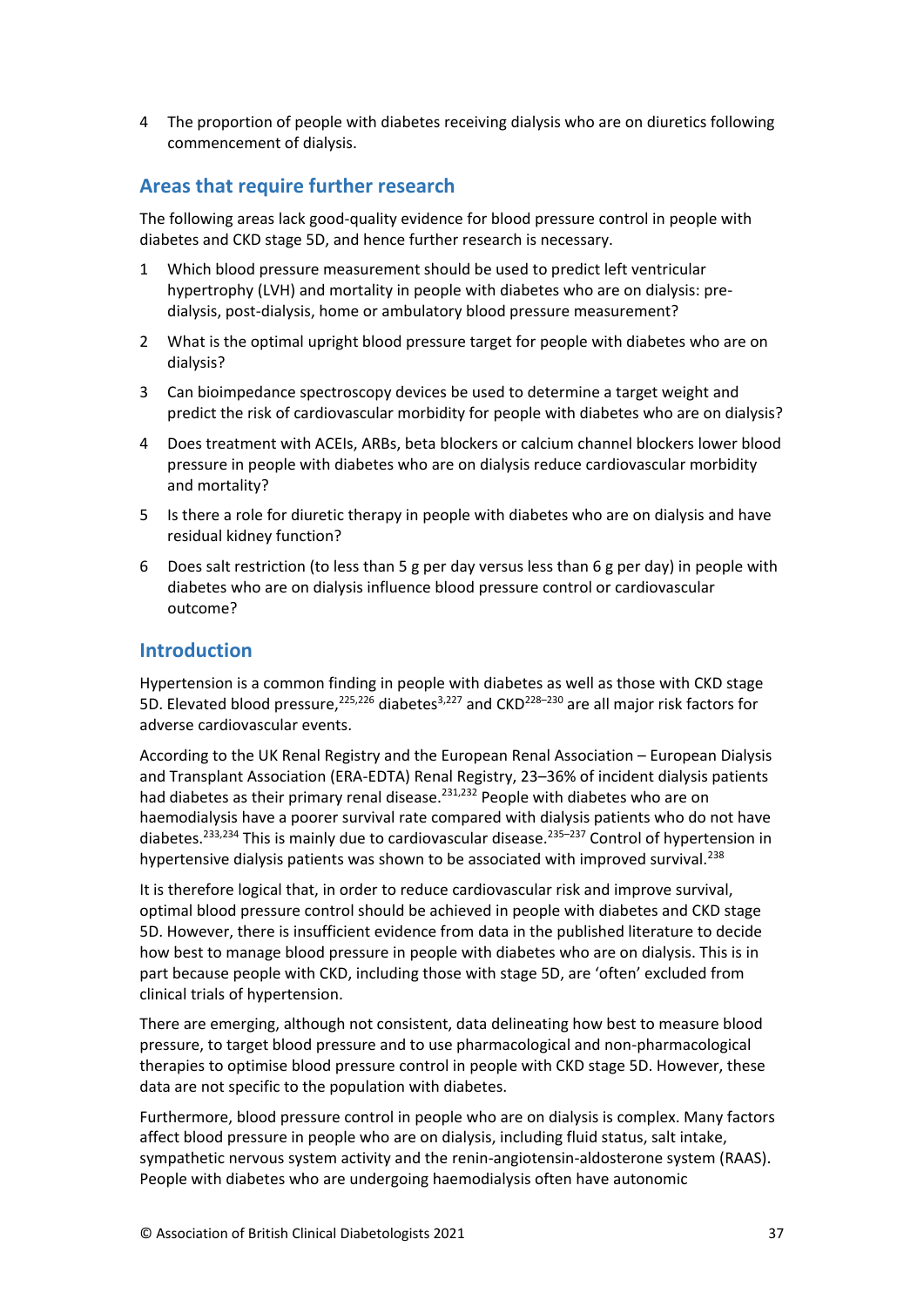dysfunction,<sup>239</sup> which increases the risk of cardiovascular instabilities during dialysis. Haemodialysis causes severe orthostatic reduction in cerebral blood flow velocity in people with diabetes and may subsequently increase the risk of cerebrovascular injury post haemodialysis.<sup>240</sup> This makes management of hypertension in people with diabetes who are on dialysis even more challenging.

## <span id="page-38-0"></span>**Blood pressure measurement in people with diabetes who are on haemodialysis**

In UK dialysis units, measuring pre- and post-dialysis blood pressure is the standard technique for monitoring blood pressure in people who are on dialysis. However, blood pressure measurement in people who are on haemodialysis is complex. There are conflicting data as to whether blood pressure measurements pre- and post-dialysis are predictive of interdialytic blood pressure in comparison with ambulatory blood pressure measurement and/or home blood pressure measurement. Ambulatory blood pressure measurement is considered to be the most accurate method for studying blood pressure in people who are on haemodialysis<sup>241</sup> and in the general population it provides a more accurate prediction of cardiovascular outcomes in comparison with clinic blood pressure measurement.<sup>242</sup> A metaanalysis of 18 studies that involved 692 people who were on dialysis showed that predialysis blood pressure and post-dialysis blood pressure are imprecise estimates of interdialytic ambulatory blood pressure.<sup>243</sup> People with diabetes were included in most of these studies<sup>235,241</sup> at a rate that varied from 8% to 54%. The presence of diabetes made no difference to the outcome.

In an extensive review of the literature by Agarwal *et al*, <sup>244</sup> evidence from several studies was presented to show that, in people on haemodialysis, blood pressure measurement at home<sup>245</sup> or ambulatory blood pressure measurement<sup>246,247</sup> are stronger predictors of LVH<sup>248</sup> and mortality<sup>249,250</sup> compared with blood pressure obtained in the dialysis unit. In predicting LVH, weekly average home systolic blood pressure measurement was similar to interdialytic ambulatory blood pressure measurement and was superior to pre-dialysis and post-dialysis blood pressure measurement.<sup>248</sup> In contrast to home blood pressure measurement, ambulatory blood pressure measurement can diagnose nocturnal non-dipping and offers great insights into circadian rhythm.<sup>251</sup> Loss of diurnal rhythm, which is a feature of diabetic nephropathy, is reported to lead to worse outcomes in people who are on dialysis.<sup>246</sup> In a study of 89 people who are on haemodialysis by Liu *et al*, the incidence of cardiovascular events and deaths were 3.5–9 times higher in non-dippers (that is, those who lose their diurnal blood pressure variation) compared with dippers.<sup>252</sup> Ambulatory blood pressure measurement can therefore be advantageous in selecting high-risk individuals and can guide treatment. However, to date, there have been no specific studies to address ambulatory blood pressure measurement in people with diabetes who are on dialysis.

While 24-hour ambulatory blood pressure measurement (ABPM) is considered gold standard in predicting outcomes, it is resource intensive, impractical in for long-term monitoring of BP control and often not tolerated by patients. Interdialytic home blood pressure (HBPM) is close to ABPM in predicting outcomes, but has high attrition rate for long-term monitoring. As routinely collected peri-dialytic BP measurements guide interventions in the majority of dialysis units, it is essential to ensure routinely collected dialysis unit BP readings are measured in a standardised manner in accordance with recommended guidelines.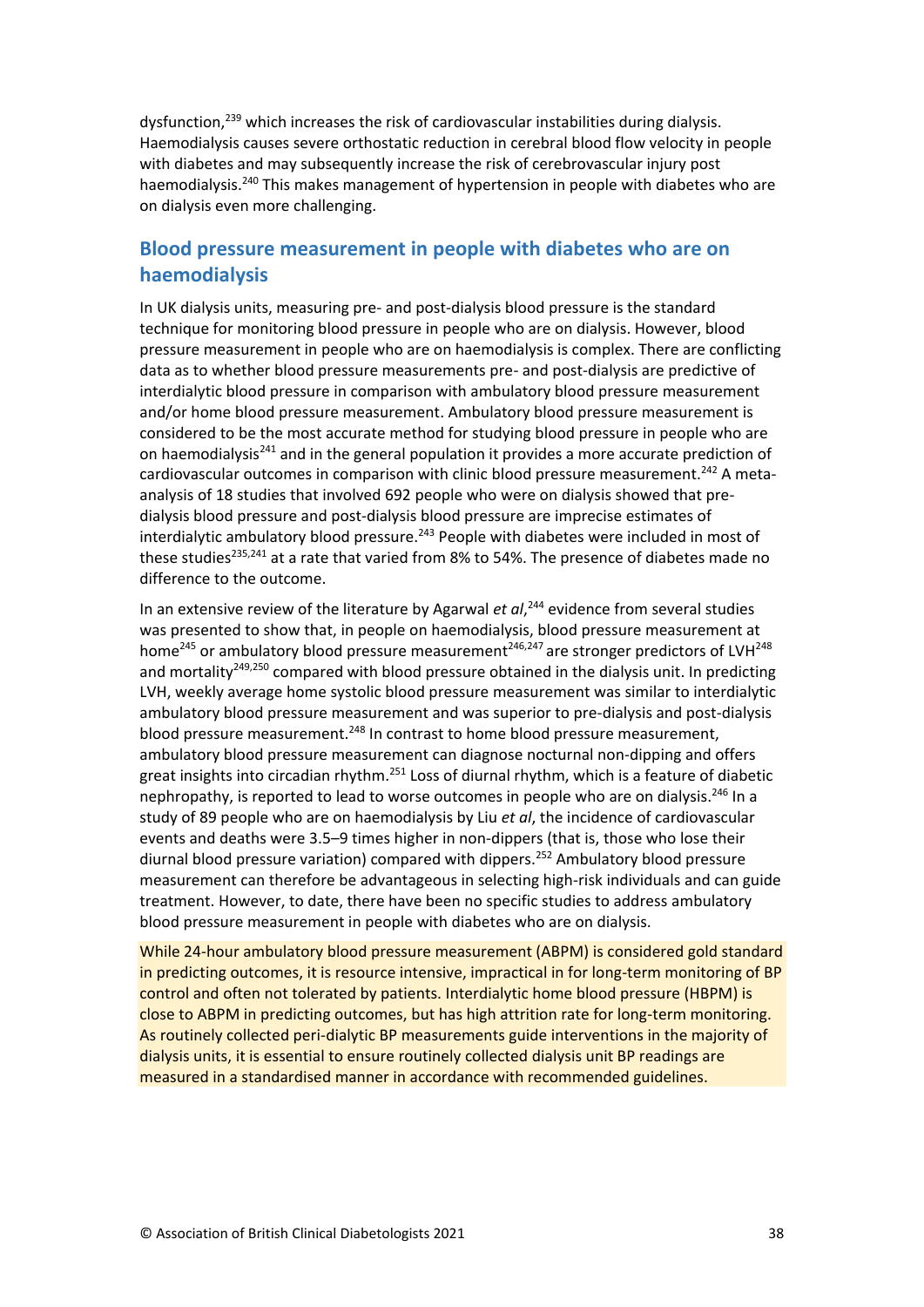## <span id="page-39-0"></span>**Target blood pressure in people with diabetes who are on dialysis**

The relationship between blood pressure level and cardiovascular outcome is unclear in individuals who are on dialysis. Observational studies have shown an increased risk of mortality in people who are on haemodialysis who have a low pre- or post-dialysis systolic blood pressure of less than 110 mmHg,<sup>253</sup> and in those who are on peritoneal dialysis with a pre-dialysis systolic blood pressure of <110 mmHg.<sup>254</sup> Further observational studies in haemodialysis cohorts<sup>255,256</sup> continued to show a reverse epidemiology phenomenon, with the highest mortality rate being in groups with lower pre-dialysis blood pressures. Recent observational relationship studies using peri-dialytic measurements have consistently shown a 'U'- or 'J'-shaped relationship with mortality. For example, analysis of Dialysis Outcomes and Practice Patterns Study (DOPPS) data, at both facility and individual patient level, found lowest mortality in those with a pre-HD SBP of 130 to 159 mmHg (facility level) and <130 mmHg (individual patient level); the facility-level analysis compensates for unmeasured confounding, albeit in an imperfect manner.<sup>257</sup> Similarly, the CRIC Investigators reported a pre-HD SBP of 138 to 166 mmHg to be associated with lowest risk of cardiovascular events. 258

Interestingly, in the Tassin group in France where the 5-year survival rate of 87% is the best reported in people who are on haemodialysis, the pre-dialysis blood pressure that was achieved was less than 130/85 mmHg (mean arterial pressure (MAP) <101 mmHg).<sup>259</sup>

Prospective randomised controlled studies on the effect of ARBs,<sup>260</sup> ACEIs,<sup>261</sup> beta blockers<sup>262</sup> and calcium channels blockers<sup>263</sup> on cardiovascular events have been conducted to evaluate the roles of these agents in people who are on dialysis.

Two meta-analyses have shown that blood pressure treatment in patients who are on dialysis is associated with improved outcome. The first analysis was by Heerspink *et al*, published in 2009.<sup>264</sup> This meta-analysis included eight randomised trials that provided data from 1,679 people who are on dialysis, of whom 588 had diabetes. The trials included people who were on haemodialysis and peritoneal dialysis. The analysis showed that blood pressure lowering treatment was associated with lower risks of cardiovascular events, all causes of mortality and cardiovascular mortality, and that the effect seemed to be consistent across a range of groups that were included in the studies. Reduction in systolic blood pressure was similar, regardless of whether the person had diabetes or antihypertensive drug use. Similarly, the second meta-analysis by Agarwal and Sinha (also published in 2009)<sup>265</sup> showed that in people with hypertension who were on haemodialysis, antihypertensive therapy reduced the combined hazard ratio for cardiovascular events by 31–38% compared with the placebo group. The meta-analysis showed that blood pressure lowering was well tolerated, with no suggestion of increased adverse events in people with diabetes. The analysis showed no difference in cardiovascular outcomes caused by different drug classes and the data from the two meta-analyses suggest that RAAS blockers, beta blockers and calcium channel blockers are all suitable for use in people who are on dialysis.

However, a randomised controlled trial by Agarwal et al in 2014,<sup>266</sup> including 200 people who were on haemodialysis of whom nearly half had diabetes, showed that a beta blockerbased hypertensive treatment was superior to an ACEI-based treatment in preventing cardiovascular morbidity in those who are on dialysis.

Irrespective of the type of the antihypertensive agents that are used, the timing of the administration of such agents in relation to dialysis treatment needs to be taken into account when prescribing antihypertensive drugs for people who are on dialysis. ARBs, calcium channel blockers and alpha-blockers are not cleared with dialysis. However, ACEIs (apart from fosinopril) and a number of beta blockers are largely cleared on dialysis.<sup>267</sup>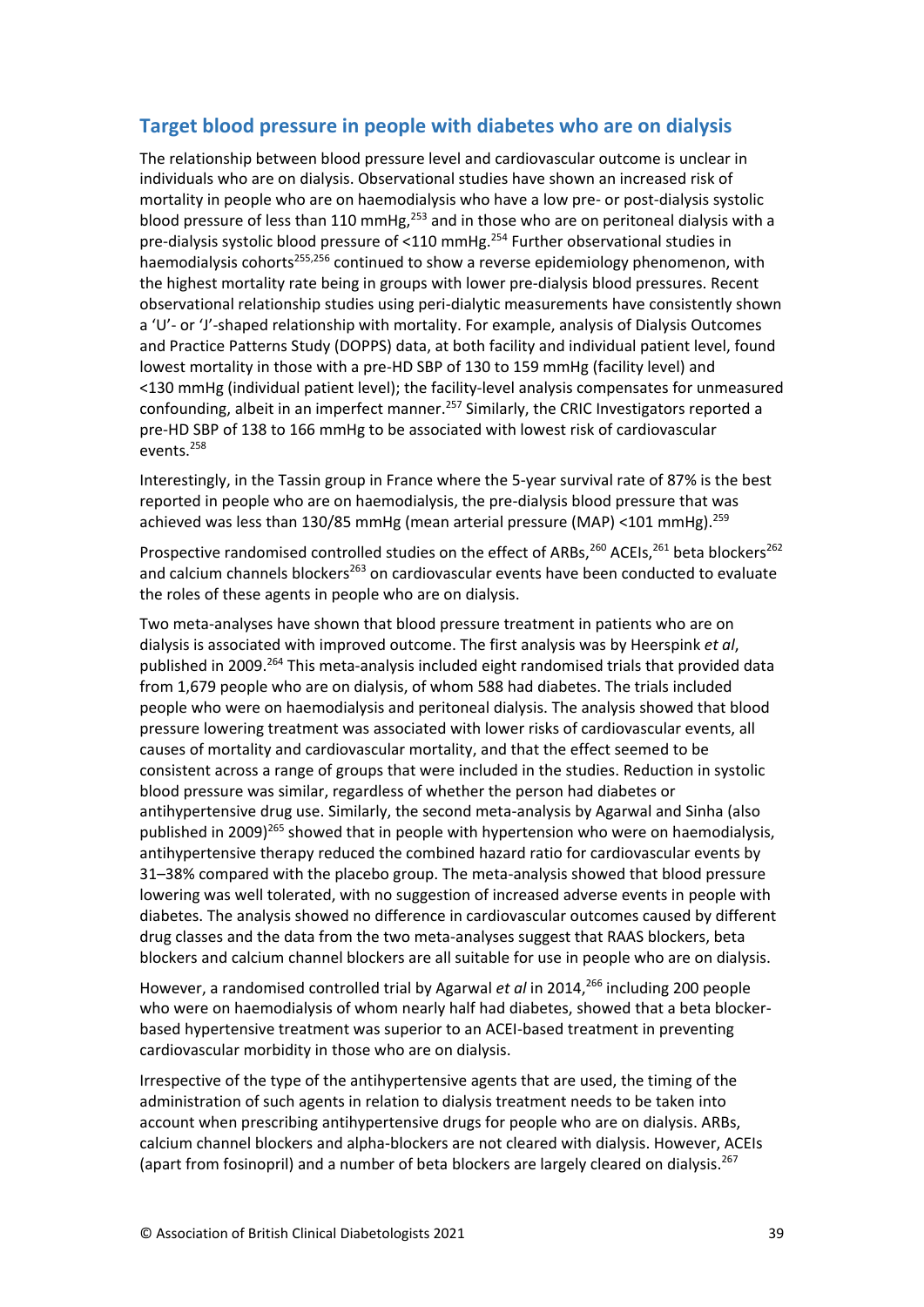To date, optimum blood pressure goals for patients who are on dialysis (including people with diabetes) have not been defined in randomised prospective controlled trials.<sup>267</sup> The Kidney Disease Outcomes Quality Initiative (KDOQI) recommends a pre-dialysis blood pressure goal of less than 140/90 mmHg and a post-dialysis blood pressure goal of less than 130/80 mmHg.<sup>268</sup> However, this is largely based on studies that were performed in the nondialysis population who have normal renal function. People who are on haemodialysis have different characteristics to the general population. For example, studies have shown that people who are on dialysis lose their diurnal blood pressure variation (that is, they are nondippers), which is an independent risk factor for LVH and subsequent adverse cardiovascular outcome.<sup>246</sup> People who are on haemodialysis also have increased pulse pressure, which is associated with adverse cardiovascular outcome.<sup>269</sup> Therefore, the KDOQI-recommended blood pressure target may not be applicable to the haemodialysis population.

Furthermore, people with diabetes who are on dialysis are at increased risk of haemodynamic instabilities and orthostatic intolerance post-dialysis, and therefore a blood pressure that is higher than 140 mmHg systolic may be indicated in the presence of significant orthostatic change in blood pressure. A randomised controlled trial is needed to identify the optimal blood pressure target for people with diabetes who are on dialysis.

As for patients who are on peritoneal dialysis, International Society of Peritoneal Dialysis (ISPD) guidelines recommend a target of <140/90 mmHg for self-measured home blood pressure readings.<sup>270</sup> However, this is based on a number of small observational studies and not specifically for those who have diabetes. There is no randomised controlled trial evidence is currently available.

#### <span id="page-40-0"></span>**Volume control in people with diabetes who are on dialysis**

Increased extracellular volume or volume overload is an important contributor in the pathogenesis of high blood pressure in people who are on dialysis.<sup>271</sup> Removal of extracellular volume without causing intolerable hypotension defines the 'dry weight'<sup>272</sup> that was first reported by Thomson in 1967.<sup>273</sup> This is difficult to define clinically. Achieving dry weight and normalising blood pressure is not immediate and can take months, which is something that is best described as a 'lag phenomenon'.<sup>274</sup>

In the Tassin group, hypertension control without medication, achieved by aggressive control of extracellular volume and dietary sodium intake, was shown to be the best single marker of survival in 449 people who were on haemodialysis who were followed for 20 vears.<sup>259</sup>

Observational studies showed that volume control is associated with improvement in blood pressure in the majority of people on haemodialysis<sup>275</sup> and peritoneal dialysis.<sup>276</sup> A randomised controlled trial (DRIP) showed that volume control in haemodialysis improves blood pressure control.<sup>277</sup> In that study, 150 people were randomised to an additional ultrafiltration group (40/100 had diabetes) or control group (19/50 had diabetes). Without increasing time or frequency of haemodialysis, reduction in dry weight (defined by clinical signs and symptoms) resulted in a reduction in interdialytic ambulatory blood pressure, leading to the conclusion that dry weight reduction is an effective strategy in blood pressure control in people who are on haemodialysis.

The concept that 'volume control' improves blood pressure control is further supported by the increasing reports that daily dialysis<sup>278,279</sup> or nocturnal dialysis<sup>280,281</sup> improves blood pressure and reduces LVH with less risk of inducing intradialytic hypotension. Reducing the risk of intradialytic hypotension is important. An observational study by Shoji T *et al* showed that haemodialysis-associated hypotension is an independent risk factor for 2-year mortality in people who are on haemodialysis. $282$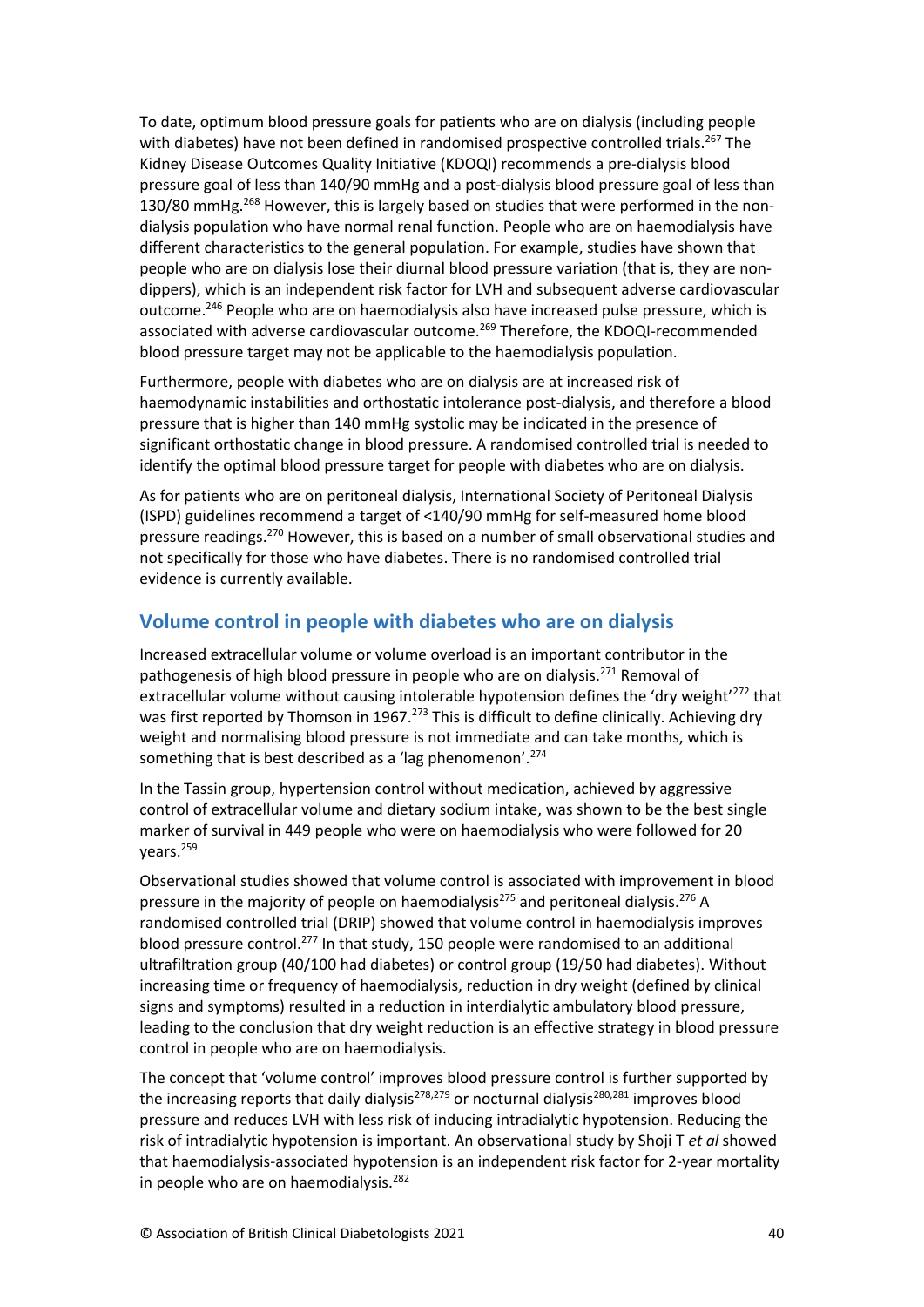The risk of intradialytic hypotension increases with an ultrafiltration rate of greater than 10 ml/kg/hr and was reported in the Dialysis Outcomes and Practice Patterns Study (DOPPS) (which included 16,420 patients on haemodialysis) as an independent risk factor for mortality.<sup>283</sup> This is similar to another study with 5 years' follow-up data by Movilli,<sup>284</sup> in which an ultrafiltration rate of over 12.7 ml/kg/hr was identified as an independent risk factor for mortality given the risk of hypotension-related serious adverse events especially in people who are on dialysis and who have diabetes; however, this strategy requires close supervision and markers to assess volume status.

Bioimpedance spectroscopy devices,<sup>285</sup> brain natriuretic peptide (BNP) level,<sup>286</sup> assessment of vena cava diameter<sup>287</sup> and ultrasound lung water measurement<sup>288</sup> have been used to determine dry weight. Of these, bioimpedance spectroscopy is most widely studied.<sup>289</sup> Further studies are needed to explore and evaluate the role of bioimpedance spectroscopy devices as markers of volume status, especially in people with diabetes who are on dialysis.

## <span id="page-41-0"></span>**Salt restriction in people with diabetes who are on dialysis**

Reducing dietary salt to control blood pressure in people who are on dialysis was first reported by Hegstrom RM *et al* in 1961.<sup>290</sup> Salt restriction to 1 g per day or less helps to decrease thirst and to control interdialytic weight gain in people who are on haemodialysis.<sup>291</sup>

Evidence for the association between salt restriction and blood pressure control in people who are on dialysis comes from observational studies where dietary salt restriction was in combination with strict volume control. Craswell et al<sup>292</sup> (in a study of 89 patients who were on dialysis), Covic *et al*<sup>293</sup> (in a study of 286 people) and Ozkahya *et al*<sup>294</sup> (in a study of 218 people) all showed that salt restriction to less than 5 g per day along with strict volume control led to a significant reduction of blood pressure and interdialytic weight gain. Similarly, in the Tassin group, dietary salt reduction to <5 g per day along with extracellular volume control was shown to normalise blood pressure in people who were on haemodialysis.<sup>259</sup>

In a cross-sectional study by Kayikcioglu *et al* in 204 people on dialysis, dietary salt restriction to 5 g per day along with dialysate sodium reduction, led to a reduction in interdialytic weight gain, the number of antihypertensive medications and LVH.<sup>295</sup> Maduell and Navarro (in a cross-sectional study of 15 people) reported that salt restriction alone resulted in a significant reduction in interdialytic weight gain and blood pressure.<sup>296</sup> In the Haemodialysis (HEMO) Study, dietary sodium intake was associated with a greater adjusted risk of all-cause mortality.<sup>297</sup> In practical terms, adherence may be more sustainable if a threshold restriction of <6 g dietary salt is applied in the diabetes cohort who have additional restrictions placed on them, but this has yet to be formally evaluated.

Diuretic therapy may provide an additional means by which to promote natriuresis in people who are on dialysis who have residual urine output. In the DOPPS study, Bragg-Gresham *et al* reported that diuretic use was associated with reduced interdialytic weight gain, fewer intradialytic hypotensive episodes and reduced cardiac-specific mortality, but not all-cause mortality.<sup>283</sup> People with residual renal function who were on diuretics were twice as likely to retain residual renal function compared with those who were not on diuretics after 1 year in the study. The authors concluded that people with residual renal function may benefit from continuing diuretic use rather than automatically discontinuing it at the start of dialysis. Furthermore, in a prospective randomised study by Medcalf *et al* on people who are on peritoneal dialysis, frusemide given at a dose of 250 mg once daily produced clinically significant preservation in urine volume over 1 year, but it had no influence on residual renal function.<sup>298</sup>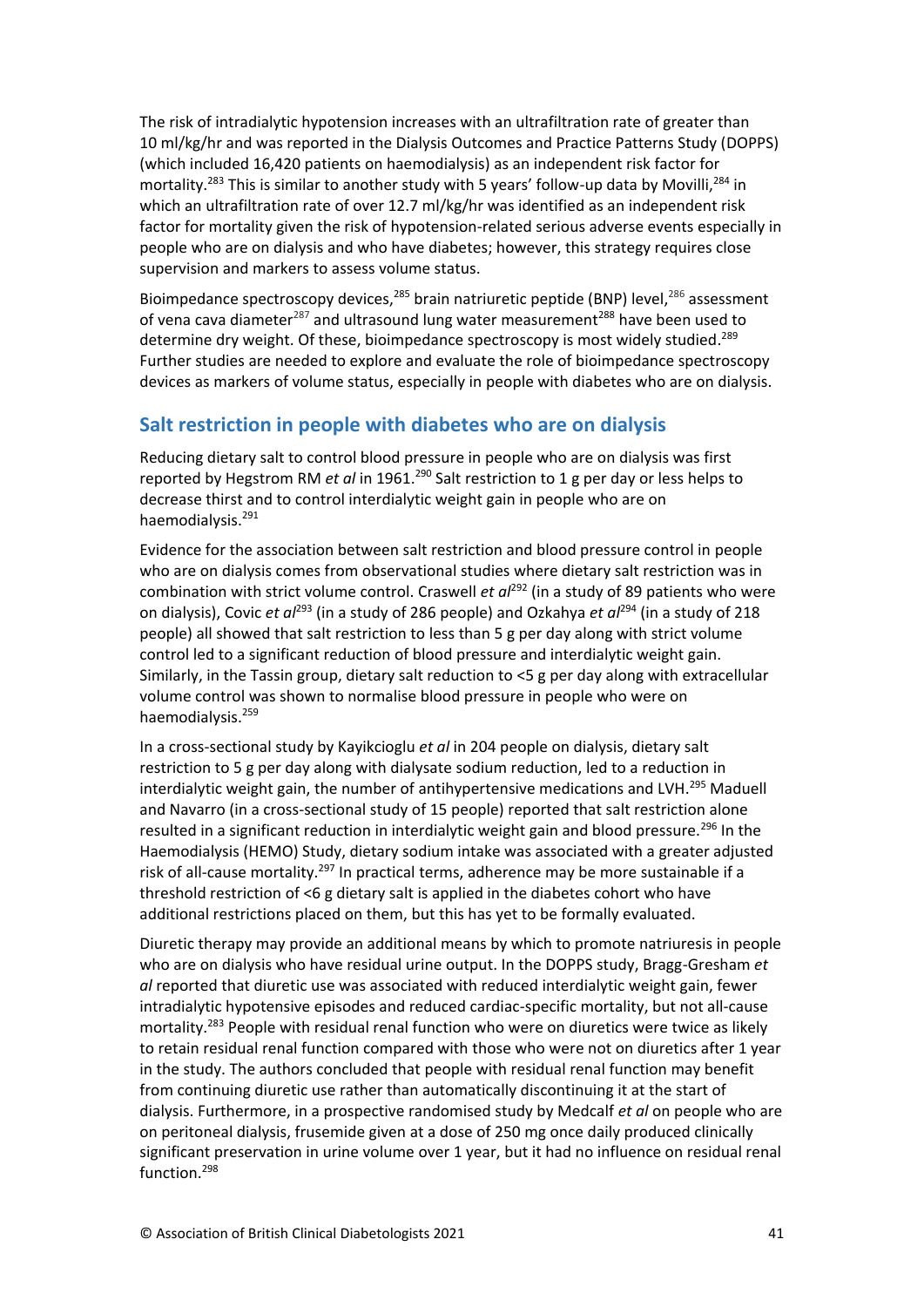Interestingly, and independent of its diuretic property, spironolactone has been shown, in a randomised controlled trial that included participants with diabetes, to be more effective than placebo in treating refractory hypertension in people on dialysis.<sup>299</sup> There is emerging evidence from a number of randomised controlled trials that spironolactone has a cardiac protective effect in people on dialysis<sup>300</sup>, but it will be interesting to see what emanates from the current ongoing larger randomised controlled trial (ALdosterone Antagonist Chronic HEModialysis Interventional Survival Trial (ALCHEMIST)), which is exploring the potential cardiac protective role of spironolactone in patients who are on dialysis.<sup>301</sup> It might help to show whether this effect is dependent or independent of spironolactone's property as a diuretic and/or antihypertensive agent.

To date there have been, therefore, no randomised controlled trials to address the question of whether salt restriction or diuretic use in people with diabetes who are on dialysis may influence blood pressure control or cardiovascular outcome. In the absence of such evidence, individualisation of dietary sodium intake is required, depending on the person's interdialytic weight gain, extracellular volume status, haemodynamic stability and nutritional status.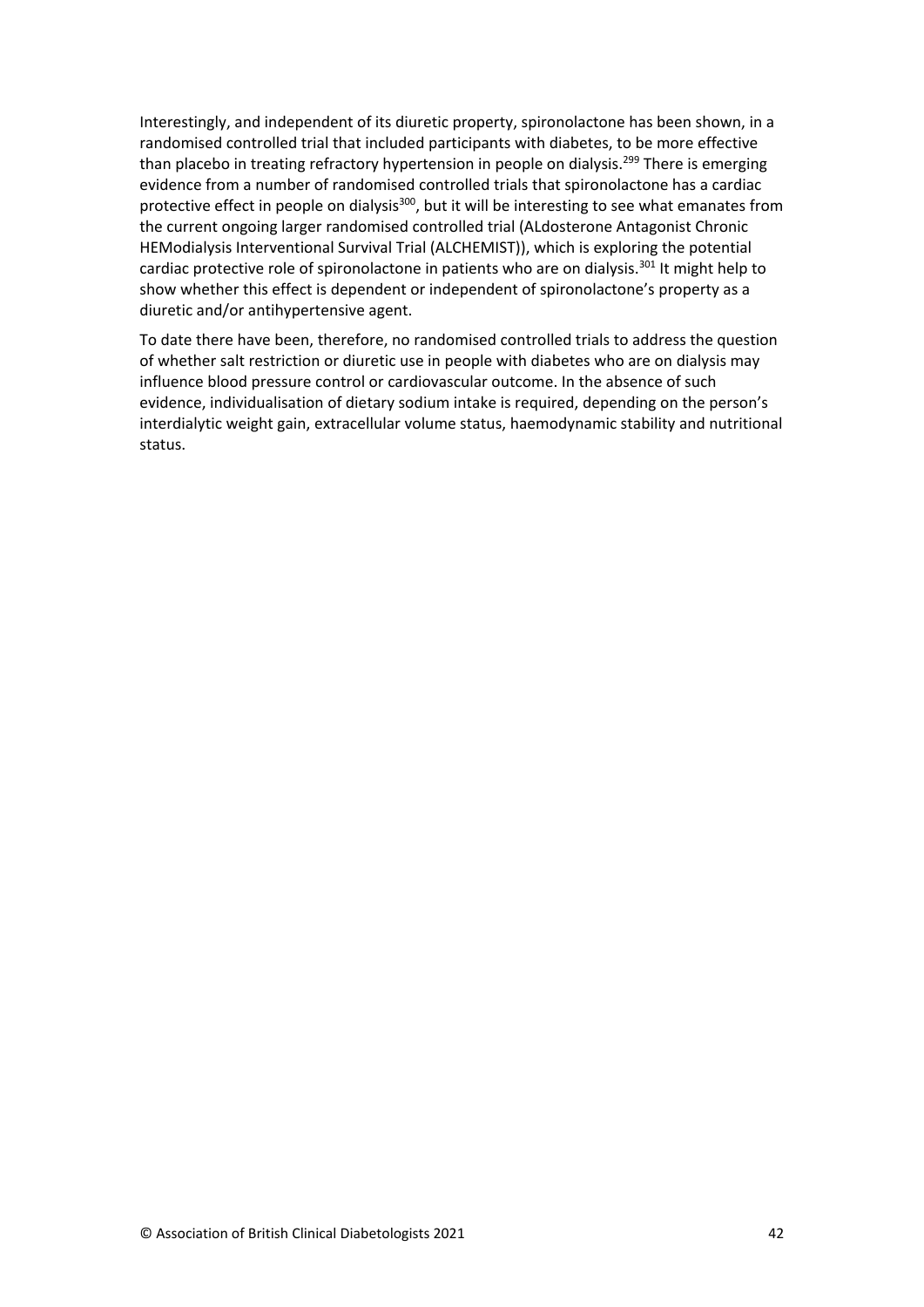# <span id="page-43-0"></span>**Declarations of interest**

The authors declare the following potential conflicts of interests and support from industry.

- Debasish Banerjee was previously funded for research by the British Heart Foundation (BHF), Kidney Research UK, Wellcome ISSF and received honoraria from AstraZeneca, Pfizer and Vifor Pharma.
- Andrew Frankel has received research grants, and he prepares educational materials and attends drug advisory boards for: Boehringer Ingelheim/Lilly Alliance, AstraZeneca, Novo Nordisk, Merck and Johnson & Johnson.
- Parijat De has received honoraria for educational meetings from AstraZeneca, Janssen, Boehringer Ingelheim, Novo, Sanofi, Novartis, Abbott, MSD, Takeda, Roche, Lilly, Ascensia, BD, Internis, GSK, Menarini, Bayer and Besins.
- Peter Winocour has received honoraria for delivering educational meetings and/or attending advisory boards for AstraZeneca, Eli Lilly, Novo Nordisk, Sanofi, MSD, Janssen and Vifor Pharma
- Indranil Dasgupta has received research funding from Medtronic and Sanofi Genzyme, and attended advisory board for GSK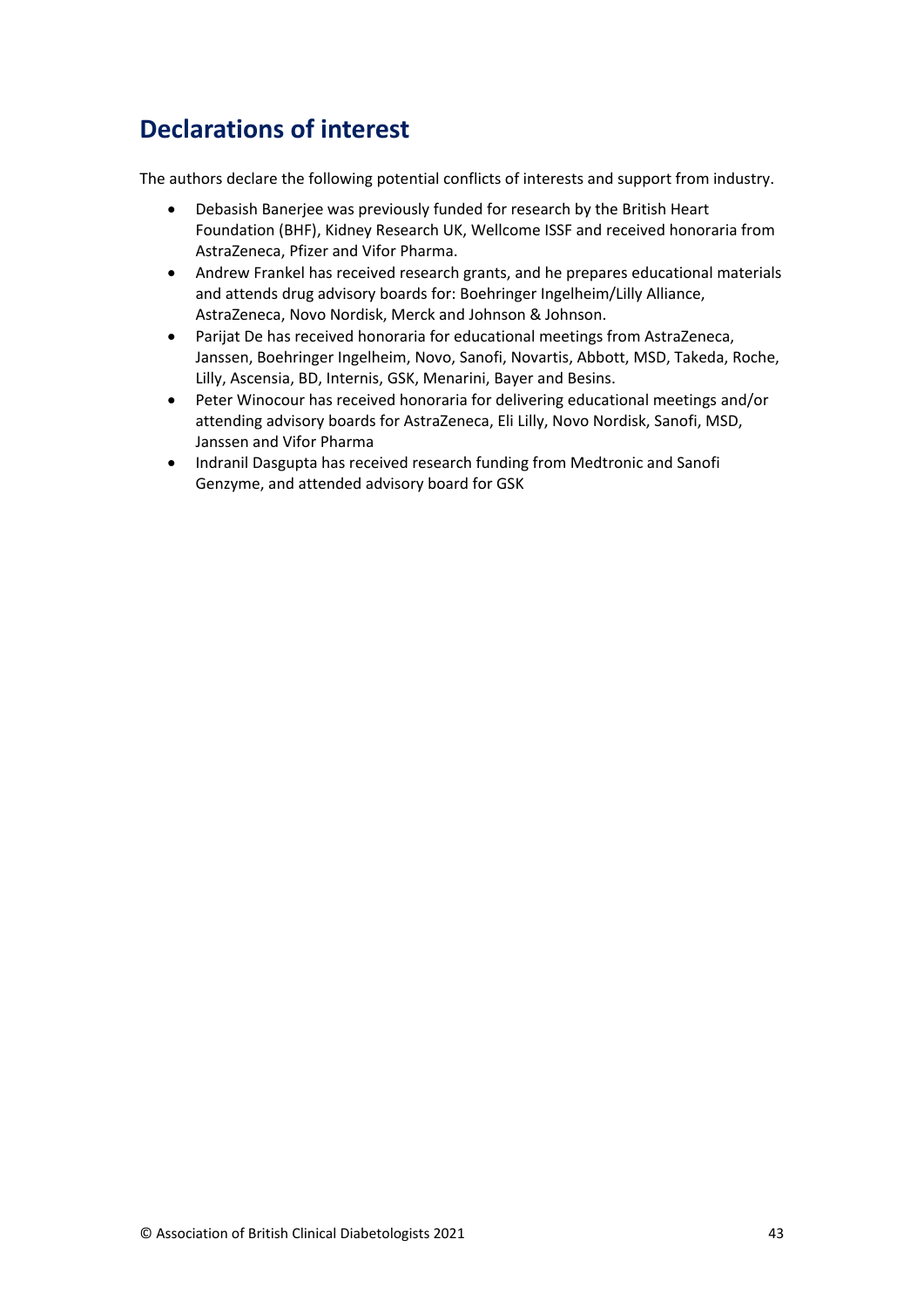# <span id="page-44-0"></span>**References**

- 1 Ritz E, Orth SR. Nephropathy in patients with type 2 diabetes mellitus. *N Engl J Med*  1999;341:1127–33.
- 2 Gilg J, Caskey F, Fogarty D. UK Renal Registry 18th Annual Report: Chapter 1 UK Renal Replacement Therapy Incidence in 2014: National and Centre-specific Analyses. *Nephron* 2016;132(Suppl 1):9–40.
- 3 Stamler J, Vaccaro O, Neaton JD, Wentworth D. Diabetes, other risk factors, and 12-yr cardiovascular mortality for men screened in the Multiple Risk Factor Intervention Trial. *Diabetes Care* 1993;16:434–44.
- 4 Stephens JW, Brown KE, Min T. Chronic kidney disease in type 2 diabetes: Implications for managing glycaemic control, cardiovascular and renal risk. *Diabetes Obes Metab* 2020 Apr;22 Suppl 1:32-45. doi: 10.1111/dom.13942. PMID: 32267078.
- 5 Rosolowsky ET, Skupien J, Smiles AM *et al*. Risk for ESRD in type 1 diabetes remains high despite renoprotection. *J Am Soc Nephrol* 2011;22:545–53.
- 6 Deckert T, Yokoyama H, Mathiesen E *et al*. Cohort study of predictive value of urinary albumin excretion for atherosclerotic vascular disease in patients with insulin dependent diabetes. *BMJ* 1996;312:871–4.
- 7 Watkins PJ, Parsons V, Bewick M. The prognosis and management of diabetic nephropathy. *Clin Nephrol* 1977;7:243–9.
- 8 Finne P, Reunanen A, Stenman S *et al*. Incidence of end-stage renal disease in patients with type 1 diabetes. *JAMA* 2005;294:1782–7.
- 9 de Boer IH, Rue TC, Cleary PA *et al*. Long-term renal outcomes of patients with type 1 diabetes mellitus and microalbuminuria: an analysis of the Diabetes Control and Complications Trial/Epidemiology of Diabetes Interventions and Complications cohort. *Arch Intern Med* 2011;171:412–420.
- 10 Hollenberg NK, Price DA, Fisher ND *et al*. Glomerular hemodynamics and the renin-angiotensin system in patients with type 1 diabetes mellitus. *Kidney Int* 2003;63:172–8.
- 11 Miller JA. Impact of hyperglycaemia on the renin-angiotensin system in early human type 1 diabetes. *J Am Soc Nephrol* 1999;10:1775–8.
- 12 Lafayette RA, Mayer G, Park SK, Meyer TW. Angiotensin II receptor blockade limits glomerular injury in rats with reduced renal mass. *J Clin Invest* 1992;90:766–71.
- 13 Rosenberg ME, Smith LJ, Correa-Rotter R, Hostetter TH. The paradox of the renin-angiotensin system in chronic renal disease. *Kidney Int* 1994;45:403–10.
- 14 Ray PE, Aguilera G, Kopp JB *et al*. Angiotensin II receptor-mediated proliferation of cultured human fetal mesangial cells. *Kidney Int* 1991;40:764–71.
- 15 Harindhanavudhi T, Mauer M, Klein R *et al*. Benefits of Renin-Angiotensin blockade on retinopathy in type 1 diabetes vary with glycemic control. *Diabetes Care* 2011;34:1838–42.
- 16 Sochett EB, Cherney DZ, Curtis JR *et al*. Impact of renin angiotensin system modulation on the hyperfiltration state in type 1 diabetes. *J Am Soc Nephrol* 2006;17:1703–9.
- 17 Raile K, Galler A, Hofer S *et al*. Diabetic nephropathy in 27,805 children, adolescents, and adults with type 1 diabetes: effect of diabetes duration, A1C, hypertension, dyslipidemia, diabetes onset, and sex. *Diabetes Care* 2007;30:2523–8.
- 18 Chowdhury TA, Kumar S, Barnett AH, Bain SC. Nephropathy in type 1 diabetes: the role of genetic factors. *Diabet Med* 1995;12:1059–68.
- 19 Microalbuminuria Collaborative Study Group, United Kingdom. Risk factors for development of microalbuminuria in insulin dependent diabetic patients: a cohort study. *BMJ* 1993;306: 1235–9.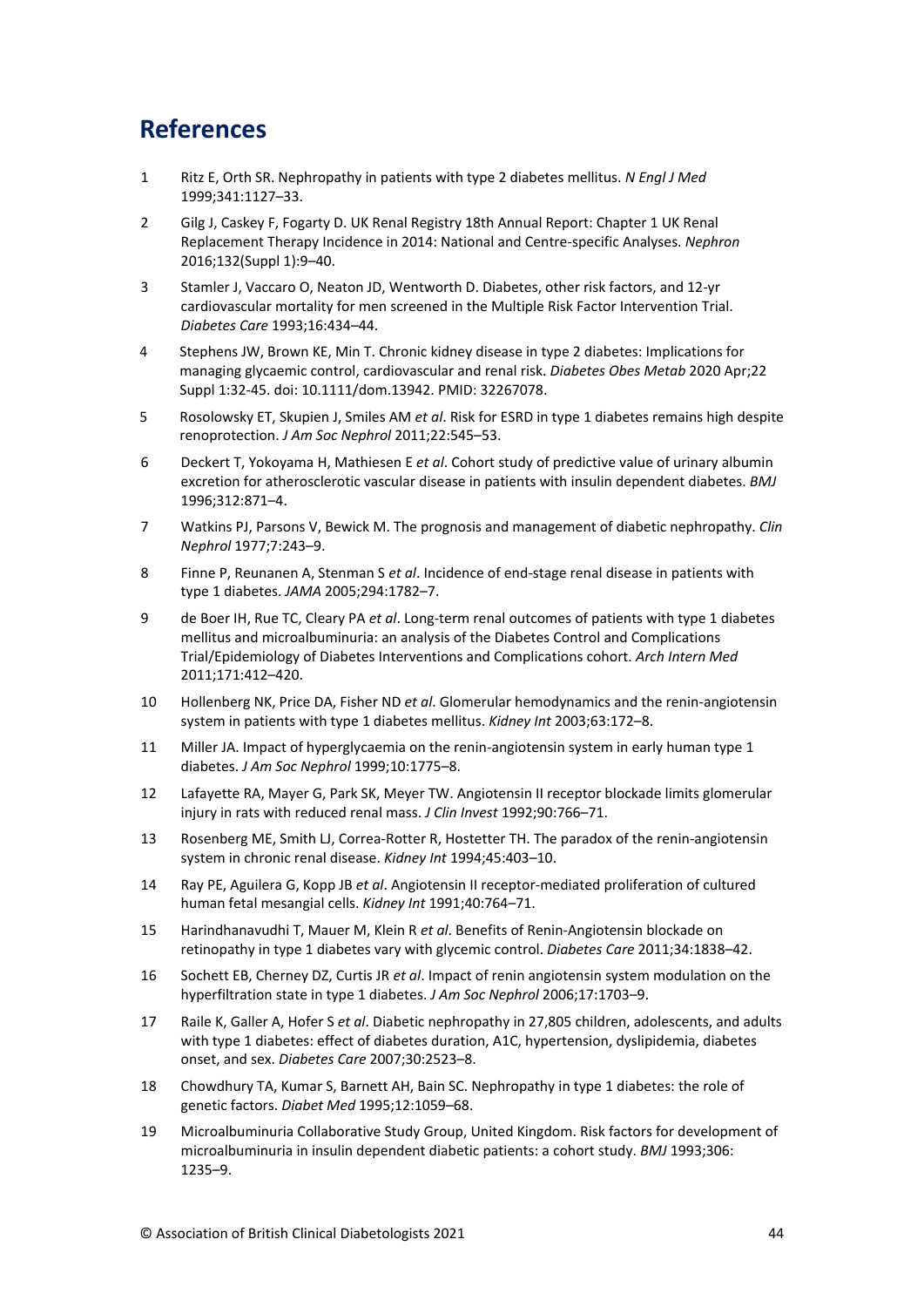- 20 Rudberg S, Dahlquist G. Determinants of progression of microalbuminuria in adolescents with IDDM. *Diabetes Care* 1996;19:369–71.
- 21 Ku E, McCulloch CE, Mauer M *et al*. Association between blood pressure and adverse renal events in type 1 diabetes. *Diabetes Care* 2016;30:2218–24.
- 22 Guo J, Brooks M, Muldoon M *et al*. Optimal blood pressure thresholds for minimal coronary artery disease risk in type 1 diabetes. *Diabetes Care* 2019; 2:1692–9.
- 23 Kidney Disease: Improving Global Outcomes (KDIGO) Clinical practice guideline on the management of blood pressure in chronic kidney disease. Public review draft January 2020. https://kdigo.org/wp-content/uploads/2016/10/KDIGO-BP-Management-in-CKD-GL-publicreview-draft-Jan-31-2020.pdf
- 24 National Institute for Health and Care Excellence. *Type 1 diabetes in adults: diagnosis and management*, NICE guideline NG17, 2016. Available from: [www.nice.org.uk/guidance/ng17](https://www.nice.org.uk/guidance/ng17) [Accessed February 2017].
- 25 Tuttle KR, Bakris GL, Bilous RW *et al*. Diabetic kidney disease: a report from an ADA Consensus Conference. *Am J Kidney Dis* 2014;64:510–33.
- 26 Donaghue KC, Wadwa RP, Dimeglio LA *et al*. ISPAD Clinical Practice Consensus Guidelines 2014. Microvascular and macrovascular complications in children and adolescents. *Pediatr Diabetes*  2014;15(Suppl 20):257–69.
- 27 Guo J, Muldoon M, Brooks M, Orchard T, Costacou T. Prognostic significance of pulse pressure and other blood pressure components for coronary artery disease in type 1 diabetes. *American Journal of Hypertension* 209;32:1075–81.
- 28 Sinclair AJ, Dhatariya K. Clinical guidelines for type 1 diabetes mellitus with an emphasis on older adults: an executive summary. *Diabet Med* 2020; 37:53–70.
- 29 2019 ESC Guidelines on diabetes, pre-diabetes, and cardiovascular diseases developed in collaboration with the EASD: The Task Force for diabetes, pre-diabetes, and cardiovascular diseases of the European Society of Cardiology (ESC) and the European Association for the Study of Diabetes (EASD). *European Heart Journal* 2020;41:255–323.
- 30 Lurbe E, Redon J, Kesani A *et al*. Increase in nocturnal blood pressure and progression to microalbuminuria in type 1 diabetes. *N Engl J Med* 2002;347:797–805.
- 31 Shalaby NM, Shalaby NM. Study of ambulatory bloods pressure in diabetic children: prediction of early renal insult. *Ther Clin Risk Manag* 2015;11:1531–7.
- 32 Lambers Heerspink HJ, Holtkamp FA, Parvin HH *et al*. Moderation of dietary sodium potentiates the renal and cardiovascular protective effects of angiotensin receptor blockers. *Kidney Int* 2012;82:330–7.
- 33 Lithovius R, Harjutsalo V, Forsblom C *et al*. Antihypertensive treatment and resistant hypertension in patients with type 1 diabetes by stages of diabetic nephropathy. *Diabetes Care* 2014;37:709–17.
- 34 National Institute for Health and Care Excellence. *Hypertension in adults: diagnosis and management*, NICE guideline NG136, 2019. Available from[: www.nice.org.uk/guidance/CG127](https://www.nice.org.uk/guidance/CG127) [Accessed September 2020].
- 35 Alderman MH. Salt, Blood Pressure and Human Health. *Hypertension* 2000;36:890–3.
- 36 Jones DW, Kim JS, Andrew ME *et al*. Body mass index and blood pressure in Korean men wnd Women: the Korean National Blood Pressure Survey. *J Hypertens* 1994;12:1433–7.
- 37 Whelton SP, Chin A, Xin X, HE J. Effect of aerobic exercise on blood pressure: a meta-analysis of randomized, controlled trials. *Ann Inter Med* 2002;136:493–503.
- 38 Chen L, Smith GD, Harbord RM, Lewis SJ. Alcohol intake and blood pressure: a systematic review implementing a Mendelian randomization approach. *PLoS Med* 2008;5:e52.
- 39 Gerdts E, Svarstad E, Myking OL, Lund-Johansen P, Omvik P. Salt sensitivity in hypertensive type-1 diabetes mellitus. *Blood Press* 1996;5:78–85.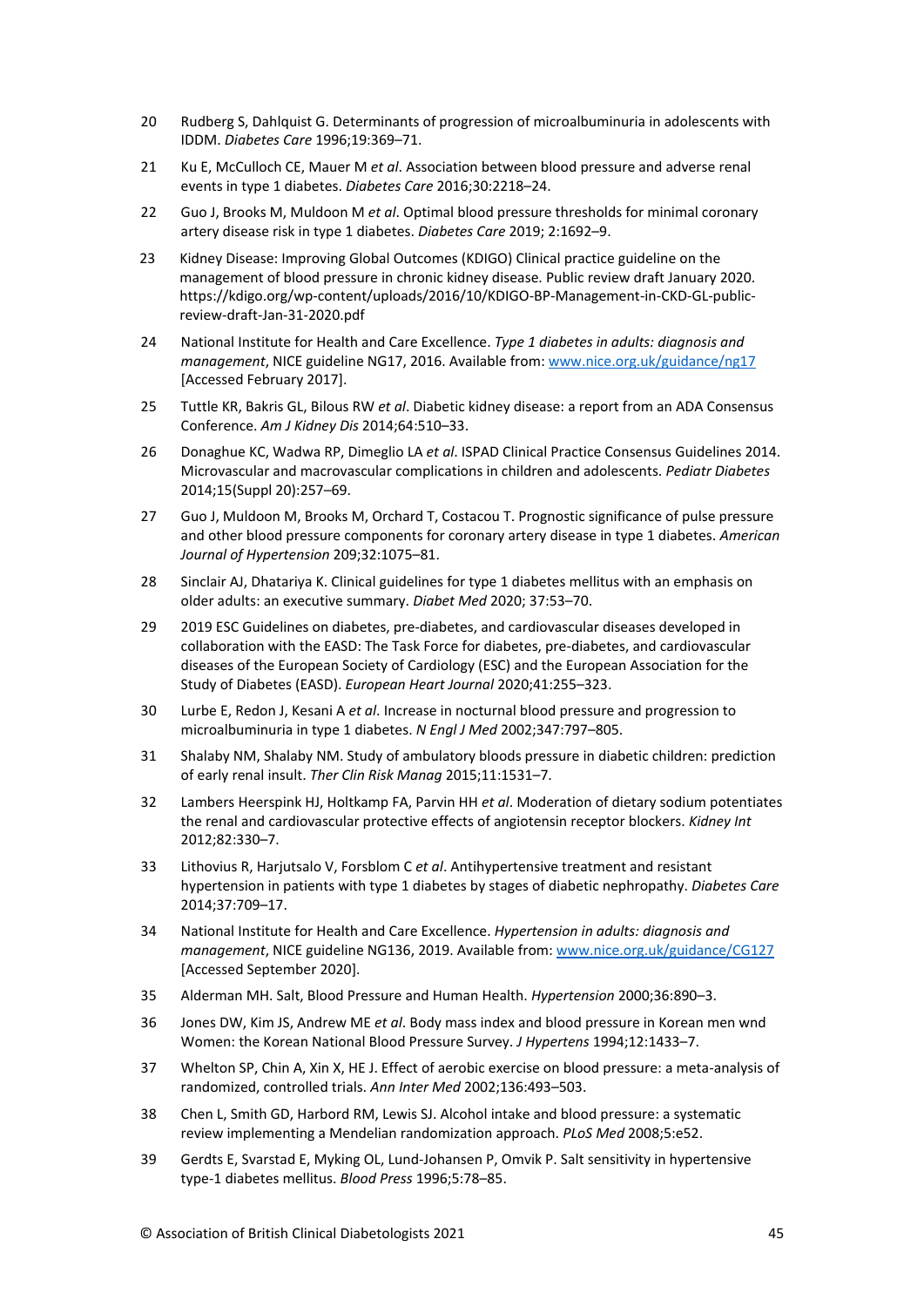- 40 Thomas MC, Moran J, Forsblom C *et al*. The association between dietary sodium intake, ESRD, and all-cause mortality in patients with type 1 diabetes. *Diabetes Care* 2011;34:861–866.
- 41 Dickinson HO, Mason JM, Nicolson DJ *et al*. Lifestyle interventions to reduce raised blood pressure: a systematic review of randomized controlled trials. *J Hypertens* 2006;24:215–33.
- 42 Slagman MC, Waanders F, Hemmelder MH *et al*. Moderate dietary sodium restriction added to angiotensin converting enzyme inhibition compared with dual blockade in lowering proteinuria and blood pressure: randomised controlled trial. *BMJ* 2011;343:d4366.
- 43 Vogt L, Waanders F, Boomsma F *et al*. Effects of Dietary Sodium and Hydrochlorothiazide on the Antiproteinuric Efficacy of Losartan*. J Am Soc Nephrol* 2008;19:999–1007.
- 44 Melin EO, Thulesius HO, Hillman M, Landin-Olsson M and Thunander M. Abdominal obesity in type 1 diabetes associated with gender, cardiovascular risk factors and complications, and difficulties achieving treatment targets: a cross sectional study at a secondary care diabetes clinic *BMC Obesity* 2018;5:15.
- 45 Purnell JQ, Hokanson JE, Marcovina SM *et al.* Effect of excessive weight gain with intensive therapy of type 1 diabetes on lipid levels and blood pressure results from the DCCT. *JAMA* 1998;280:140–6.
- 46 Navaneethan SD, Yehnert H, Moustarah F *et al*. Weight loss interventions in chronic kidney disease. A systematic review and meta-analysis. *Clin J Am Soc Nephrol* 2009;4:1565–74.
- 47 Ostman C, Jewiss D, King N, Smart NA. Clinical outcomes to exercise training in type 1 diabetes: A systematic review and meta-analysis. *Diabetes Res Clin Pract* 2018;139:380–91.
- 48 Chen JL, Lerner D, Ruthazer R *et al*. Association of physical activity with mortality in chronic kidney disease*. J Nephrol* 2008;21:243–52.
- 49 World Health Organization. *International guide for monitoring alcohol consumption and related harm*. Geneva: WHO, 2000.
- 50 The EUCLID Study Group. Randomised placebo-controlled trial of lisinopril in normotensive patients with insulin dependent diabetes and normoalbuminuria or microalbuminuria. *Lancet* 1997;349:1787–92.
- 51 Bilous R, Chaturvedi N, Sjølie AK *et al*. Effect of candesartan on microalbuminuria and albumin excretion rate in diabetes: three randomized trials. *Ann Intern Med* 2009;151:11–20.
- 52 Mauer M, Zinman B, Gardiner R *et al*. Renal and retinal effects of enalapril and losartan in type 1 diabetes. *N Engl J Med* 2009;361:40–51.
- 53 Kventy J, Gregersen G, Smith Pedersen R. Randomized placebo-controlled trial of perindopril in normotensive, normoalbuminuric patients with type 1 diabetes mellitus. *QJM* 2001;94:89–94.
- 54 Almdal T, Norgaard K, Feldt-Rasmussen B, Deckert T. The predictive value of microalbuminuria in IDDM. A five-year follow-up study. *Diabetes Care* 1994;17:120–5.
- 55 Hovind P, Tarnow L, Rossing P *et al*. Predictors for the development of microalbuminuria and macroalbuminuria in patients with type 1 diabetes: inception cohort study. *BMJ* 2004;328:1105–9.
- 56 Perkins BA, Ficociello LH, Silva KH *et al*. Regression of microalbuminuria in type 1 diabetes. *N Engl J Med* 2003;348:2285–93.
- 57 Forsblom CM, Groop PH, Ekstrand A, Groop LC. Predictive value of microalbuminuria in patients with insulin-dependent diabetes of long duration. *BMJ* 1992;305:1051–3.
- 58 de Boer IH, Afkarian M, Rue TC *et al*. Renal outcomes in patients with type 1 diabetes and macroalbuminuria. *J Am Soc Nephrol* 2014;25:2342–50.
- 59 Perkins BA, Ficociello LH, Roshan B *et al*. In patients with type 1 diabetes and new-onset microalbuminuria the development of advanced chronic kidney disease may not require progression to proteinuria. *Kidney Int* 2010;77:57–64.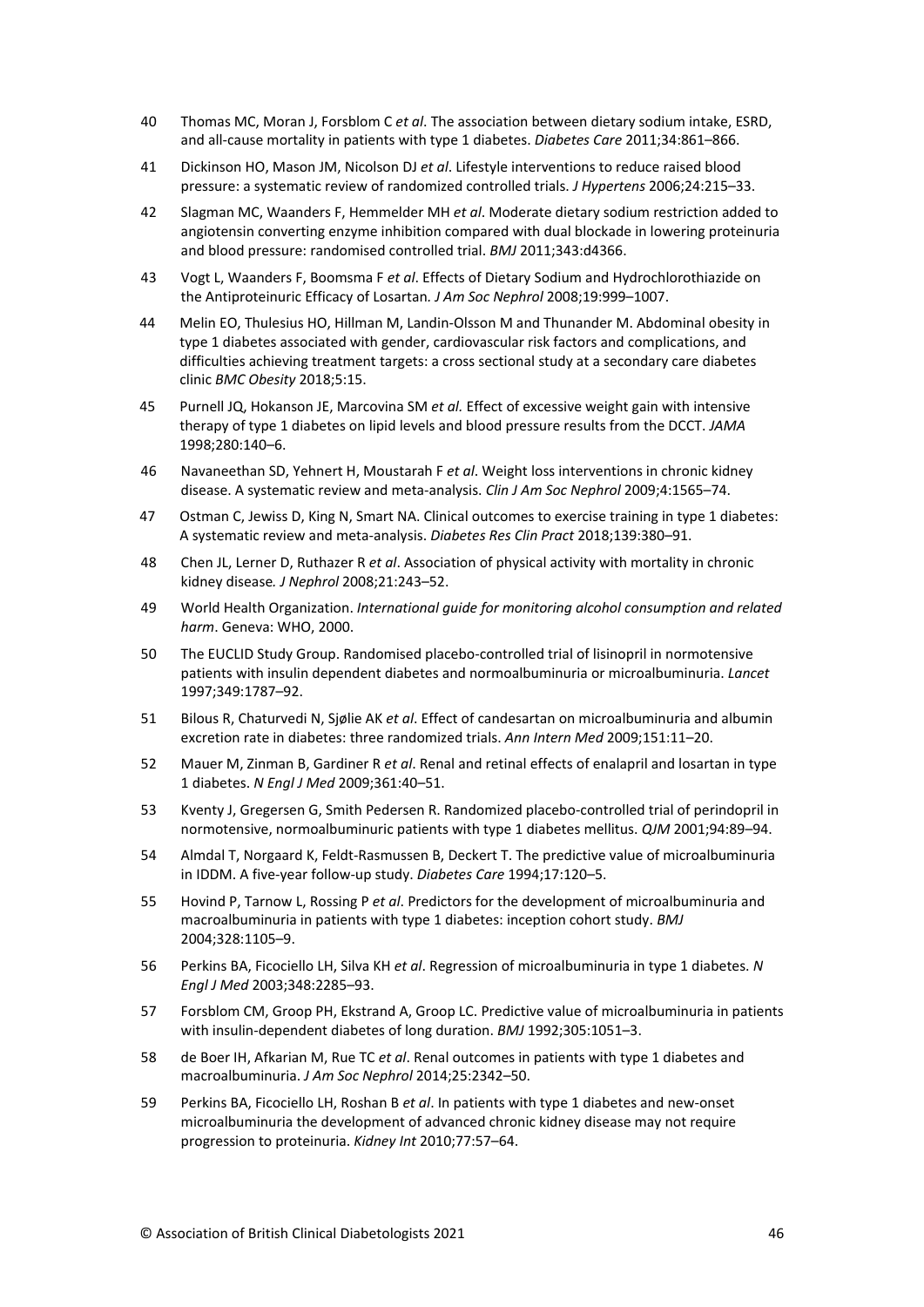- 60 Macisaac RJ, Jerums G. Diabetic kidney disease with and without albuminuria. *Curr Opin Nephrol Hypertens* 2011;20:246–57.
- 61 Dunger DB, Schwarze CP, Cooper JD *et al*. Can we identify adolescents at high risk for nephropathy before the development of microalbuminuria? *Diabet Med* 2007;24:131–6.
- 62 Maftei O, Pena AS, Sullivan T *et al*. Early atherosclerosis relates to urinary albumin excretion and cardiovascular risk factors in adolescents with type 1 diabetes: Adolescent type 1 Diabetes cardio-renal Intervention Trial (AdDIT). *Diabetes Care* 2014;37:3069–75.
- 63 Krolewski AS. Progressive Renal Decline: The New Paradigm of Diabetic Nephropathy in Type 1 Diabetes. *Diabetes Care* 2015;38:954–62.
- 64 Rahimi Z, Moradi M, Nasri H. A systematic review of the role of renin angiotensin aldosterone system genes in diabetes mellitus, diabetic retinopathy and diabetic neuropathy. *J Res Med Sci* 2014;19:1090–8.
- 65 Krolewski AS, Warram JH, Forsblom C *et al*. Serum concentration of cystatin C and risk of endstage renal disease in diabetes. *Diabetes Care* 2012;35:2311–6.
- 66 Gohda T, Niewczas MA, Ficociello LH *et al*. Circulating TNF receptors 1 and 2 predict stage 3 of CKD in type 1 diabetes. *J Am Soc Nephrol* 2012;23:516–524.
- 67 Cantarovich D, Perrone V. Pancreas transplant as treatment to arrest renal function decline in patients with type 1 diabetes and proteinuria. *Semin Nephrol* 2012;32:432–6.
- 68 Mathiesen ER, Hommel E, Hansen HP *et al*. Randomised controlled trial of long term efficacy of captopril on preservation of kidney function in normotensive patients with insulin dependent diabetes and microalbuminuria. *BMJ* 1999;319:24–5.
- 69 The Microalbuminuria Collaborative Study Group. Captopril reduces the risk of nephropathy in IDDM patients with microalbuminuria. *Diabetologia* 1996;35:587–93.
- 70 O'Hare P, Bilbous R, Mitchell T *et al*. Low-dose ramipril reduces microalbuminuria in type 1 diabetic patients without hypertension: results of a randomized controlled trial. *Diabetes Care* 2000;23:1823–9.
- 71 Marre M, Chatellier G, Leblanc H *et al*. Prevention of diabetic nephropathy with enalapril in normotensive diabetics with microalbuminuria. *BMJ* 1998;297:1092–5.
- 72 Viberti G, Mogensen CE, Groop LC, Pauls JF. Effect of captopril on progression to clinical proteinuria in patients with insulin-dependent diabetes mellitus and microalbuminuria. European Microalbuminuria Captopril Study Group. *JAMA* 1994;271:275–279.
- 73 The ACE Inhibitors in Diabetic Nephropathy Trialist Group. Should all patients with type 1 diabetes mellitus and microalbuminuria receive angiotensin-converting enzyme inhibitors? A meta-analysis of individual patient data. *Ann Intern Med* 2001;134:370–9.
- 74 Parving HH, Andersen AR, Smidt UM, Svendsen PA. Early aggressive antihypertensive treatment reduces rate of decline in kidney function in diabetic nephropathy. *Lancet* 1983;8335:1175–9.
- 75 Parving HH, Hommel, Smidt U. Protection of kidney function and decrease in albuminuria by captopril in insulin dependent diabetics with nephropathy. *BMJ* 1988;297:1086–91.
- 76 Lewis EJ, Hunsicker LG, Bain RP, Rohde RD. The effect of angiotensin-converting enzyme inhibition on diabetic nephropathy. *N Eng J Med* 1993;1456–62.
- 77 Björck S, Mulec H, Johnsen SA *et al*. Renal protective effect of enalapril in diabetic nephropathy. *BMJ* 1992;304:339–43.
- 78 Sarafidis PA, Stafylas PC, Kanaki AI, Lasaridis AN. Effects of renin-angiotensin system blockers on renal outcomes and all-cause mortality in patients with diabetic nephropathy: an updated meta-analysis. *Am J Hypertens* 2008;21:922–9.
- 79 Chaturvedi N, Porta M, Klein R *et al*. Effect of candesartan on prevention (DIRECT-Prevent 1) and progression (DIRECT-Protect 1) of retinopathy in type 1 diabetes: randomised, placebocontrolled trials. *Lancet* 2008;372:1394–402.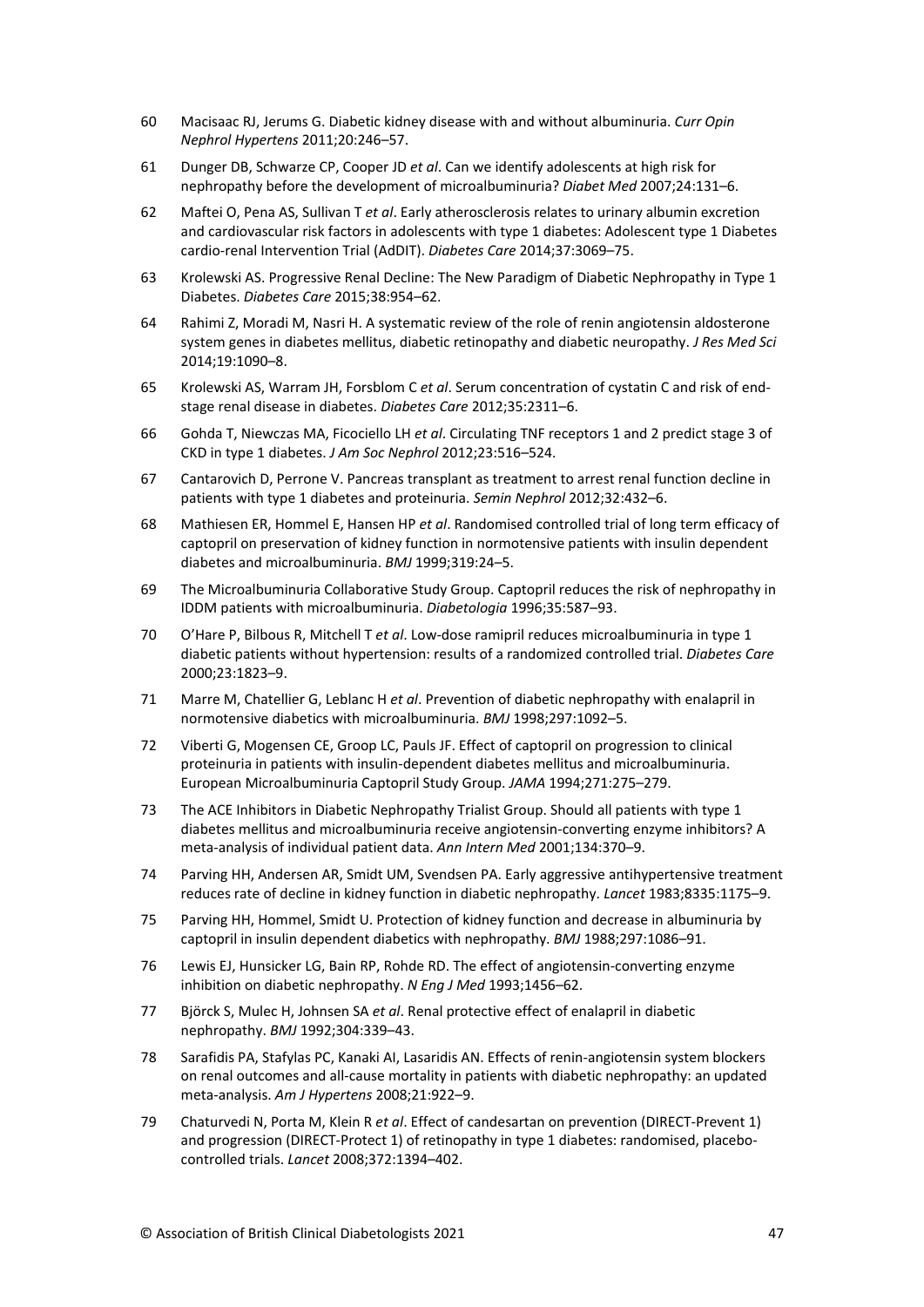- 80 Andersen S, Tarnow L, Rossing P *et al*. Renoprotective effects of angiotensin II receptor blockade in type 1 diabetic patients with diabetic nephropathy. *Kidney Int* 2000;57:601–6.
- 81 Schjoedt KJ, Andersen S, Rossing P *et al*. Aldosterone escape during blockade of the reninangiotensin-aldosterone system in diabetic nephropathy is associated with enhanced decline in glomerular filtration rate. *Diabetologia* 2004;47:1936–9.
- 82 Nielsen SE, Persson F, Frandsen E *et al*. Spironolactone diminishes urinary albumin excretion in patients with type 1 diabetes and microalbuminuria: a randomized placebo-controlled crossover study. *Diabetic Med* 2012;29:e184–90.
- 83 Heerspink HJ, Persson F, Brenner BM *et al*. Renal outcomes with aliskiren in patients with type 2 diabetes: a prespecified secondary analysis of the ALTITUDE randomised controlled trial. *Lancet Diabetes Endocrinol* 2016;4:309–17.
- 84 Cherney DZ, Scholey JW, Jiang S *et al*. The effect of direct renin inhibition alone and in combination with ACE inhibition on endothelial function, arterial stiffness, and renal function in type 1 diabetes. *Diabetes Care* 2012;35:2324–30.
- 85 Cherney DZ, Lai V, Scholey JW *et al*. Effect of direct renin inhibition on renal hemodynamic function, arterial stiffness, and endothelial function in humans with uncomplicated type 1 diabetes: a pilot study. *Diabetes Care* 2010;33:361–5.
- 86 Elving LD, Wetzels JFM, van Lier HJJ *et al*. Captopril and atenolol are equally effective in retarding progression of diabetic nephropathy. Results of a 2 year randomised study. *Diabetologia* 1994;37:604–9.
- 87 Bakris GL, Weir MR, Secic M *et al*. Differential effects of calcium antagonist subclasses on markers of nephropathy progression. *Kidney Int* 2004;65:1991–2002.
- 88 Cherney DZ, Perkins BA, Soleymanlou N *et al*. Renal hemodynamic effect of sodium-glucose cotransporter 2 inhibition in patients with type 1 diabetes mellitus. *Circulation* 2014;129:587– 97.
- 89 Wanner C, Inzucchi SE, Lachin JM *et al*. [Empagliflozin and Progression of Kidney Disease in Type](http://www.ncbi.nlm.nih.gov/pubmed/27299675)  [2 Diabetes.](http://www.ncbi.nlm.nih.gov/pubmed/27299675) *N Engl J Med* 2016;375:323–34.
- 90 Van Raalte DH, Bjornstad P, Persson F et al. The impact of Sotagliflozin on renal function, albuminuria, and blood pressure in adults with type 1 diabetes (T1D). *Diabetes* 2019;68(Supplement 1)
- 91 Peters AL, Buschur EO, Buse JB *et al*. Euglycemic Diabetic Ketoacidosis: A Potential Complication of Treatment With Sodium-Glucose Cotransporter 2 Inhibition. *Diabetes Care* 2015;38:1687–93.
- 92 Jennings DL, Kalus JS, Coleman CI *et al*. Combination therapy with an ACE inhibitor and an angiotensin receptor blocker for diabetic nephropathy: a meta-analysis. *Diabet Med* 2007;24:486–93.
- 93 Pham JT, Schmitt BP, Leehey DJ. Effects of dual blockade of the renin-angiotensin system in diabetic kidney disease: a systematic review and meta-analysis. *J Nephrol Therapeut* 2012;(Suppl 2):003.
- 94 Maione A, Navaneethan SD, Graziano G *et al*. Angiotensin-converting enzyme inhibitors, angiotensin receptor blockers and combined therapy in patients with micro- and macroalbuminuria and other cardiovascular risk factors: a systematic review of randomized controlled trials. *Nephrol Dial Transplant* 2011;26:2827-47.
- 95 Fried LF, Emanuele N, Zhang JH *et al*. Combined angiotensin inhibition for the treatment of diabetic nephropathy. *N Engl J Med* 2013;369:1892–903.
- 96 Anantharaman R, Bhansali A, Bhadada SK *et al*. Anti-albuminuric efficacy of a combination of angiotensin converting enzyme inhibitor & angiotensin receptor blocker in type 1 DM with nephropathy. *Indian J Med Res* 2010;132:42–7.
- 97 Jacobsen P, Andersen S, Rossing K *et al*. Dual blockade of the renin-angiotensin system in type 1 patients with diabetic nephropathy. *Nephrol Dial Transplant* 2002;17:1019–24.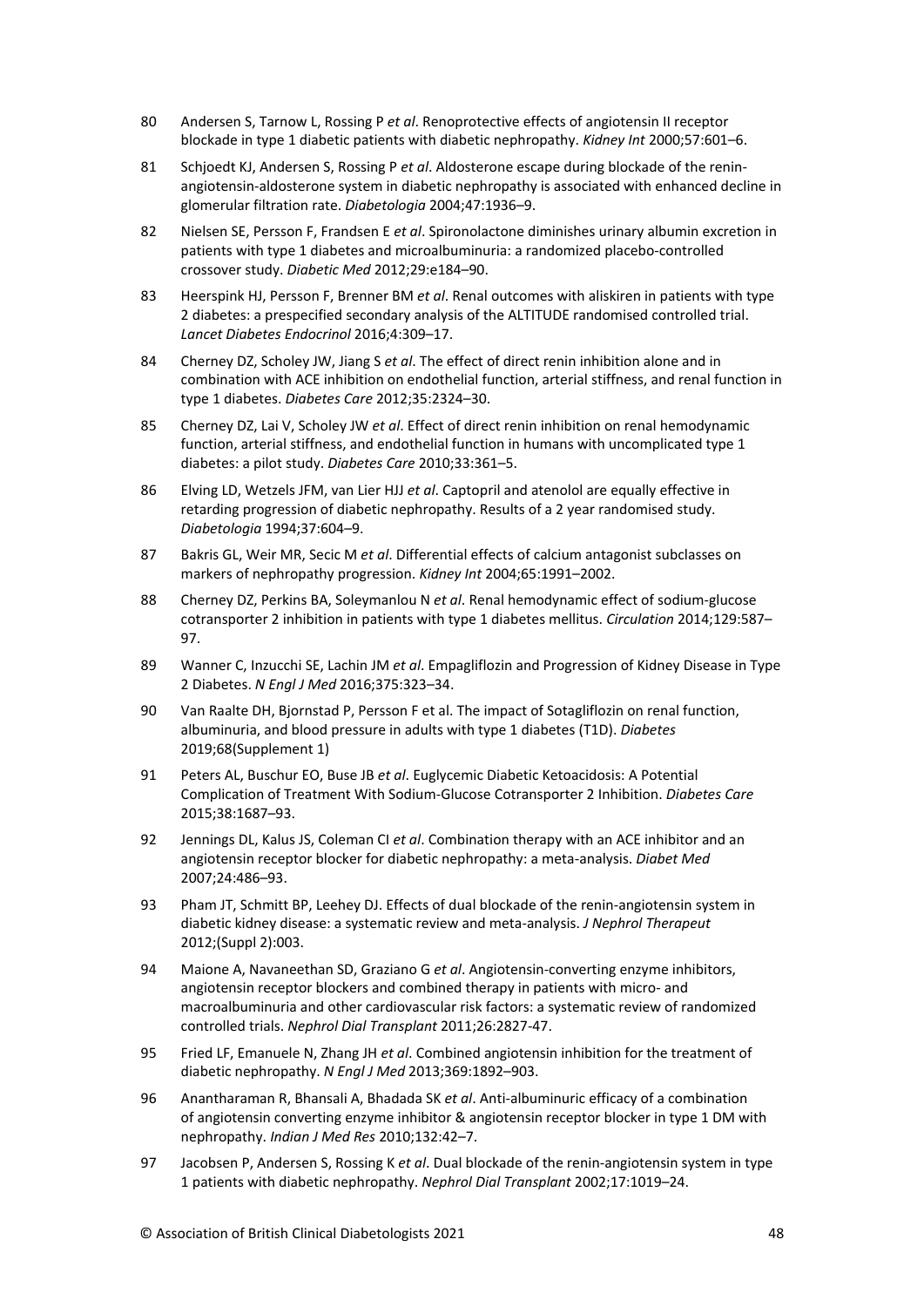- 98 Cooper WO, Hernandez-Diaz S, Arbogast PG *et al*. Major congenital malformations after firsttrimester exposure to ACE inhibitors. *N Engl J Med* 2006;354:2443–51.
- 99 Li D, Yang C, Andrade S *et al*. Maternal exposure to angiotensin converting enzyme inhibitors in the first trimester and risk of malformations in offspring: a retrospective cohort study. *BMJ* 2011;343:d5931.
- 100 Bakris GL, Weir MR. Angiotensin-converting enzyme inhibitor-associated elevations in serum creatinine: is this a cause for concern? *Arch Intern Med* 2000;160:685–93.
- 101 Postma CT, Klappe EM, Dekker HM, Thien T. The prevalence of renal artery stenosis among patients with diabetes mellitus. *Eur J Intern Med* 2012;23:639–42.
- 102 Chowdhury TA. Taking precautions with angiotensin converting enzyme inhibitors. Clinically significant deterioration in renal function occurs rarely (letter). *BMJ* 1999;318:258.
- 103 Reams GP, Bauer JH, Gaddy P. Use of the converting enzyme inhibitor enalapril in renovascular hypertension. Effect on blood pressure, renal function, and the renin-angiotensin-aldosterone system. *Hypertension* 1986;8:290–7.
- 104 Palmer BF. Managing hyperkalemia caused by inhibitors of the renin-angiotensin-aldosterone system. *N Engl J Med* 2004;351:585–92.
- 105 Anonymous. Sick day rules in kidney disease. *Drug and Therapeutics Bulletin* 2015;53:37.
- 106 Rossing P. Diabetic Nephropathy: worldwide epidemic and effects of current treatment on natural history. *Curr Diab Rep* 2006;6:479–483.
- 107 Schena FP, Gesualdo L. Pathogenic mechanisms of diabetic nephropathy. *J Am Soc Nephrol* 2005;16(Suppl 1):S30–3.
- 108 Adler S. Diabetic nephropathy: Linking histology, cell biology, and genetics. *Kidney Int* 2004;66:2095–106.
- 109 Ritz E, Rychlik I, Locatelli F, Halimi S. End-stage renal failure in type 2 diabetes: A medical catastrophe of worldwide dimensions. *Am J Kidney Dis* 1999;34:795–808.
- 110 Adler AI, Stevens RJ, Manley SE *et al.* Development and progression of nephropathy in type 2 diabetes: the United Kingdom Perspective Diabetes Study (UKPDS 64). *Kidney Int* 2003;63:225– 32.
- 111 Angélique ME, Spoelstra-de Man, Catherine B *et al*. Rapid Progression of Albumin Excretion is an Independent Predictor of Cardiovascular Mortality in Patients with Type 2 Diabetes and Microalbuminuria. *Diabetes Care* 2001;24:2097–101.
- 112 Ritz E, Dikow R. Hypertension and antihypertensive treatment of diabetic nephrology. *Nat Clin Pract Nephrol* 2006;2:562–567.
- 113 Parving HH, Osterby R, Ritz E. Diabetic Nephropathy. In: Brenner BM, Levine S, editors. *The Kidney*. 6th ed. Philadelphia: WB Saunders, 2000: 1731–73.
- 114 Klag MJ, Whelton PK, Randall BL *et al*. Blood pressure and end-stage renal disease in men. *N Engl J Med* 1996;334:13–18.
- 115 O'Seaghdha CM, Perkovic V, Lam TH *et al*. Blood pressure is a major risk factor for renal death: an analysis of 560 352 participants from the Asia-Pacific region. *Hypertension* 2009;54:509–15.
- 116 Singh R, Singh AK, Alavi N, Leehey DJ. Mechanism of increased angiotensin II levels in glomelular mesangial cells cultured in high glucose. *J Am Soc Nephrol* 2003;14:873–80.
- 117 American Diabetes Association: Hypertension Management in Adults with Diabetes (position statement). *Diabetes Care* 2004;27(Suppl 1):S65–7.
- 118 Tuttle KR, Bakris GL, Bilous RW *et al*. Diabetic kidney disease: a report from an ADA Consensus Conference. *Diabetes Care* 2014;37:2864–83.
- 119 Beckett NS, Peters R, Fletcher AE *et al*. Treatment of hypertension in patients 80 years of age or older. *N Engl J Med* 2008;358:1887–98.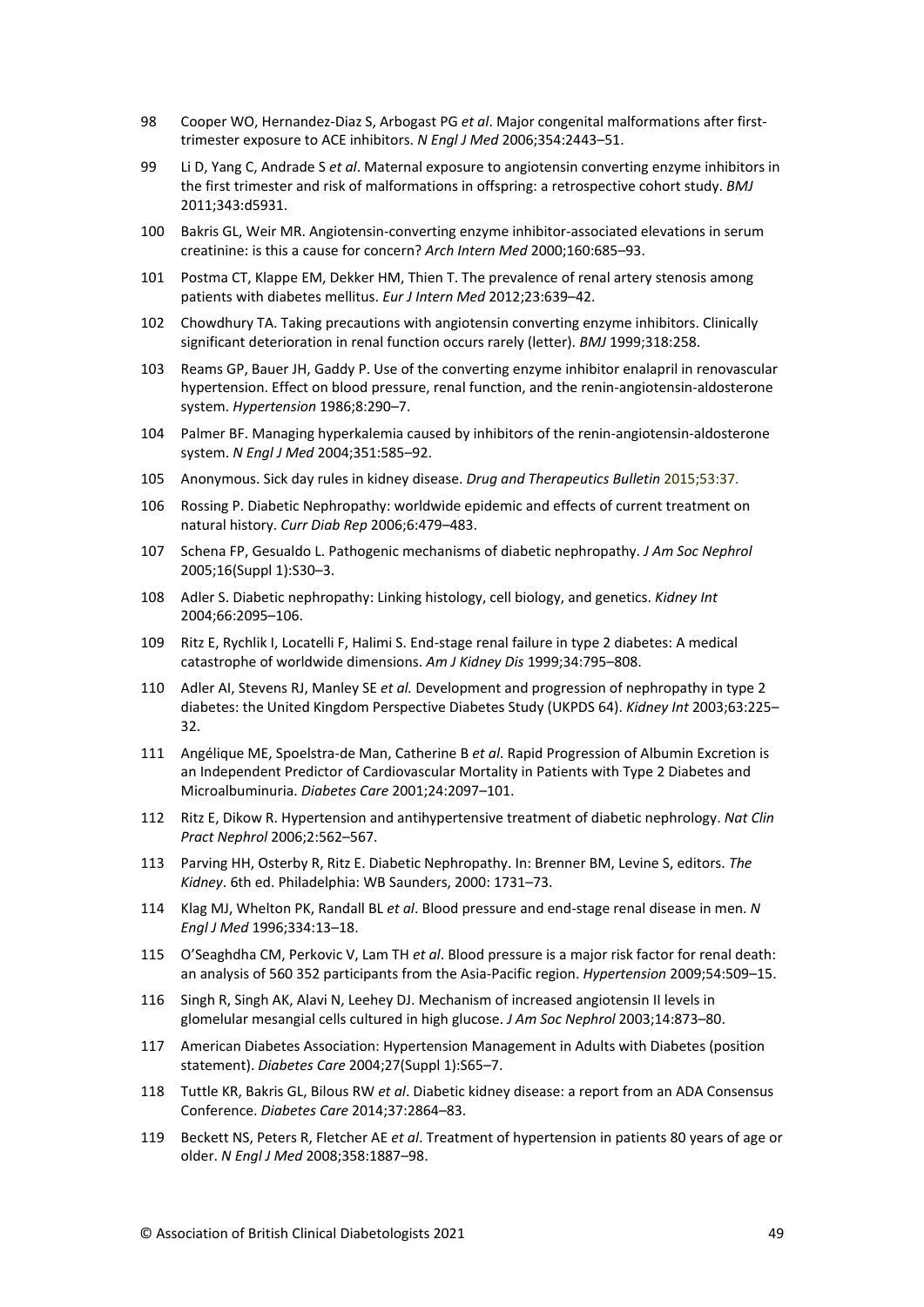- 120 Lindholm LH, Hansson L, Ekbom T *et al* for the STOP Hypertension-2 Study Group. Comparison of antihypertensive treatments in preventing cardiovascular events in elderly diabetic patients: results from the Swedish Trial in Old Patients with Hypertension –2. *J Hypertens* 2000;18:1671– 75.
- 121 Agarwal R, Andersen MJ. Prognostic Importance of clinic and home blood pressure recordings in patients with chronic kidney disease. *Kidney Int* 2006;69:406–11.
- 122 Agarwal R, Andersen MJ. Blood pressure recordings within and outside the clinic and cardiovascular events in chronic kidney disease. *Am J of Nephrol* 2006;26:503–10.
- 123 Davidson MB, Hix JK, Vidt DG, Brotman DJ. Association of impaired diurnal blood pressure variation with subsequent decline in glomerular filtration rate. *Arch Intern Med* 2006;166:846– 52.
- 124 Minutolo R, Agarwal R, Borrelli S *et al*. Prognostic role of ambulatory blood pressure measurement in patients with non-dialysis kidney disease. *Arch Intern Med* 2011;171:1090–8.
- 125 Ravid, M, Lang R, Rachmani R, Lishner M. Long-term renoprotective effect of angiotensinconverting enzyme inhibition in non-insulin dependent diabetes mellitus: A 7-year follow-up study. *Arch Intern Med* 1996;156:286–9.
- 126 Parving HH, Lehnert H, Bröchner-Mortensen J *et al*. The effect of irbesartan on the development of diabetic nephropathy in patients with type 2 diabetes. *N Eng J Med*  2001;345:870–8.
- 127 Brenner BM, Cooper ME, de Zeeuw D *et al*. Effects of losartan on renal and cardiovascular outcomes in patients with type 2 diabetes and nephropathy. *N Engl J Med* 2001;345:861–9.
- 128 Rossing P, Hommel E, Schmidt UM, Parving HH. Reduction in albuminuria predicts a beneficial effect on diminishing the progression of human diabetic nephropathy during antihypertensive treatment. *Diabetalogia* 1994;37:511–6.
- 129 Lawson A, Hameed MA, Brown R *et al*. Non-adherence to antihypertensive medications is related to pill burden in apparent treatment resistant hypertensive individuals. *J Hypertens* 2020;38:1165–73.
- 130 Heart Outcomes Prevention Evaluation Study Investigators. Effects of ramipril on cardiovascular and microvascular outcomes in people with diabetes mellitus: results of the HOPE study and the MICRO-HOPE substudy. *Lancet* 2000;355:253–9.
- 131 Standards of Medical Care in Diabetes 2015: Summary of Revisions. *Diabetes Care* 2015;38(Suppl 1):S4.
- 132 Weber MA, Schiffrin EL, White WB *et al*. Clinical practice guidelines for the management of hypertension in the community. A statement by the American Society of Hypertension and the International Society of Hypertension. *J Hyperten* 2014;32:3–15.
- 133 KDOQI. Clinical Practice Guidelines and Clinical Practice Recommendations for Diabetes and Chronic Kidney Disease. *Am J Kid Dis* 2007;49(Suppl 2):S12–154.
- 134 Mancia G, Fagard R, Narkiewicz K *et al*. 2013 ESH/ESC Guidelines for the management of arterial hypertension: the Task Force for the management of arterial hypertension of the European Society of Hypertension (ESH) and the European Society of Cardiology (ESC). *J Hypertens* 2013;31:1281–357.
- 135 James PA, Oparil S, Carter BL *et al*. 2014 evidence-based guidance for the management of high blood pressure in adults: report from the panel members appointed to the eighth Joint National Committee (JNC 8). *JAMA* 2014;311:507–20.
- 136 Bangalore S, Fakheri R, Toklu B, Messerli FH. Diabetes mellitus as a compelling indication for use of renin angiotensin system blockers: systematic review and meta-analysis of randomized trials. *BMJ* 2016;352:i438.
- 137 National Institute for Health and Care Excellence. *Chronic kidney disease in adults: assessment and management*, NICE guideline CG182, issued July 2014 and modified March 2015.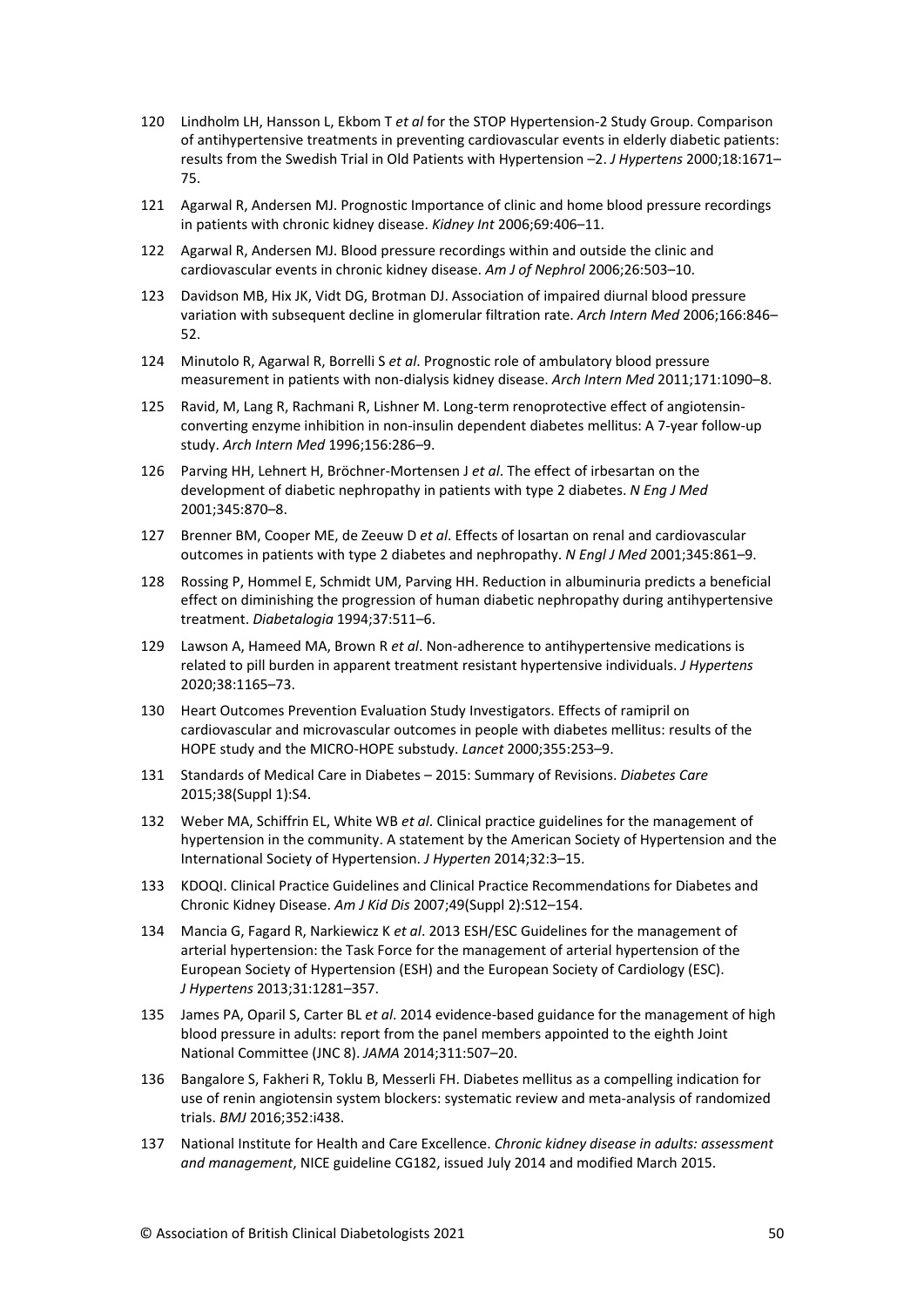- 138 Casas JP, Chua W, Loukogeorgakis S *et al*. Effects of inhibitors of the renin-angiotensin system and other antihypertensive drugs on renal outcomes: system review and meta-analysis. *Lancet* 2005;366:2026–33.
- 139 Lewis EJ, Hunsicker LG, Clarke WR *et al*. Renoprotective effect of angiotensin-receptor antagonist irbesartan in patients with nephropathy due to type 2 diabetes. *N Eng J Med* 2001;345:851–60.
- 140 Barnett AH, Bain SC, Bouter P *et al*. Angiotensin-receptor blocker versus converting-enzyme inhibition in type 2 diabetes and nephropathy. *N Eng J Med* 2004;351:1952–61.
- 141 Ennezat PV, Berlowitz M, Sonnenblick EH, Le Jemtel DH. Therapeutic implications of escape from angiotensin-converting enzyme inhibition in patients with chronic heart failure. *Curr Cardiol Rep* 2000;2:258–62.
- 142 Balcells E, Meng QC, Johnson WH Jnr *et al*. Angiotensin II formation from ACE and chymase in human and animal hearts: methods and species considerations. *Am J Physiol* 1997;273: H1769–74.
- 143 Mogensen CE, Neldam S, Tikkanen I *et al*. Randomised controlled trial of dual blockade of renin-angiotensin system in patients with hypertension, microalbuminuria, and non-insulin dependent diabetes: the candesartan and lisinopril microalbuminuria (CALM) study. *BMJ*  2000;321:1440–4.
- 144 Mann JF, Schmieder RE, McQueen M *et al*. Renal outcomes with telmisartan, ramipril, or both, in people at high vascular risk (the ONTARGET study): a multicentre, randomised, double-blind, controlled trial). *Lancet* 2008;372:547–53.
- 145 Perkovic V, Agarwal R, Fioretto P *et al*. Management of patients with diabetes and CKD: conclusions from a 'Kidney Disease: Improving Global Outcomes' (KDIGO) Controversies Conference. *Kidney Int* 2016;90:1175–83
- 146 Biesen WV, Fouque D, Wiecek A, Cochat P *et al*. A European renal best practice position statement on kidney disease and endorsement of KDIGO guidelines with some caveats for real life application. *Nephrol Dial Transplant* 2013;0:1–8.
- 147 Campbell NR, Khan NA, Hill MD *et al*. 2009 Canadian Hypertension Education Program Recommendations: the scientific summary – an annual update. *Can J Cardiol* 2009;25:271–7.
- 148 Dalla Vestra M, Simioni N, Masiero A. Renal effects of dual renin-angiotensin-aldosterone system blockade in patients with diabetic nephropathy. *Int Urol Nephrol* 2009;41:119–126.
- 149 Phillips CO, Kashani A, Ko DK, Francis G, Krumholz HM. Adverse effects of combination angiotensin II receptor blockers plus angiotensin-converting enzyme inhibitors for left ventricular dysfunction: a quantitative review of data from randomized clinical trials. *Arch Intern Med* 2007;167:1930–6.
- 150 Rocha R, Stier CT Jnr, Kifor I *et al*. Aldosterone: a mediator of myocardial necrosis and renal arteriopathy*. Endocrinology* 2000;141:3871–8.
- 151 Struthers AD. Aldosterone: cardiovascular assault. *Am Heart J* 2002;144:S2–7.
- 152 Sato A, Hayashi K, Naruse M, Saruta T. Effectiveness of aldosterone blockade in patients with diabetic nephropathy. *Hypertension* 2003;41:64–8.
- 153 Rachmani R, Slavachevsky I, Amit M *et al*. The effect of spironolactone, cilazapril and their combination on albuminuria in patients with hypertension and diabetic nephropathy is independent of blood pressure reduction: a randomized controlled study. *Diabet Med* 2004;21:471–5.
- 154 Epstein M, Buckalew V, Altamirano J *et al*. Eplerenone reduces proteinuria in type II diabetes: Implications for aldosterone involvement in the pathogenesis of renal dysfunction (Abstract). *J Am Coll Cardiol* 2002;39(Suppl A):249A.
- 155 Epstein M, Williams GH, Weinberger M *et al*. Selective aldosterone blockade with eplerenone reduces albuminuria in patients with type 2 diabetes. *Clin J Am Soc Nephrol* 2006;1:940–51.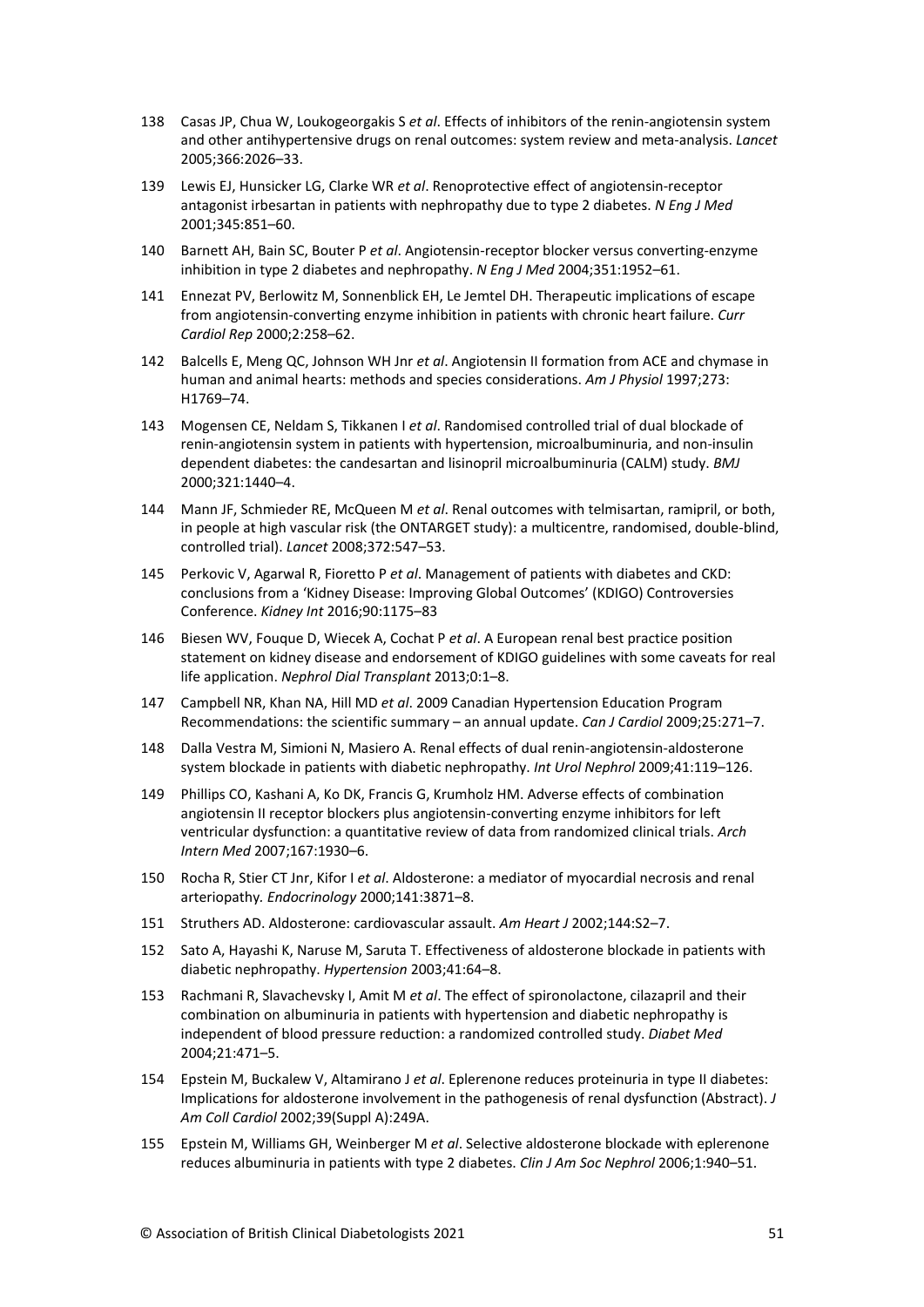- 156 Bakris GL, Agarwal R, Chan JC, Cooper ME *et al*. Effect of finerenone on albuminuria in patients with diabetic nephropathy: a randomized clinical trial. *JAMA* 2015;314:884–94.
- 157 Bakris GL, Agarwal R, Anker SD *et al* on behalf of the FIDELIO-DKD study investigators. Design and Baseline Characteristics of the Finerenone in Reducing Kidney Failure and Disease Progression in Diabetic Kidney Disease Trial. *Am J Nephrol* 2019;50:333–344.
- 158 Bakris GL, Agarwal R, Anker SD *et al* for the FIDELIO-DKD study investigators. Effect of finerenone on chronic kidney disease outcomes in type 2 diabetes. *New Eng J Med* October 23, 2020. DOI: 10.1056/NEJMoa2025845
- 159 Parving HH, Brenner BM, McMurridge AJ *et al*. Aliskiren trial in type 2 diabetes using cardiorenal end-points (ALTITUDE): Rationale and study design. *Nephrol Dial Transplant* 2009;24:1663–71.
- 160 Parving HH, Persson F, Lewis JB *et al*. Aliskiren combined with lorsartan in type 2 diabetes and nephropathy. *N Eng J Med* 2008;358:2433–46.
- 161 National Institute for Health and Care Excellence. *Patiromer for treating hyperkalaemia.* Technology appraisal guidance [TA623]. NICE, 2020. Available from: [www.nice.org.uk/guidance/ta623/chapter/1-Recommendations](http://www.nice.org.uk/guidance/ta623/chapter/1-Recommendations) [Accessed: 6 June 2020].
- 162 National Institute for Health and Care Excellence. *Sodium zirconium cyclosilicate for treating hyperkalaemia*. Technology appraisal guidance [TA599]. NICE, 2019. Available from: www.nice.org.uk/guidance/ta599/chapter/1-Recommendations [Accessed: 6 June 2020].
- 163 Kidney Disease Outcomes Quality Initiative (KDOQI). KDOQI Clinical Practice Guidelines on hypertension and antihypertensive agents in Chronic Kidney Disease. *Am J Kid Dis* 2004;43(5 Suppl 1):S1–290.
- 164 Weir MR. Acute fall in glomerular filtration rate with renin-angiotensin system inhibition: a biomeasure of therapeutic success? *Kidney Int* 2011;80:235–7.
- 165 US Food and Drug Administration. Public Health Advisory: Angiotensin-converting enzyme inhibitor (ACE inhibitor) drugs and pregnancy, 2006. Available from [www.fda.gov/Drugs/DrugSafety/PostmarketDrugSafetyInformationforPatientsandProviders/uc](http://www.fda.gov/Drugs/DrugSafety/PostmarketDrugSafetyInformationforPatientsandProviders/ucm053113.htm) [m053113.htm](http://www.fda.gov/Drugs/DrugSafety/PostmarketDrugSafetyInformationforPatientsandProviders/ucm053113.htm) [Accessed February 2017].
- 166 Palmer BF. Renal dysfunction complicating the treatment of hypertension. *N Eng J Med* 2002;347:1256–61.
- 167 Bridoux F, Hazzan M, Pallot JL *et al*. Acute renal failure after the use of angiotensin-converting enzyme inhibitors in patients without renal artery stenosis. *Nephrol Dial Transplant* 1992;7:100–104.
- 168 Kohli HS, Bhaskaran MC, Muthukmar T *et al*. Treatment-related acute renal failure in the elderly: a hospital-based prospective study. *Nephrol Dial Transplant* 2000;15:212–7.
- 169 Smith AC, Toto R, Bakris GL. Differential effects of calcium channel blockers on size selectively of proteinuria in diabetic glomerulopathy. *Kidney Int* 1998;54:889–96.
- 170 Toto RD, Tian M, Fakouhi K *et al*. Effects of calcium channel blockers on proteinuria in patients with diabetic nephropathy. *J Clin Hypertens* 2008;10:761–9.
- 171 Neumann J, Ligtenberg G, Klein II *et al*. Sympathetic hyperactivity in chronic kidney disease: pathogenesis, clinical relevance, and treatment. *Kidney Int* 2004;65:1568–76.
- 172 Bleyer AJ, Hartman J, Brannon PC *et al*. Characteristics of sudden death in haemodialysis patients. *Kidney Int* 2006;69:2268–73.
- 173 Badve SV, Roberts MA, Hawley CM *et al*. Effects of beta-adrenergic antagonists in patients with chronic kidney disease: a systematic review and meta-analysis. *J Am Coll Cardiol* 2011;58:1152– 61.
- 174 ALLHAT Officers and Coordinators for the ALLHAT Collaborative Research Group. Major outcomes in high-risk hypertensive patients randomized to angiotensin-converting inhibitor or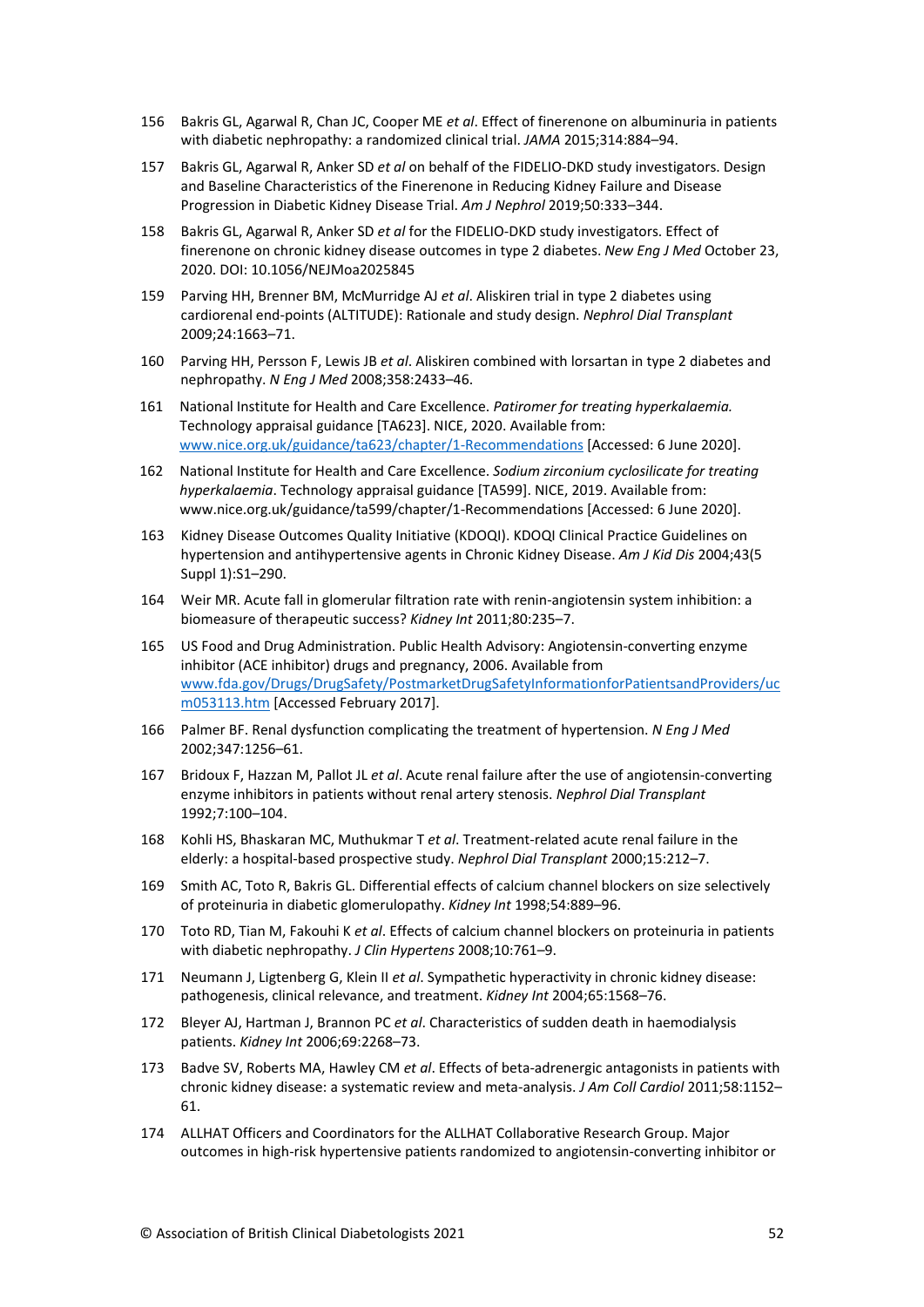calcium channel blocker vs diuretic: The Anti-hypertensive and Lipid-Lowering Treatment to Prevent Heart Attack Trial (ALLHAT). *JAMA* 2002;288:2981–97.

- 175 PROGRESS Collaborative Group. Randomised trial of a perindopril-based blood-pressurelowering regimen among 6,105 individuals with previous stroke on transient ischaemic attack. *Lancet* 2001;358:1033–41.
- 176 Vonend O, Marsalek P, Russ H *et al*. Moxonidine treatment of hypertensive patients with advanced renal failure. *J Hypertens* 2003;21:1709–17.
- 177 Heerspink HJL, Parving HH, Andress DL *et al.* SONAR Committees and Investigators. Atrasentan and renal events in patients with type 2 diabetes and chronic kidney disease (SONAR): a double-blind, randomised, placebo-controlled trial. *Lancet* 2019;393:1937–47.
- 178 Perkovic V, Jardine MJ, Neal B *et al* for the CREDENCE Trial Investigators. Canagliflozin and Renal Outcomes in Type 2 Diabetes and Nephropathy. *N Engl J Med* 2019; 380:2295–2306.
- 179 Canagliflozin and Cardiovascular and Renal Outcomes in Type 2 Diabetes Mellitus and Chronic Kidney Disease in Primary and Secondary Cardiovascular Prevention Groups. Results from the randomized CREDENCE Trial. *Circulation* 2019;140:739–50.
- 180 Sarafidis PA, Blacklock R, Wood E et al. Prevalence and factors associated with hyperkalemia in predialysis patients followed in a low-clearance clinic. Clin J Am Soc Nephrol 2012;7:1234–41.
- 181 Einhorn LM, Zhan M, Hsu VD *et al*. The frequency of hyperkalemia and its significance in chronic kidney disease. *Arch Intern Med* 2009;169:1156–62.
- 182 Loutradis C, Tolika P, Skodra A *et al*. Prevalence of Hyperkalemia in Diabetic and Non-Diabetic Patients with Chronic Kidney Disease: A Nested Case-Control Study. *Am J Nephrol* 2015;42:351– 60.
- 183 Weinberg JM, Appel LJ, Bakris G *et al*. Risk of hyperkalemia in nondiabetic patients with chronic kidney disease receiving antihypertensive therapy. *Arch Intern Med* 2009;169:1587–94.
- 184 Umpierrez GE, Cantey P, Smiley D, Palacio A, Temponi D, Luster K, Chapman A. Primary aldosteronism in diabetic subjects with resistant hypertension. *Diabetes Care* 2007;30:1699– 1703.
- 185 Adler AI, Stratton IM, Neil HA *et al*. Association of systolic blood pressure with macrovascular and microvascular complications of type 2 diabetes (UKPDS 36): prospective observational study. *BMJ* 2000;321:412–19.
- 186 UK Prospective Diabetes Study Group. Tight blood pressure control and risk of macrovascular and microvascular complications in type 2 diabetes: UKPDS 38. *BMJ* 1998;317:703–13.
- 187 Hansson L, Zanchetti A, Carruthers SG *et al*. Effects of intensive blood-pressure lowering and low-dose aspirin in patients with hypertension: principal results of the Hypertension Optimal Treatment (HOT) randomised trial. HOT Study Group. *Lancet* 1998;351:1755–62.
- 188 Brunström M, Carlberg B. Effect of antihypertensive treatment at different blood pressure levels in patients with diabetes mellitus: systematic review and meta-analyses. *BMJ* 2016;352:i717.
- 189 Takahashi S, Katada J, Daida H *et al*. Effects of mineralocorticoid receptor antagonists in patients with hypertension and diabetes mellitus: a systematic review and meta-analysis. *J Hum Hypertens* 2016;30:534–42.
- 190 Lambers Heerspink HJ, Tighiouart H, Sang Y *et al*. GFR decline and subsequent risk of established kidney outcomes: a meta-analysis of 37 randomized controlled trials. *Am J Kidney Dis* 2014;64:860–6.
- 191 ACCORD Study Group, Cushman WC, Evans GW *et al*. Effects of intensive blood-pressure control in type 2 diabetes mellitus. *N Engl J Med* 2010;362:1575–85.
- 192 SPRINT Research Group, Wright JT Jnr, Williamson JD *et al*. A Randomized Trial of Intensive versus Standard Blood-Pressure Control. *N Engl J Med* 2015;373:2103–16.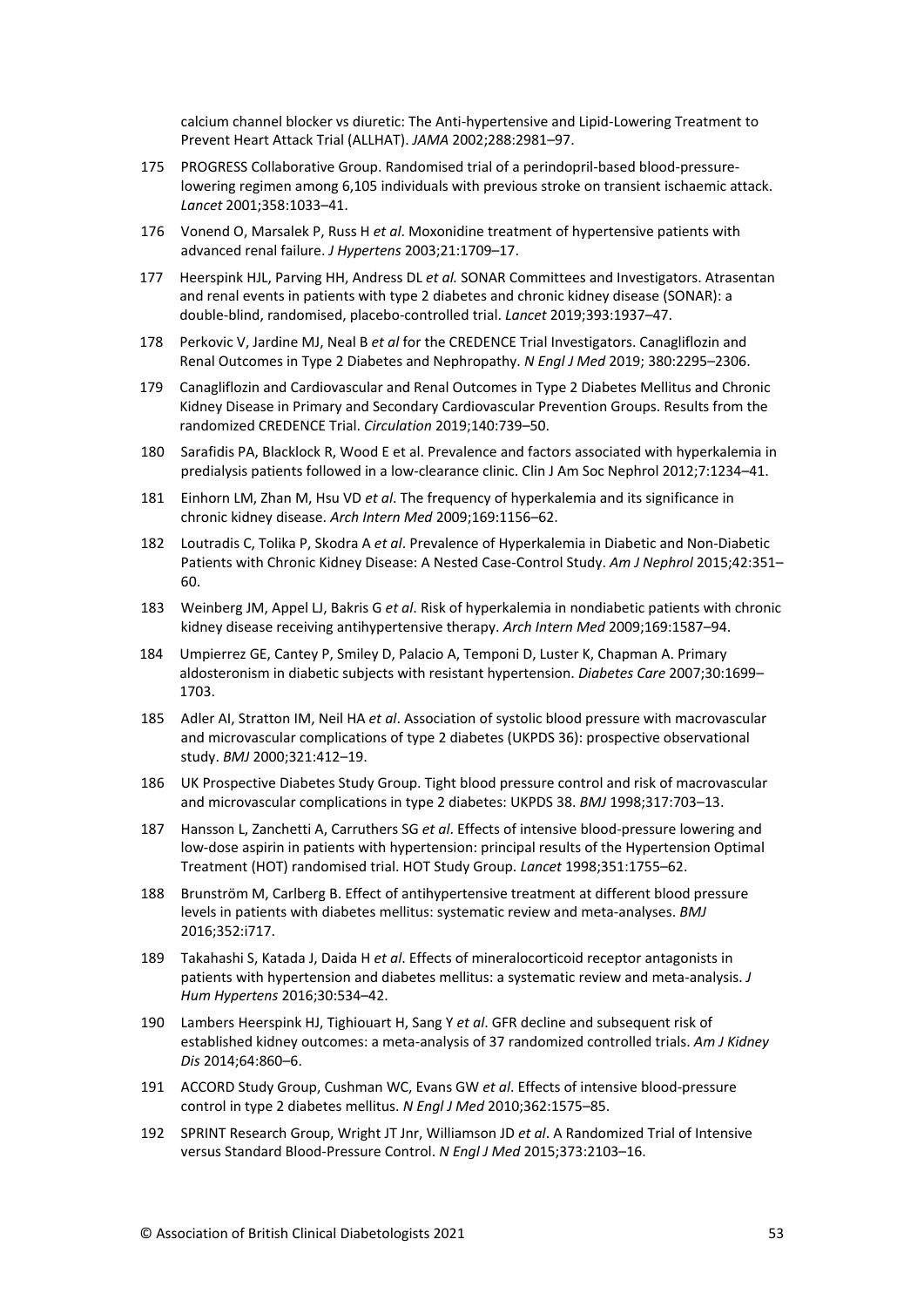- 193 Banerjee D, Brincat S, Gregson H *et al*. Pulse pressure and inhibition of renin-angiotensin system in chronic kidney disease. *Nephrol Dial Transplant* 2006;21:975–8.
- 194 Estacio RO, Jeffers BW, Gifford N, Schrier RW. Effect of blood pressure control on diabetic microvascular complications in patients with hypertension and type 2 diabetes. *Diabetes Care*  2000;23(Suppl 2):B54–64.
- 195 Wright JT Jnr, Bakris G, Greene T *et al*. Effect of blood pressure lowering and antihypertensive drug class on progression of hypertensive kidney disease: results from the AASK trial. *JAMA* 2002;288:2421–31.
- 196 Ismail-Beigi F, Craven TE, O'Connor PJ *et al*. Combined intensive blood pressure and glycemic control does not produce an additive benefit on microvascular outcomes in type 2 diabetic patients. *Kidney Int* 2012;81:586–94.
- 197 Brouwer TF, Vehmeijer JT, Kalkman DN, Berger WR, van den Born BH, Peters RJ, Knops RE. Intensive blood pressure lowering in patients with and patients without type 2 diabetes: A pooled analysis from two randomized trials. *Diabetes Care* 2018;41:1142–8.
- 198 Basu S, Sussman JB, Rigdon J, Steimle L, Denton BT, Hayward RA. Benefit and harm of intensive blood pressure treatment: Derivation and validation of risk models using data from the SPRINT and ACCORD trials. *PLoS Med* 2017;14: e1002410.
- 199 Buyadaa O, Magliano DJ, Salim A, Koye DN, Shaw JE. Risk of rapid kidney function decline, allcause mortality, and major cardiovascular events in nonalbuminuric chronic kidney disease in type 2 diabetes. *Diabetes Care* 2020;43:122–9.
- 200 de Zeeuw D, Remuzzi G, Parving HH *et al*. Albuminuria, a therapeutic target for cardiovascular protection in type 2 diabetic patients with nephropathy. *Circulation* 2004;110:921–7.
- 201 Bakris GL, Weir MR, Shanifar S *et al*. Effects of blood pressure level on progression of diabetic nephropathy: results from the RENAAL study. *Arch Intern Med* 2003;163:1555–65.
- 202 Holtkamp FA, de Zeeuw D, de Graeff PA *et al*. Albuminuria and blood pressure, independent targets for cardioprotective therapy in patients with diabetes and nephropathy: a post hoc analysis of the combined RENAAL and IDNT trials. *Eur Heart J* 2011;32:1493–9.
- 203 Berl T, Hunsicker LG, Lewis JB *et al*. Impact of achieved blood pressure on cardiovascular outcomes in the Irbesartan Diabetic Nephropathy Trial. *J Am Soc Nephrol* 2005;16:2170–9.
- 204 Gaede P, Vedel P, Larsen N *et al*. Multifactorial intervention and cardiovascular disease in patients with type 2 diabetes. *N Engl J Med* 2003;348:383–93.
- 205 Wheeler DC, Becker GJ. Summary of KDIGO guideline. What do we really know about management of blood pressure in patients with chronic kidney disease? *Kidney Int* 2013;83:377–83.
- 206 Estacio RO, Jeffers BW, Hiatt WR *et al*. The effect of nisoldipine as compared with enalapril on cardiovascular outcomes in patients with non-insulin-dependent diabetes and hypertension. *N Engl J Med* 1998;338:645–52.
- 207 Xie X, Liu Y, Perkovic V *et al*. Renin-Angiotensin System Inhibitors and Kidney and Cardiovascular Outcomes in Patients With CKD: A Bayesian Network Meta-analysis of Randomized Clinical Trials. *Am J Kidney Dis* 2016;67:728–41.
- 208 Cheng J, Zhang W, Zhang X *et al*. Effect of angiotensin-converting enzyme inhibitors and angiotensin II receptor blockers on all-cause mortality, cardiovascular deaths, and cardiovascular events in patients with diabetes mellitus: a meta-analysis. *JAMA Intern Med* 2014;174:773–85.
- 209 Imai E, Chan JC, Ito S *et al*. Effects of olmesartan on renal and cardiovascular outcomes in type 2 diabetes with overt nephropathy: a multicentre, randomised, placebo-controlled study. *Diabetologia* 2011;54:2978–86.
- 210 Palmer SC, Mavridis D, Navarese E *et al*. Comparative efficacy and safety of blood pressurelowering agents in adults with diabetes and kidney disease: a network meta-analysis. *Lancet* 2015;385:2047–56.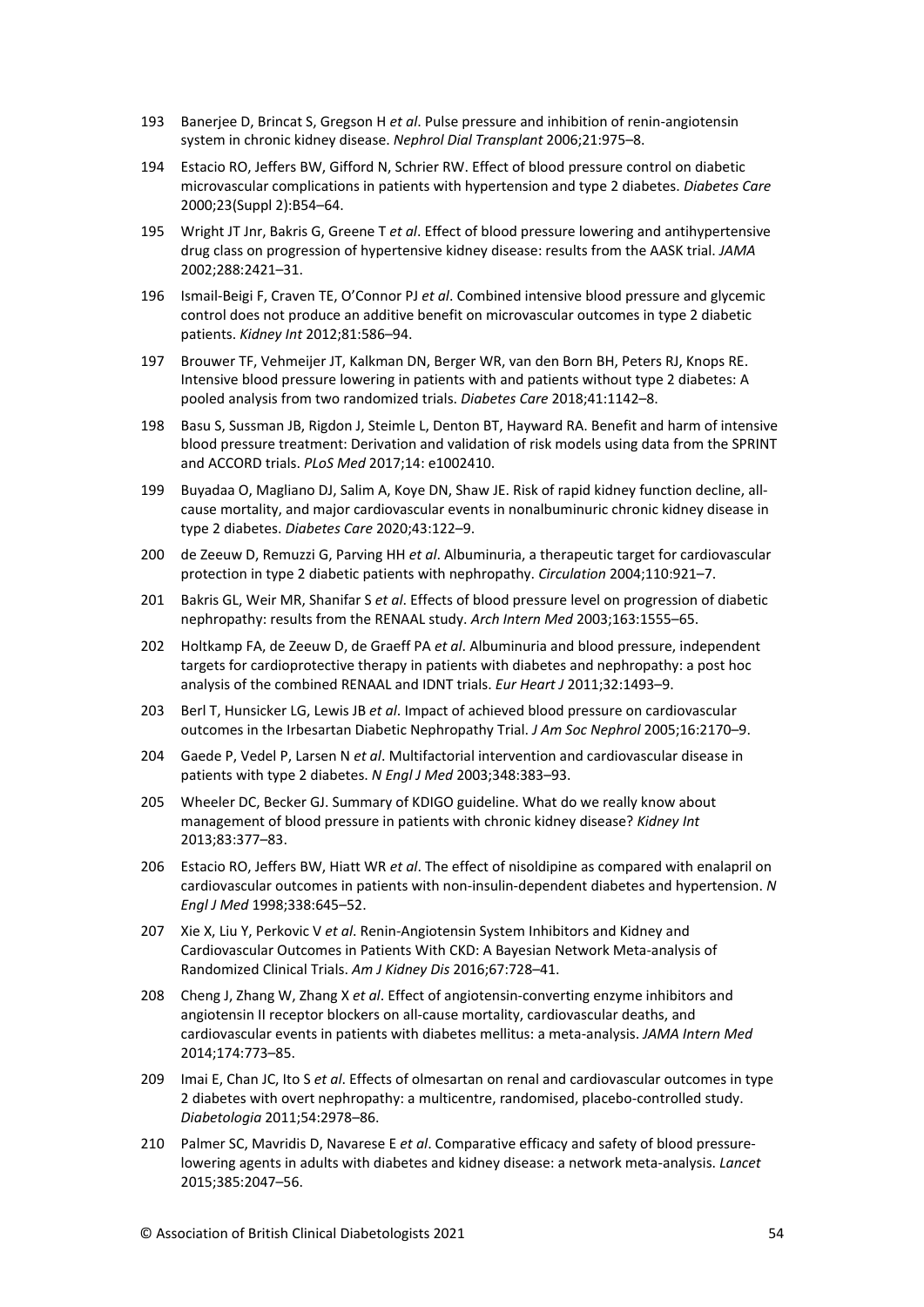- 211 Effects of ramipril on cardiovascular and microvascular outcomes in people with diabetes mellitus: Results of the HOPE study and MICRO-HOPE substudy. heart outcomes prevention evaluation study investigators. *Lancet* 2000;355:253–9.
- 212 Qiao Y, Shin JI, Chen TK, Inker LA, Coresh J, Alexander GC, Jackson JW, Chang AR, Grams ME. Association between renin-angiotensin system blockade discontinuation and all-cause mortality among persons with low estimated glomerular filtration rate. *JAMA Intern Med* 2020.
- 213 Bhandari S, Ives N, Brettell EA, Valente M, Cockwell P, Topham PS, Cleland JG, Khwaja A, El Nahas M. Multicentre randomized controlled trial of angiotensin-converting enzyme inhibitor/angiotensin receptor blocker withdrawal in advanced renal disease: The STOP-ACEi trial. Nephrol Dial Transplant 2016;31:255–261.
- 214 van den Meiracker AH, Baggen RG, Pauli S *et al*. Spironolactone in type 2 diabetic nephropathy: Effects on proteinuria, blood pressure and renal function. *J Hypertens* 2006;24:2285–92.
- 215 Bushinsky DA, Williams GH, Pitt B *et al*. Patiromer induces rapid and sustained potassium lowering in patients with chronic kidney disease and hyperkalemia. *Kidney Int* 2015;88:1427– 33.
- 216 Bakris GL, Pitt B, Weir MR *et al*. Effect of Patiromer on Serum Potassium Level in Patients With Hyperkalemia and Diabetic Kidney Disease: The AMETHYST-DN Randomized Clinical Trial. *JAMA* 2015;314:151–61.
- 217 Weir MR, Bakris GL, Bushinsky DA *et al*. Patiromer in patients with kidney disease and hyperkalemia receiving RAAS inhibitors. *N Engl J Med* 2015;372:211–21.
- 218 Pitt B, Bakris GL, Bushinsky DA *et al*. Effect of patiromer on reducing serum potassium and preventing recurrent hyperkalaemia in patients with heart failure and chronic kidney disease on RAAS inhibitors. *Eur J Heart Fail* 2015;17:1057–65.
- 219 Weir MR, Bakris GL, Gross C *et al*. Treatment with patiromer decreases aldosterone in patients with chronic kidney disease and hyperkalemia on renin-angiotensin system inhibitors. *Kidney Int* 2016;90:696–704.
- 220 Agarwal R, Rossignol P, Romero A *et al*. Patiromer versus placebo to enable spironolactone use in patients with resistant hypertension and chronic kidney disease (AMBER): a phase 2, randomised, double-blind, placebo-controlled trial Lancet 2019;394:1540–50.
- 221 Ganesan C, Pao AC. Spironolactone plus patiromer: proceed with caution. Lancet. 2019 Oct 26;394(10208):1486-1488. doi: 10.1016/S0140-6736(19)32485-7. PMID: 31657725.
- 222 McMahon EJ, Bauer JD, Hawley CM *et al*. A randomized trial of dietary sodium restriction in CKD. *J Am Soc Nephrol* 2013;24:2096–2103.
- 223 de Brito-Ashurst I, Perry L, Sanders TA *et al*. The role of salt intake and salt sensitivity in the management of hypertension in South Asian people with chronic kidney disease: a randomised controlled trial. *Heart* 2013;99:1256–60.
- 224 Van Huffel L, Tomson CR, Ruige J, Nistor I, Van Biesen W, Bolignano D. Dietary restriction and exercise for diabetic patients with chronic kidney disease: A systematic review. *PLoS One* 2014;9: e113667.
- 225 MacMahon S, Peto R, Cutler J *et al.* Blood pressure, stroke, and coronary heart disease. Part 1, Prolonged differences in blood pressure: prospective observational studies corrected for the regression dilution bias. *Lancet* 1990;335:765–74.
- 226 Kannel WB. Blood pressure as a cardiovascular risk factor: prevention and treatment. *JAMA* 1996;275:1571–6.
- 227 Kannel WB, McGee DL. Diabetes and cardiovascular risk factors: the Framingham study. *Circulation* 1979;59:8–13.
- 228 Foley RN, Parfrey PS, Sarnak MJ. Clinical epidemiology of cardiovascular disease in chronic renal disease. *Am J Kidney Dis* 1998;32(Suppl 3):S112–9.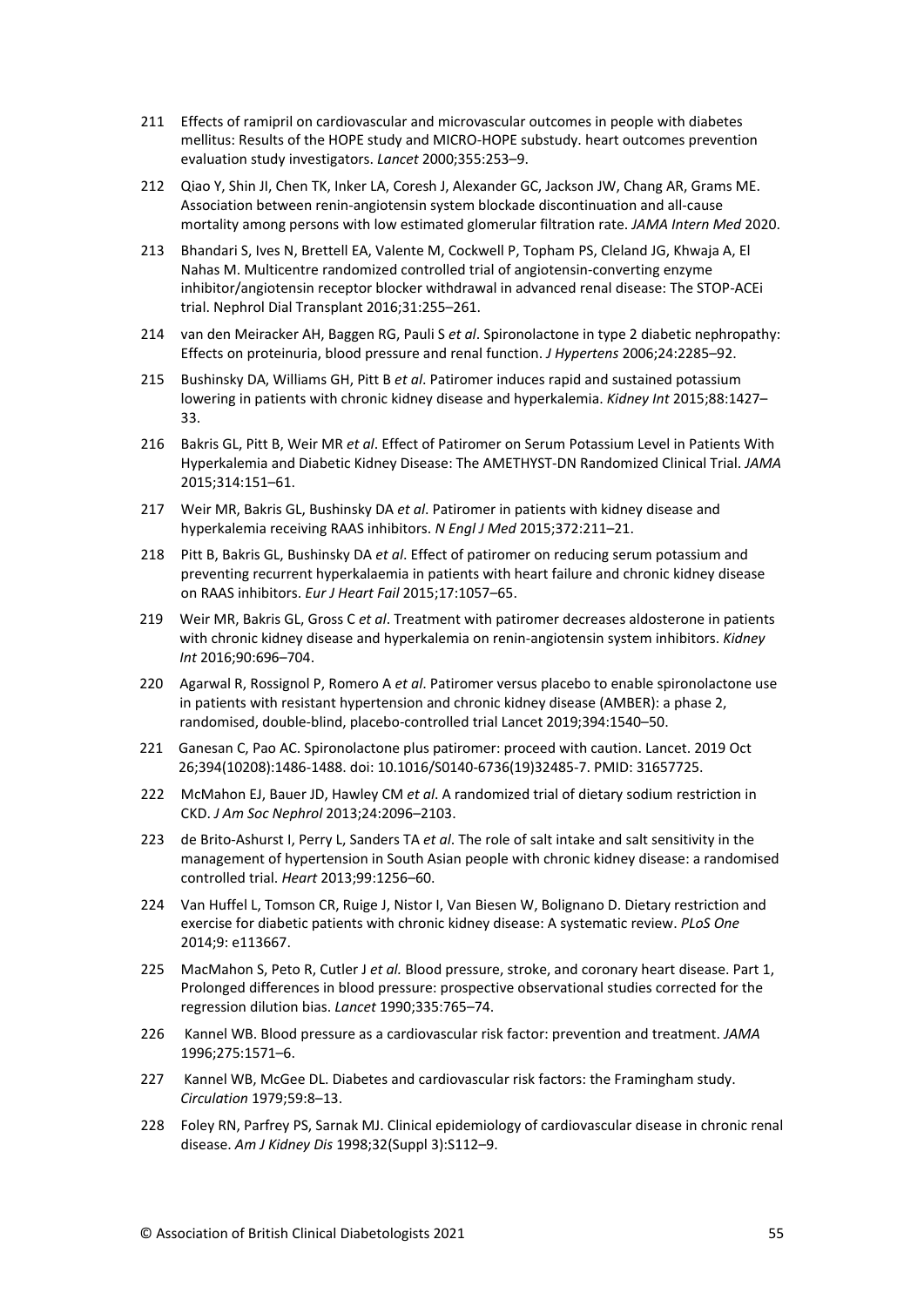- 229 Foley RN, Murray AM, Li S *et al*. Chronic kidney disease and the risk for cardiovascular disease, renal replacement, and death in the United States Medicare population, 1998 to 1999. *J Am Soc Nephrol* 2005;16:489–95.
- 230 M Kessler, F Zannad, P Lehert *et al.* Predictors of cardiovascular events in patients with endstage renal disease: an analysis from the Fosinopril in Dialysis study. *Nephrol Dial Transplant* 2007;22:3573–79.
- 231 Stel VS, van de Luijtgaarden MW, Wanner C *et al*. The 2008 ERA-EDTA Registry Annual Report a précis. *NDT Plus* 2011;4:1–13.
- 232 Steenkamp R, Rao A, Fraser S. UK Renal Registry 18th Annual Report, Chapter 5: Survival and Causes of Death in UK Adult Patients on Renal Replacement Therapy in 2014. *Nephron* 2016;132(Suppl 1)145–54.
- 233 Vonesh EF, Snyder JJ, Foley RN *et al*. The differential impact of risk factors on mortality in hemodialysis and peritoneal dialysis. *Kidney Int* 2004;66:2389–401
- 234 Liem YS,Wong JB, Hunink MG *et al*. Comparison of hemodialysis and peritoneal dialysis survival in the Netherland. *[Kidney](http://www.sciencedirect.com/science/journal/00852538) Int* 2007;71:153–8.
- 235 Collins AJ. Cardiovascular mortality in end-stage renal disease. *[Am J Med Sci](https://www.ncbi.nlm.nih.gov/pubmed/12695721)* 2003;325:163–7.
- 236 Sarnak MJ. Cardiovascular complications in chronic kidney disease. *Am J Kidney Dis* 2003;41(Suppl):11–7.
- 237 Collins AJ, Foley R, Herzog C *et al*. Excerpts from the United States Renal Data System 2007 annual data report. *Am J Kidney Dis* 2008;51(Suppl 1):S1–320.
- 238 Agarwal R. Hypertension and survival in chronic hemodialysis patients past lessons and future opportunities. *Kidney Int* 2005;67:1–13.
- 239 Hirakata H, Onoyama K, Hori K *et al*. The hemodynamic and humoral responses to tilting in diabetic patients on chronic hemodialysis treatment. *Clin Nephrol* 1987;27:298–303.
- 240 Itsuko I, Hirakata H, Sugimori H *et al*. Hemodialysis causes severe orthostatic reduction in cerebral blood flow velocity in diabetic patients. *Am [J Kidney](http://www.sciencedirect.com/science/journal/02726386) Dis* 1999[;34:](http://www.sciencedirect.com/science/journal/02726386/34/6)1096–104.
- 241 Peixoto AJ, Santos SF, Mendes RB *et al*. Reproducibility of ambulatory blood pressure monitoring in hemodialysis patients. *Am J Kidney Dis* 2000;36:983–90.
- 242 Dolan E, Stanton A, Thijs L *et al*. Superiority of ambulatory over clinic blood pressure measurement in predicting mortality: the Dublin outcome study. *Hypertension* 2005;46:156– 61.
- 243 Agarwal R, Peixoto AJ, Santos SF, Zoccali C. Pre- and postdialysis blood pressures are imprecise estimates of interdialytic ambulatory blood pressure. *Clin J Am Soc Nephrol* 2006;1:389–98.
- 244 Agarwal R, Peixotob AJ, Santosc SF, Zoccalid C. Out-of-office blood pressure monitoring in chronic kidney disease. *Blood Press Monit* 2009;14:2–11.
- 245 Moriya H, Ohtake T, Kobayashi S. Aortic stiffness, left ventricular hypertrophy and weekly averaged blood pressure (WAB) in patients on haemodialysis. *Nephrol Dial Transplant*  2007;22:1198–204.
- 246 Rahman M, Griffin V, Heyka R, Hoit B. Diurnal variation of blood pressure; reproducibility and association with left ventricular hypertrophy in hemodialysis patients. *Blood Press Monit* 2005;10:25–32.
- 247 Zoccali C, Mallamaci F, Tripepi G *et al*. Prediction of left ventricular geometry by clinic, predialysis and 24-h ambulatory BP monitoring in hemodialysis patients: CREED investigators. *J Hypertens* 1999;17:1751–8.
- 248 Agarwal R, Brim NJ, Mathenthiran J *et al*. Out-of-haemodialysis-unit blood pressure is a superior detriment of left ventricular hypertrophy. *Hypertension* 2006;47:62–8.
- 249 Amar J, Vernier I, Rossignol E *et al*. Nocturnal blood pressure and 24-hour pulse pressure are potent indicators of mortality in hemodialysis patients. *Kidney Int* 2000;57:2485–91.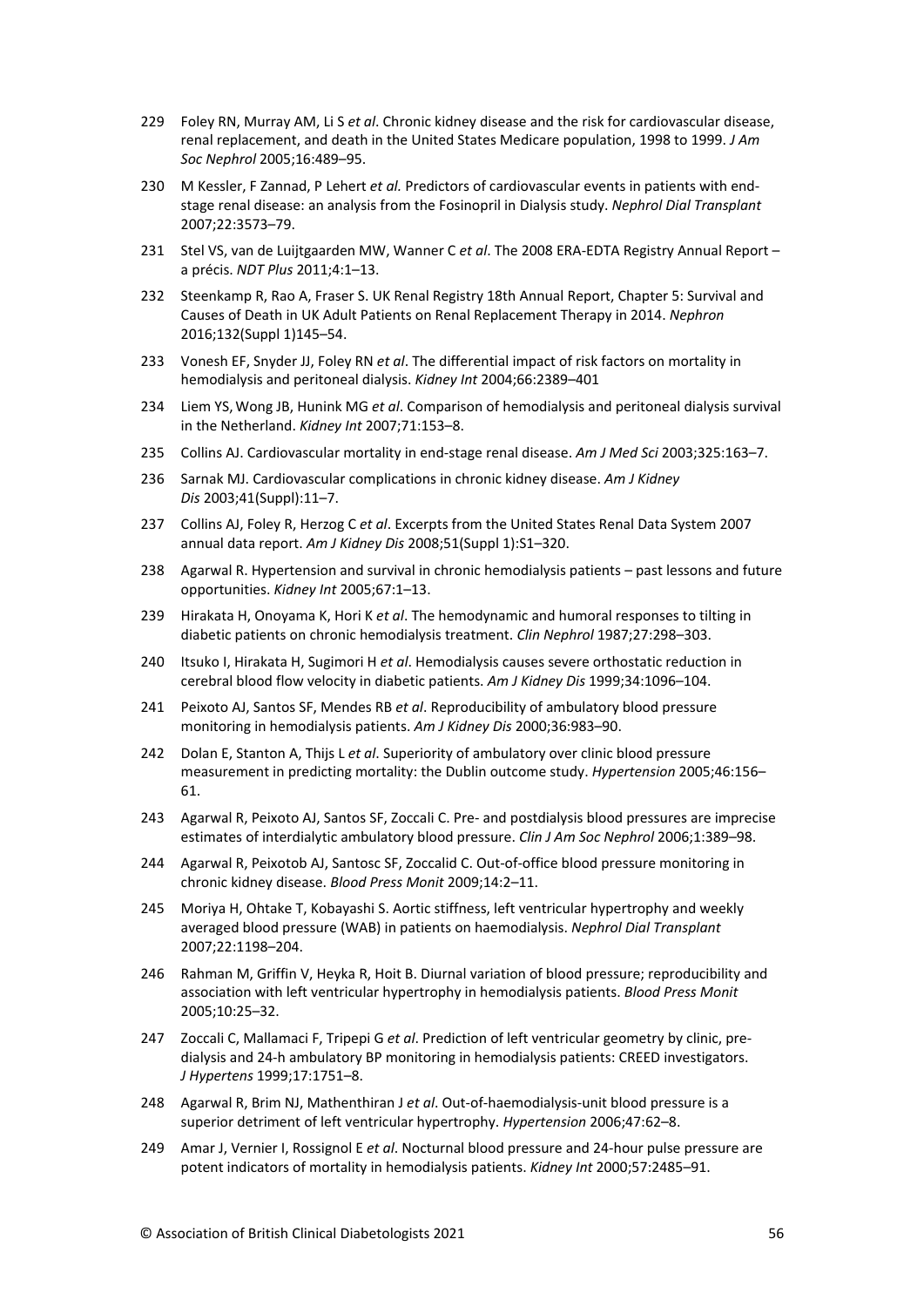- 250 Alborzi P, Patel N, Agarwal R. Home blood pressures are of greater prognostic value than hemodialysis unit recordings. *Clin J Am Soc Nephrol* 2007;2:1228–34.
- 251 Verdecchia P, Angeli F. How can we use the results of ambulatory blood pressure monitoring in clinical practice? *Hypertension* 2005;46:25–6.
- 252 Liu M, Takahashi H, Morita Y *et al*. Non-dipping is a potent predictor of cardiovascular mortality and is associated with autonomic dysfunction in haemodialysis patients. *Nephrol Dial Transplant* 2003;18:563–9.
- 253 Port FK, Hulbert-Shearon TE, Wolfe RA *et al*. Predialysis blood pressure and mortality risk in a national sample of maintenance hemodialysis patients. *Am J Kidney Dis* 1999;33:507–17.
- 254 Goldfarb-Rumyantzev AS, Baird BC, Leypoldt JK, Cheung AK. The association between BP and mortality in patients on chronic peritoneal dialysis. *Nephrol Dial Transplant* 2005;20:1693– 1701.
- 255 Kalantar-Zadeh K, Kilpatrick RD, Kopple JD. Reverse epidemiology of blood pressure in dialysis patients. *Kidney Int* 2005;67:2067; author reply 2067–8.
- 256 Li Z, Lacson E Jnr, Lowrie EG *et al*. The epidemiology of systolic blood pressure and death risk in hemodialysis patients. *Am J Kidney Dis* 2006;48:606–15.
- 257 Robinson, BM, Tong, L, Zhang, J, Wolfe, RA, Goodkin, DA, Greenwood, RN, Kerr, PG, Morgenstern, H, Li, Y, Pisoni, RL, Saran, R, Tentori, F, Akizawa, T, Fukuhara, S,Port, FK. Blood pressure levels and mortality risk among hemodialysis patients in the Dialysis Outcomes and Practice Patterns Study*. Kidney Int* 2012;82(5):570-80.
- 258 Bansal, N, McCulloch, CE, Lin, F, Alper, A, Anderson, AH, Cuevas, M, Go, AS, Kallem, R, Kusek, JW, Lora, CM, Lustigova, E, Ojo, A, Rahman, M, Robinson-Cohen, C, Townsend, RR, Wright, J, Xie, D,Hsu, CY. Blood Pressure and Risk of Cardiovascular Events in Patients on Chronic Hemodialysis: The CRIC Study (Chronic Renal Insufficiency Cohort)*. Hypertension* 2017;70(2):435-443.
- 259 Charra B, Calemard E, Ruffet M *et al*. Survival as an index of adequacy of dialysis. *Kidney Int* 1992;41:1286–91.
- 260 Suzuki H, Kanno Y, Sugahara S *et al*. Effect of angiotensin receptor blockers on cardiovascular events in patients undergoing hemodialysis: an open-label randomized controlled trial. *Am J Kidney Dis* 2008;52:501–6.
- 261 Zannad F, Kessler M, Lehert P *et al*. Prevention of cardiovascular events in end-stage renal disease: results of a randomized trial of fosinopril and implications for future studies. *Kidney Int* 2006;70:1318–24.
- 262 Cice G, Ferrara L, D'Andrea A *et al*. Carvedilol increases two-year survival in dialysis patients with dilated cardiomyopathy: a prospective, placebo-controlled trial. *J Am Coll Cardiol* 2003;41:1438–44.
- 263 Tepel M, Hopfenmueller W, Scholze A *et al*. Effect of amlodipine on cardiovascular events in hypertensive haemodialysis patients. *Nephrol Dial Transplant* 2008;23:3605–12.
- 264 Heerspink HJ, Ninomiya T, Zoungas S *et al*. Effect of lowering blood pressure on cardiovascular events and mortality in patients on dialysis: a systematic review and meta-analysis of randomised controlled trials. *Lancet* 2009;373:1009–15.
- 265 Agarwal R, Sinha AD. Cardiovascular protection with antihypertensive drugs in dialysis patients: systematic review and meta-analysis. *Hypertension* 2009;53:860–6.
- 266 Agarwal R, Sinha AD, Pappas MK *et al*. Hypertension in hemodialysis patients treated with atenolol or lisinopril: a randomized controlled trial. *Nephrol Dial Transplant* 2014;29:672–81.
- 267 Levin NW, Kotanko P, Eckardt KU *et al*. Blood pressure in chronic kidney disease stage 5D report from a Kidney Disease: Improving Global Outcomes controversies conference. *Kidney Int* 2007;77:273–84.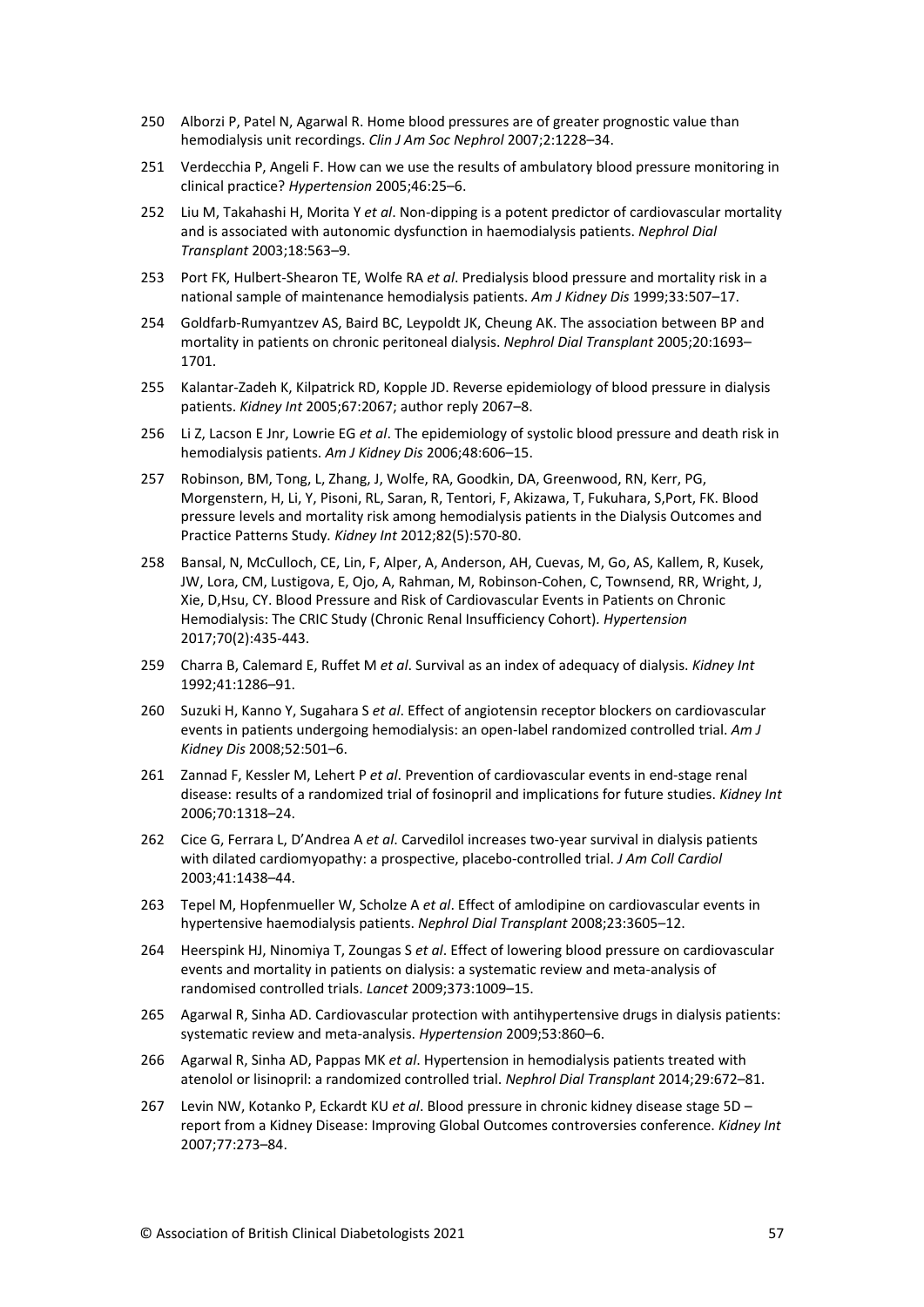- 268 K/DOQI Workgroup. K/DOQI clinical practice guidelines for cardiovascular disease in dialysis patients. *Am J Kidney Dis* 2005;45(Suppl 3):S1–153.
- 269 Klassen PS, Lowrie EG, Reddan DN *et al*. Association between pulse pressure and mortality in patients undergoing maintenance haemodialysis. *JAMA* 2002:287:1548–55.
- 270 Wang, AY, Brimble, KS, Brunier, G, Holt, SG, Jha, V, Johnson, DW, Kang, SW, Kooman, JP, Lambie, M, McIntyre, C, Mehrotra, R,Pecoits-Filho, R. ISPD Cardiovascular and Metabolic Guidelines in Adult Peritoneal Dialysis Patients Part I - Assessment and Management of Various Cardiovascular Risk Factors*. Perit Dial Int* 2015;35(4):379-87.
- 271 Wilson J, Shah T, Nissenson AR. Role of sodium and volume in the pathogenesis of hypertension in hemodialysis. *Seminars in dialysis* 2004;17260–4.
- 272 Agarwal R, Weir MR. Dry-Weight: A Concept Revisited in an Effort to Avoid Medication-Directed Approaches for Blood Pressure Control in Hemodialysis Patients. *CJASN* 2010;5:1255– 60.
- 273 Thomson GE, Waterhouse K, McDonald HP Jnr, Friedman EA. Hemodialysis for chronic renal failure. Clinical observations*. Arch Intern Med* 1967;120:153*–*67.
- 274 Charra B, Bergström J, Scribner BH. Blood pressure control in dialysis patients: importance of the lag phenomenon. *Am J Kidney Dis* 1998;32:720–4.
- 275 Ozkahya M, Toz H, Qzerkan F *et al*. Impact of volume control on left ventricular hypertrophy in dialysis patients. *J Nephrology* 2002;15:655–60.
- 276 Aşci G, Özkahya M, Duman S *et al*. Volume control associated with better cardiac function in long-term peritoneal dialysis patients. *Peritoneal dialysis International* 2006;26: 85–8.
- 277 Agarwal R, Alborzi P, Satyan S, Light RP. Dry-weight reduction in hypertensive haemodialysis patients (DRIP): a randomized, controlled trial. *Hypertension* 2009;53:500–7.
- 278 Luik AJ, Charra B, Katzarski K *et al.* Blood pressure control and hemodynamic changes in patients on long time dialysis treatment. *Blood Purif* 1998;16:197–209.
- 279 Zilch O, Vos PF, Oey PL *et al.* Sympathetic hyperactivity in haemodialysis patients is reduced by short daily haemodialysis. *J Hypertens* 2007;25:1285–9.
- 280 Culleton BF, Walsh M, Klarenbach SW *et al*. Effect of frequent nocturnal hemodialysis vs conventional hemodialysis on left ventricular mass and quality of life: a randomized controlled trial. *JAMA* 2007;298:1291–9.
- 281 Pierratos A, Ouwendyk M, Francoeur R *et al*. Nocturnal hemodialysis: three-year experience. *J Am Soc Nephrol* 1998;9:859–68.
- 282 Shoji T, Tsubakihara Y, Masamitsu F *et al*. Hemodialysis-associated hypotension as an independent risk factor for two-year mortality in hemodialysis patients. *Kidney Int*  2004;66:1212–20.
- 283 Bragg-Gresham JL, Fissell RB, Mason NA *et al*. Diuretic use, residual renal function, and mortality among hemodialysis patients in the Dialysis Outcomes and Practice Pattern Study (DOPPS). *Am J Kidney Dis* 2007;49:426–31.
- 284 Movilli E, Gaggia P, Zubani R *et al*. Association between high ultrafiltration rates and mortality in uraemic patients on regular haemodialysis. A 5-year prospective observational multicentre study. *Nephrol Dial Transplant* 2007;22:3547–52.
- 285 Onofriescu M, Hogas S, Voroneanu L *et al*. Bioimpedance-guided fluid management in maintenance hemodialysis: a pilot randomized controlled trial. *Am J Kidney Dis* 2014;64:111–8.
- 286 Roueff S, Martin E, Chauffert ML *et al*. Brain natriuretic peptide variations are linked to volume status in hemodialysis patients. *Clin Nephrol* 2008;70:508–13.
- 287 Brennan JM, Ronan A, Goonewardena S *et al*. Handcarried ultrasound measurement of the inferior vena cava for assessment of intravascular volume status in the outpatient hemodialysis clinic. *Clin J Am Soc Nephrol* 2006;1:749–53.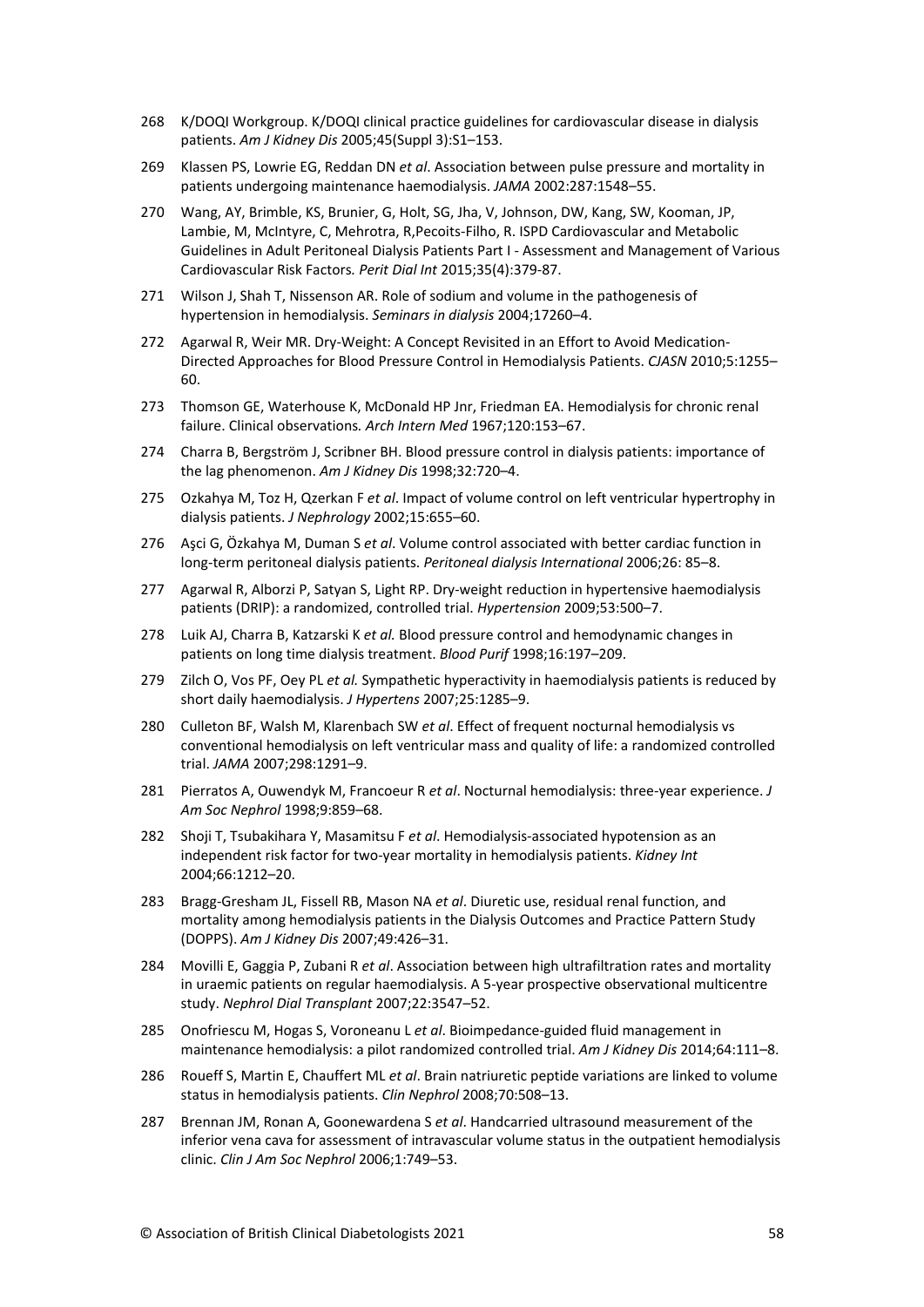- 288 Picano E, Frassi F, Agricola E *et al*. Ultrasound lung comets: a clinically useful sign of extravascular lung water*. J Am Soc Echocardiogr* 2006;19(3):356-63.
- 289 Davies SJ, Davenport A. The role of bioimpedance and biomarkers in helping to aid clinical decision-making of volume assessments in dialysis patients*. Kidney Int* 2014;86(3):489–96.
- 290 Hegstrom RM, Murray JS, Pendras JP *et al*. Hemodialysis in the treatment of chronic uremia. *Trans Am Soc Artif Intern Organs* 1961;7:136–52.
- 291 Rigby-Matthews A, Scriber BH, Ahmad S. Control of interdialytic weight gain does not require fluid restriction in hemodialysis (HD) patients (Abstract). *J Am Soc Nephrol* 1999;10:267A.
- 292 Craswell PW, Hird VM, Judd PA *et al*. Plasma renin activity and blood pressure in 89 patients receiving maintenance haemodialysis therapy. *Br Med J* 1972;4:749–53.
- 293 Covic A, Goldsmith DJ, Venning MC, Ackrill P. Long-hours home haemodialysis the best renal replacement therapy method? *QJM* 1999;92:251–260.
- 294 Ozkahya M, Ok E, Toz H *et al*. Long-term survival rates in haemodialysis patients treated with strict volume control. *Nephrol Dial Transplant* 2006;21:3506–13.
- 295 Kayikcioglu M, Tumuklu M, Ozkahya M *et al*. The benefit of salt restriction in the treatment of end-stage renal disease by haemodialysis. *Nephrol Dial Transplant* 2009;24:956–62.
- 296 Maduell F, Navarro V. Dietary salt intake and blood pressure control in haemodialysis patients. *Nephrol Dial Transplant* 2000;15:2063.
- 297 Mc Causland FR, Waikar SS, Brunelli SM. Increased dietary sodium is independently associated with greater mortality among prevalent hemodialysis patients. *Kidney Int* 2012;82:204–11.
- 298 Medcalf JF, Harris KP, Walls J. Role of diuretics in the preservation of residual renal function in patients on continuous ambulatory peritoneal dialysis. *Kidney Int* 2001;59:1128–33.
- 299 Ni X, Zhang J, Zhang P *et al*. Effects of spironolactone on dialysis patients with refractory hypertension: a randomized controlled study. *J Clin Hypertension (Greenwich)* 2014;16:658–63.
- 300 Georgianos PI, Agarwal R. Pharmacotherapy of hypertension in chronic dialysis patients. *Clin J Am Soc Nephrol* 2016;11:2062–27.
- 301 University Hospital Brest, Clinical Trial: NCT01848639: ALdosterone Antagonist Chronic HEModialysis Interventional Survival Trial (ALCHEMIST), 2013. Available from <https://clinicaltrials.gov/ct2/show/NCT01848639> [Accessed February 2017].